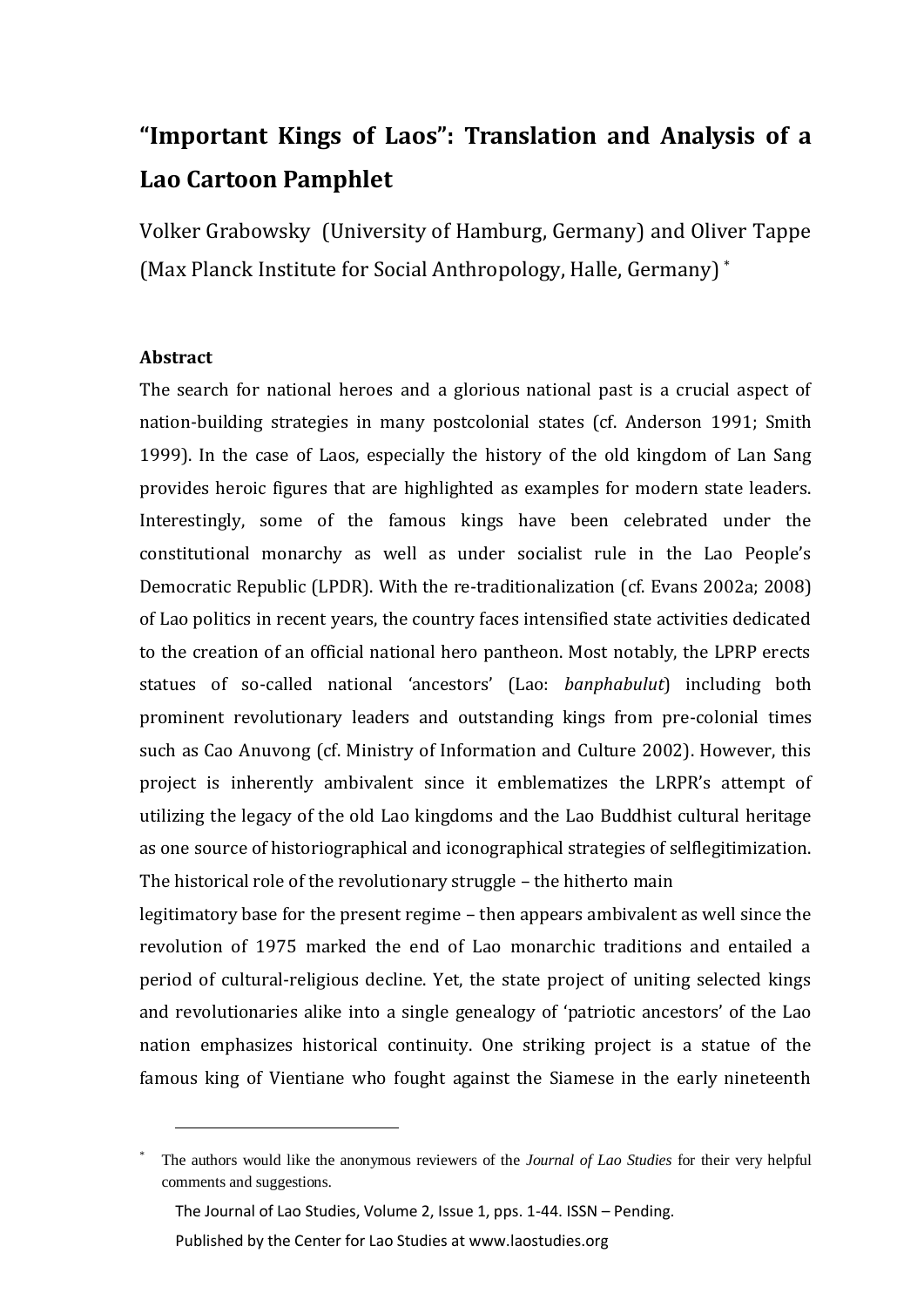century: Cao Anuvong. He belongs to the illustrious row of heroic Lao kings from the pre-colonial past who are remembered today as brave and patriotic leaders of the so-called "Lao multi-ethnic people" (see Grabowsky forthcoming; Tappe 2008). The selection of Anuvong as a role model for the present leadership remains, however, highly problematic as his insurrection against Bangkok culminated in a crushing defeat and the almost complete destruction of Vientiane. To explore this issue, the authors here offer a close study of a lavishly illustrated booklet entitled *Sat lao khon lao: adit lae pacuban* (Lao nation, Lao people: Past and present). The book, written by the amateur historian Dr Phuthòng Saengakhom (2000), portrays Lao history as a sequence of 'great kings' starting with Fa Ngum, founder of the Lao kingdom of Lan Sang. Though the twentieth-century Lao monarchs are excluded, the inclusion of Prince Phetsarat, the former viceroy of Luang Prabang and father of Lao independence and the 'Red Prince' Suphanuvong, figurehead of the Pathet Lao movement and the first president of the Lao People's Democratic Republic (LPDR) ensures a continuous line to Kaysone Phomvihane and his heirs (e.g., Choummaly Sayasone and Bouasone Bouphavanh). The appendix to the article provides the full text of the original document.

## "Unhappy the land that is in need of heroes."

## Bertolt Brecht

#### *Introduction*

1

In the run-up to the celebrations of the 450th anniversary of Vientiane in 2010, several projects to commemorate the great past of the Lao capital have been carried out by the ruling Lao People's Revolutionary Party (LPRP). One striking project is a statue of the famous king of Vientiane who fought against the Siamese in the early nineteenth century: Cao Anuvong.<sup>1</sup> He belongs to the illustrious row of heroic Lao kings from the pre-colonial past who are remembered today as brave and patriotic leaders of the so-called "Lao multi-ethnic people" (see Grabowsky forthcoming; Tappe 2008). The selection of Anuvong as a role model for the present leadership

<sup>1</sup> Vientiane Times, 26 June 2010. Other projects concern the renovation of the temple Vat Sisaket and the construction of a pavillon at the location of the historic city pillar (see Vientiane Times, 5 August 2009).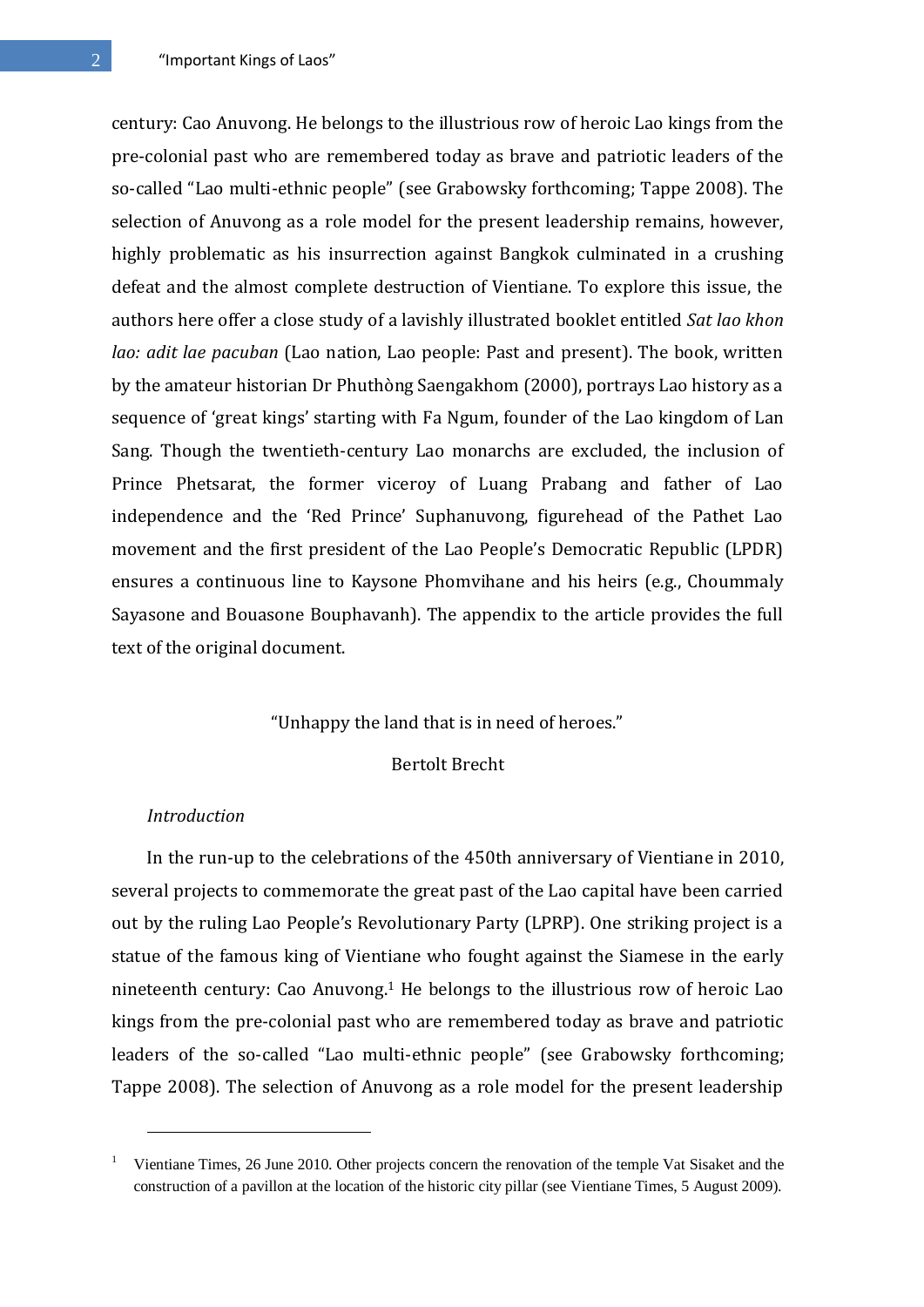remains, however, highly problematic as his insurrection against Bangkok culminated in a crushing defeat and the almost complete destruction of Vientiane. In addition, the statue of this great adversary of Bangkok might cause irritation among the Thai given the improved relationship between the former class enemies in recent years.

The search for national heroes and a glorious national past is a crucial aspect of nation-building strategies in many postcolonial states (cf. Anderson 1991; Smith 1999). In the case of Laos, especially the history of the old kingdom of Lan Sang provides heroic figures that are highlighted as examples for modern state leaders. Interestingly, some of the famous kings have been celebrated under the constitutional monarchy as well as under socialist rule in the Lao People's Democratic Republic (LPDR). With the re-traditionalization (cf. Evans 2002a; 2008) of Lao politics in recent years, the country faces intensified state activities dedicated to the creation of an official national hero pantheon. Most notably, the LPRP erects statues of so-called national 'ancestors' (Lao: *banphabulut*) including both prominent revolutionary leaders and outstanding kings from pre-colonial times such as Cao Anuvong (cf. Ministry of Information and Culture 2002). However, this project in inherently ambivalent since it emblematizes the LRPR's attempt of utilizing the legacy of the old Lao kingdoms and the Lao Buddhist cultural heritage as one source of historiographical and iconographical strategies of selflegitimization. The historical role of the revolutionary struggle – the hitherto main legitimatory base for the present regime – then appears ambivalent as well since the revolution of 1975 marked the end of Lao monarchic traditions and entailed a period of cultural-religious decline. Yet, the state project of uniting selected kings and revolutionaries alike into a single genealogy of 'patriotic ancestors' of the Lao nation emphasizes historical continuity.

Due to the fact that these strategies have their precendents during the time of the monarchy, it is useful to compare contemporary official choices of national heroes to the ones promoted under royalist rule. After having gained independence in 1953/54, the Royal Lao Government (RLG) adopted various historiographic and iconographic strategies to define and foster Lao national identity. This identity politics came under considerable pressure during the Lao civil war (1958–1973)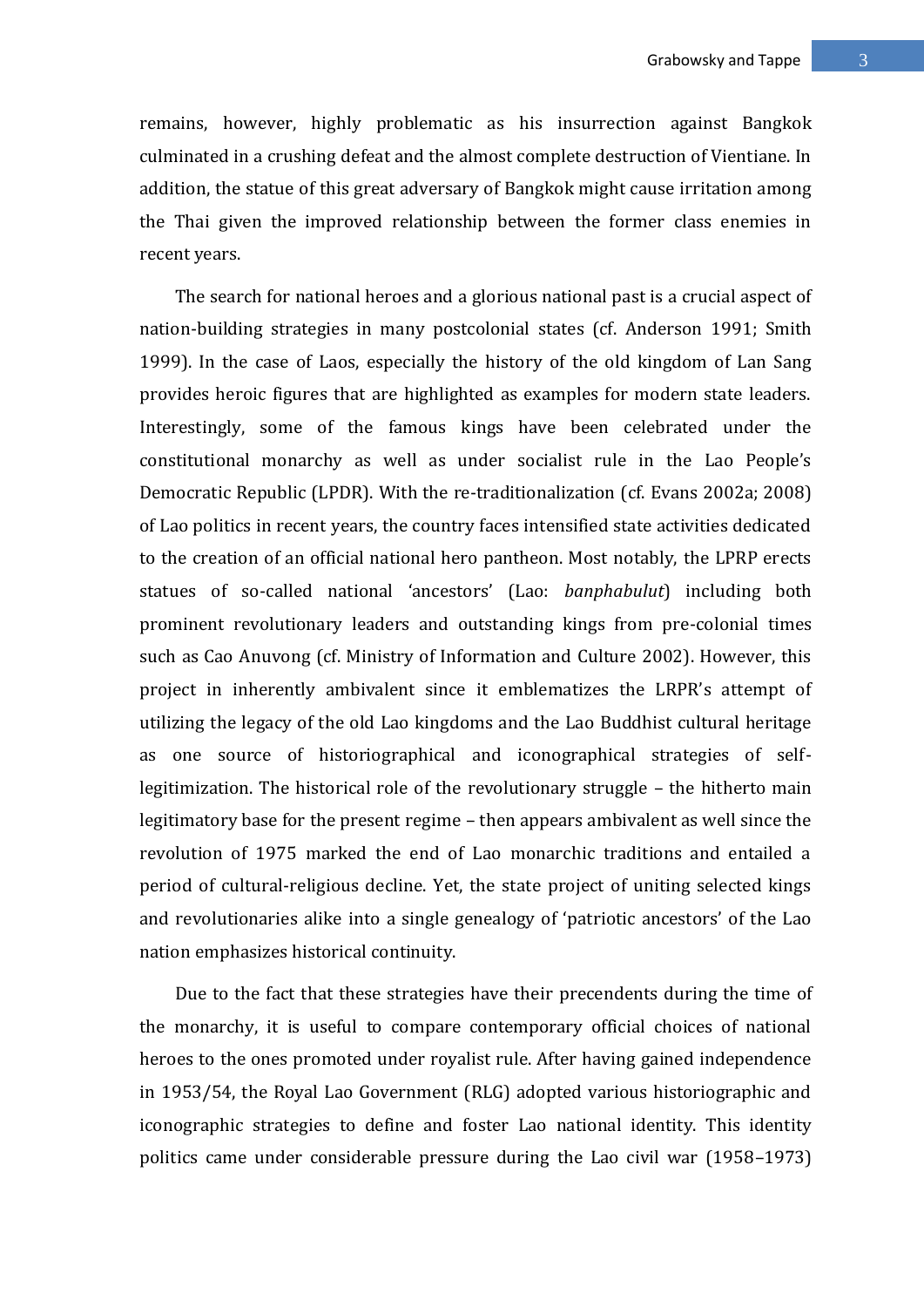4 "Important Kings of Laos"

and the rising of the communist movement supported largely by ethnic minority groups. In this article, we would like to present a rare example of the aforementioned strategies of identity politics in war-torn postcolonial Laos, namely a colorful cartoon pamphlet: "Important Kings of Laos" (*Pha maha kasat ong samkhan khòng lao*) published by the royal Ministry of Information, Propaganda, and Tourism [sic] in 1970. The short booklet, comprising only 25 pages, illustrates the biographies of seven outstanding kings of the Lao past. It provides valuable insights into the RLG's ideas of Lao national identity and of the relationship between precolonial history and present political circumstances. By analyzing the depiction and characterization of these kings, we shall furthermore discuss continuities and differences between the choice of national heroes under the RLG and the LRPR. We argue that some kings carry the potential of being timeless national ancestors regardless of the dominating political ideology whereas other kings appear as ambiguous under certain circumstances. The configuration of a national hero pantheon is a highly ideological task and linked to the respective political situation. Before focusing on the cartoon, we would like to give a short survey on Lao national historiography and iconography. <sup>2</sup>

# *National historiography and iconography under royalism and socialism*

Shortly after independence, Lao nation-building was sustained by several projects of historiography and iconography.<sup>3</sup> In 1957, the first statue of a former

<u>.</u>

<sup>2</sup> It would be an interesting topic to discuss when and how cartoons were introduced to Lao popular culture. According to our knowledge, this topic has not yet been properly researched. However, a cursory review of Lao magazines published during the 1960s show that cartoons were at least occasionally used for propaganda purposes. One striking example is the article "The infiltration and destructions of the Communists in South Vietnam" (*Kan saeksüm lae bòn thamlai khòng khòmmunit nai wiatnam tai*) published in one of the 1964 issues of *Lok Patchuban* ("Contemporary World"), a progaganda magazine of the Lao Royal Government. The twelve cartoons, accompanied by short explanatory texts, resemble in their style and layout the cartoons of the 1970 pamphlet.

<sup>3</sup> Evans (2002b: 70–71) stresses that the Lao nationalism emerging in the post-World War II period owed much to earlier French endeavours to create the notion of a Lao cultural identity as "it was the French who brought the idea of the modern nation to Laos". Ivarsson (2008) discusses how the Lao perception of the past builds on the historical narratives that came into being during the French colonial period. He also highlights the inspiration that modern Lao nationalism received from the Thai, the 'historical enemy' in contemporary LPDR historiography.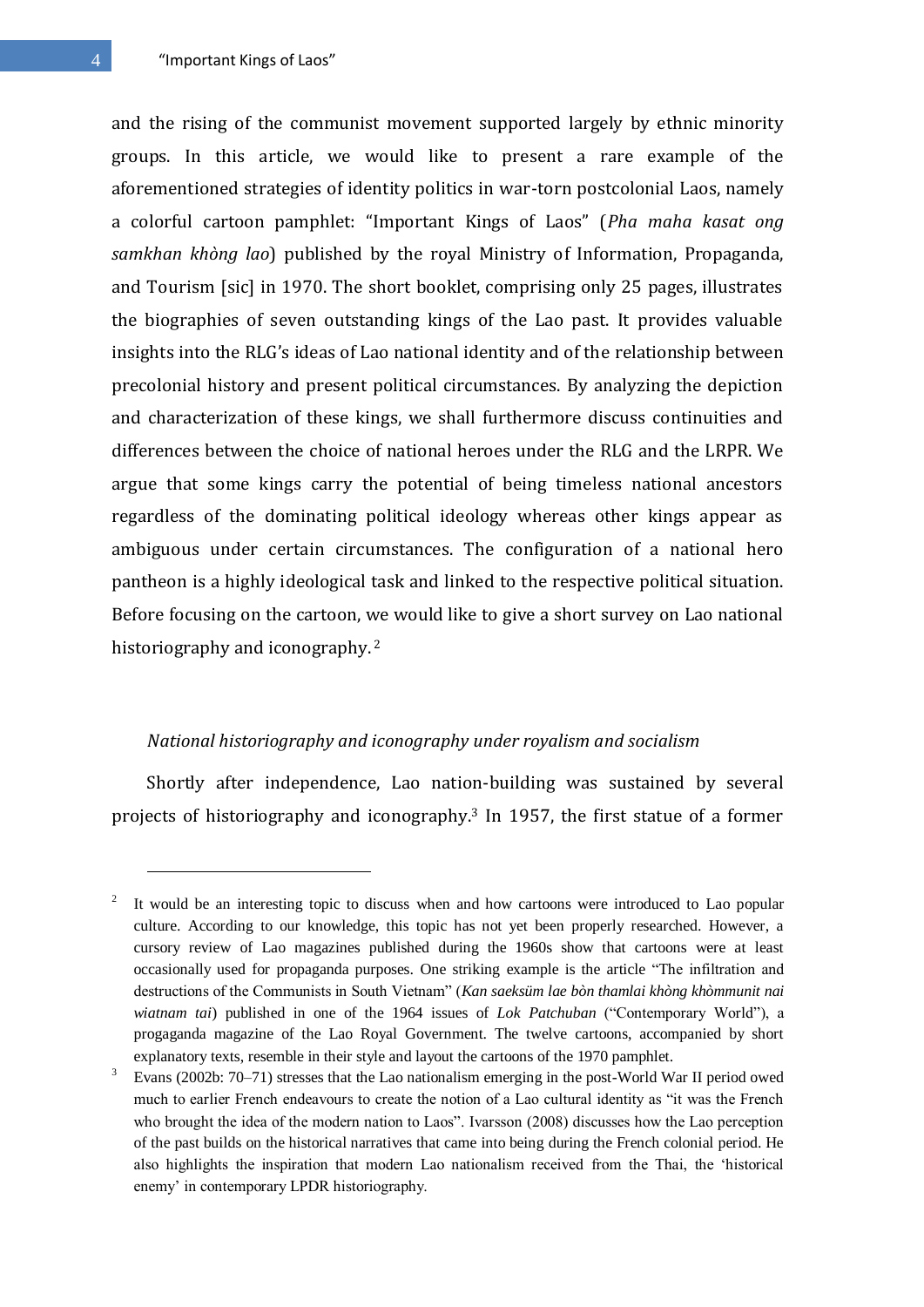king was erected in Vientiane. The king was Sai Setthathilat, who transfered the Lao capital from Luang Prabang to Vientiane around 1563 and who built the That Luang ("great stupa") for this occasion (cf. Stuart-Fox 1998). This stupa, modelled after the Chedi Luang in Chiang Mai, is regarded as the most important national symbol of the Lao and has been used to embellish banknotes and the state emblem of contemporary LPDR. To this day Sai Setthathilat is enthroned in front of the That Luang and figures prominently in the collective memory of the Lao. Further iconographic activities in the 1960s were largely confined to bronze statues of the late king Sisavang Vong (r. 1904–1959).<sup>4</sup>

Parallel to the erection of Setthathilat's statue, the Royal Lao Government commissioned the construction of the *Anusavali* (literally, "monument") on a hill looking down towards the *Hò Kham* (the former Royal, now Presidential Palace). The monument was completed in the early 1970s, though much of the interior design has been left unfinished to this day. The *Anusavali* was named the "Monument to the Unknown Soldier" (*anusavali thahan bò mi sü*) to commemorate the war dead on the royalist side of the Lao civil war. After 1975 the new communist regime thus had ambiguous feelings concerning this monument. That changed in May 1995 when the *Anusavali* was declared a "national heirloom" and renamed *Patu Sai* or the "Arch of Victory" in commemoration of the victims during the pro-Communist uprising in Vientiane on 23 August 1975 (Evans 1998: 119–120).

These iconographic endeavours coincided with the publication of the first comprehensive history of the Lao nation, entitled *Phongsawadan Lao* ("History of Laos"), written by Maha Sila Viravong (1905–1987). The book covers the whole period from the mythical orgins of the Lao to the beginning of French colonial rule. Maha Sila, an exceptional traditional scholar and respected by all political camps as a Lao patriot, was probably the most influential scholar in shaping modern Lao

<sup>4</sup> The bronze statues of Sisavang Vong in Luang Prabang and Vientiane were presents from the USSR to the Lao people after the constitution of the second coalition government of Laos (1962). Thus both statues (in front of the former royal palace in Luang Prabang and at Vat Si Müang, the site of the city pillar (*lak müang*) of Vientiane) were spared by the revolutionary iconoclasm of the years 1975–1979, unlike the statues of two prominent figures of the royal government, Katay Don Sasorith and Prince Bun Um (Evans 1998: 116–118). A modest statue of Kou Voravong still overlooks a garden in Savannakhet. Kou was assassinated in 1954 after he approved negotiations with the Pathet Lao.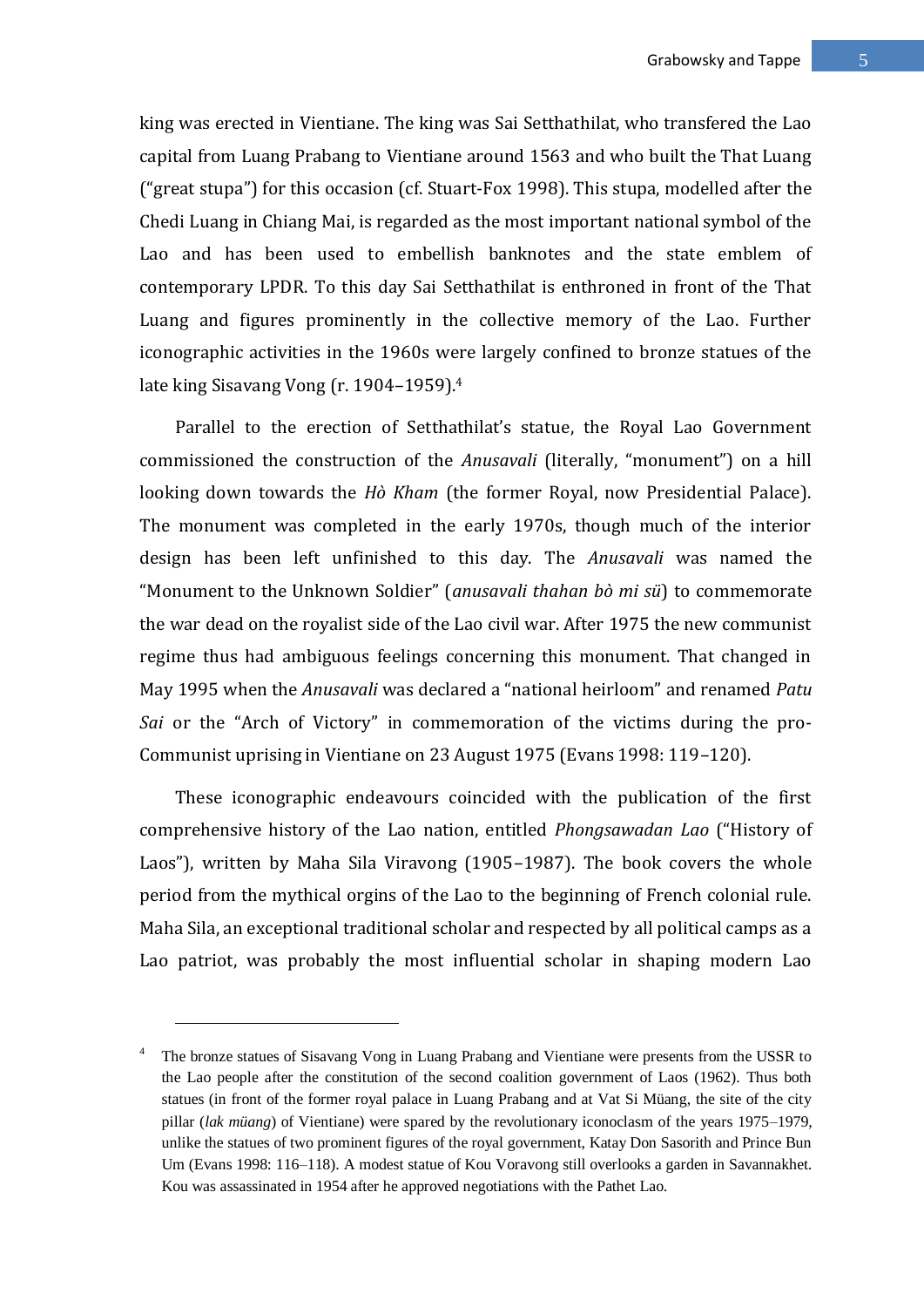historiography (maybe only comparable with Prince Damrong Rachanuphap in Thailand). The *Phongsawadan Lao* is based mainly on the royal chronicles of Luang Prabang and focuses on ethnic Lao culture and history – thereby sidelining regional histories of the different ethnic minorities. It has to be noted that a considerable part of Maha Sila's work found its way into the contemporary LPDR historiography shaped by Phoumi Vongvichit (cf. Chalong 2003; Lockhart 2006).<sup>5</sup>

After the revolution of 1975, royal and Buddhist icons fell into disrespect and socialist realism dominated banknotes and propaganda billboards. However, the memorial busts of the late party leader and state president Kaysone Phomvihane, produced by North Korea and errected in the second half of the 1990s in the national, provincial and district capitals, already betrayed the resurgence of Buddhism for creating a shared identity among the Lao.<sup>6</sup> Each of these Kaysone busts was placed on a pedestal decorated with lotus motifs and surmounted by a roof shaped like a nine-tiered parasol (*chattra*), a symbol of Buddhist kingship. Since 1997, Kaysone dominates the Lao Kip – in combination with Buddhist icons such as the That Luang and Vat Xiang Thong (cf. Tappe 2007). This iconographic composition represents a symbiotic relationship between post-socialist state power and Buddhist religion. It is evident here, that the LPRP links itself with the history of Lan Sang and claims the former role of the king as protector of the Lao cultural heritage. This is reflected by a lavishly illustrated booklet entitled *Sat lao khon lao: adit lae pacuban* (Lao nation, Lao people: Past and present). The book, written by the amateur historian Dr Phuthòng Saengakhom (2000), portrays Lao history as a sequence of 'great kings' starting with Fa Ngum, founder of the Lao kingdom of Lan

<u>.</u>

<sup>5</sup> Also in 1957, the RLG published a small booklet that propagated a policy of national independence and strict neutrality in the Cold War confrontation between East and West while at the same time defending an anti-communist state ideology. The cover shows the Lao royal red flag with a three-faced albino elephant in its centre. In front there is King Sisavang Vong's portrait (r. 1905–1959). Next to him we see a Buddha image and a folded manuscript (*cia sa*) bearing the word *latthathammanun* (constitution). See Anonymous 1957.

 $6$  The main bust in Vientiane was inaugurated on 20 November 1995. Evans (1998: 35–36) observes: ―Furthermore, the spatial location of these statues across the country is revealing. Larger busts of Kaysone (1.2 m) are installed at the provincial level, while the smaller (0.75) busts are installed at the district level. (…) One can see in this layout shades of the older *müang* structure, with smaller units being subordinate to and incorporated by larger and more central units, culminating at last in the main statues in Vientiane — in the National Assembly and in the museum."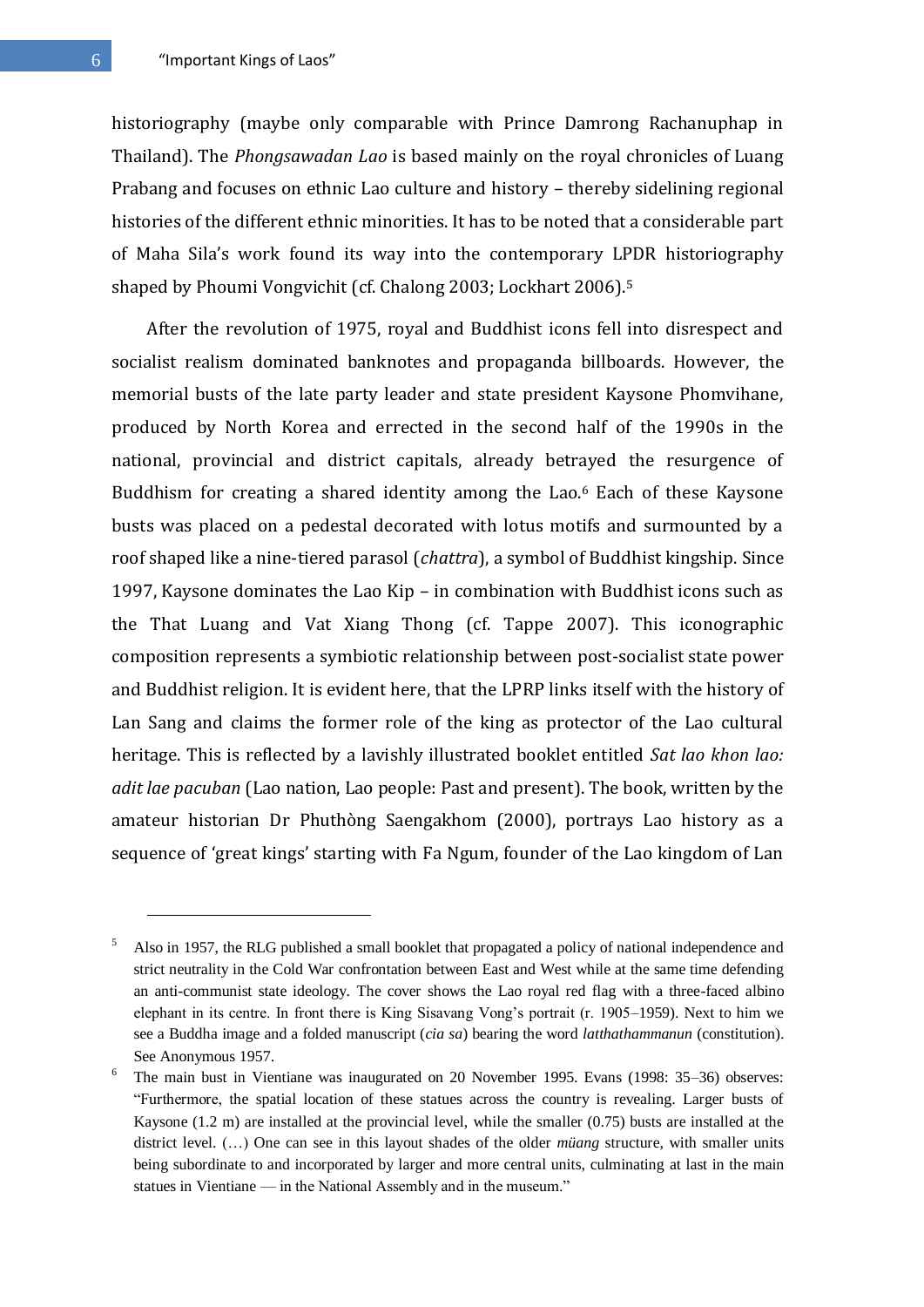Sang. Though the twentieth-century Lao monarchs are excluded, the inclusion of Prince Phetsarat<sup>7</sup>, the former viceroy of Luang Prabang and father of Lao independence and the 'Red Prince' Suphanuvong, figurehead of the Pathet Lao movement and the first president of the Lao People's Democratic Republic (LPDR) ensures a continuous line to Kaysone Phomvihane and his heirs (e.g., Choummaly Sayasone and Bouasone Bouphavanh).

As mentioned before, the official configuration of a Lao national hero pantheon reveals the same strategy of creating a historical continuity from the kingdom of Lan Sang to the LPDR and a genealogy of both royal and revolutionary national 'ancestors'. In 2002, the Ministry of Information and Culture (MIC) published a list of yet-to-built statues that illuminated the tendencies of late-socialist identity politics.<sup>8</sup> The statues represent a selection of Lao patriots (*nak hak sat*) as examples "for the education of the national spirit of the Lao multi-ethnic people" (MIC 2002: 6). Presently, the old statue of Setthathilat has four additional companions: Fa Ngum (1316–1370), the founder of the kingdom of Lan Sang in 1353, Kaysone Phomvihane (1920–1992) and Souphanouvong (1909–1995), the most popular protagonists of the revolutionary movement, and – as a somewhat exceptional case – the legendary hero of Khammuan, Lord Sikhottabong.<sup>9</sup> Fa Ngum was honored with a statue in the city centre of Vientiane, inaugurated 5 January 2003 on the occasion of the 650th anniversary of the founding of Lan Sang. Souphanouvong's statue was erected in his birthplace Luang Prabang in 2007. The prince is dressed in modest suit and applauds as was his habit when meeting the 'people' (Le Renovateur, 12 December 2007). According to the plan from 2002, a second statue for Souphanouvong will be erected in the vicinity of the That Luang (Ministry of Information and Culture 2002:

<sup>7</sup> For a critical assessment of this crucial figure of early Lao nationalism see Ivarsson and Goscha (2008) and Grabowsky's introduction to the biography of Phetsarath written by Maha Sila (2003).

The original plan for this ambitious project, however, dates back to a party decision in 1996 (MIC 2002: 8).

The construction of this statue in Thakhaek was not part of the original plans of the government to erect statues for "national ancestors" and must be regarded as a rare example of regional history-building. Lord Sikhottabong is remembered as having saved the predecessor settlement of present-day Vientiane from ravaging elephants in the sixth century (Vientiane Times, 4 February 2009).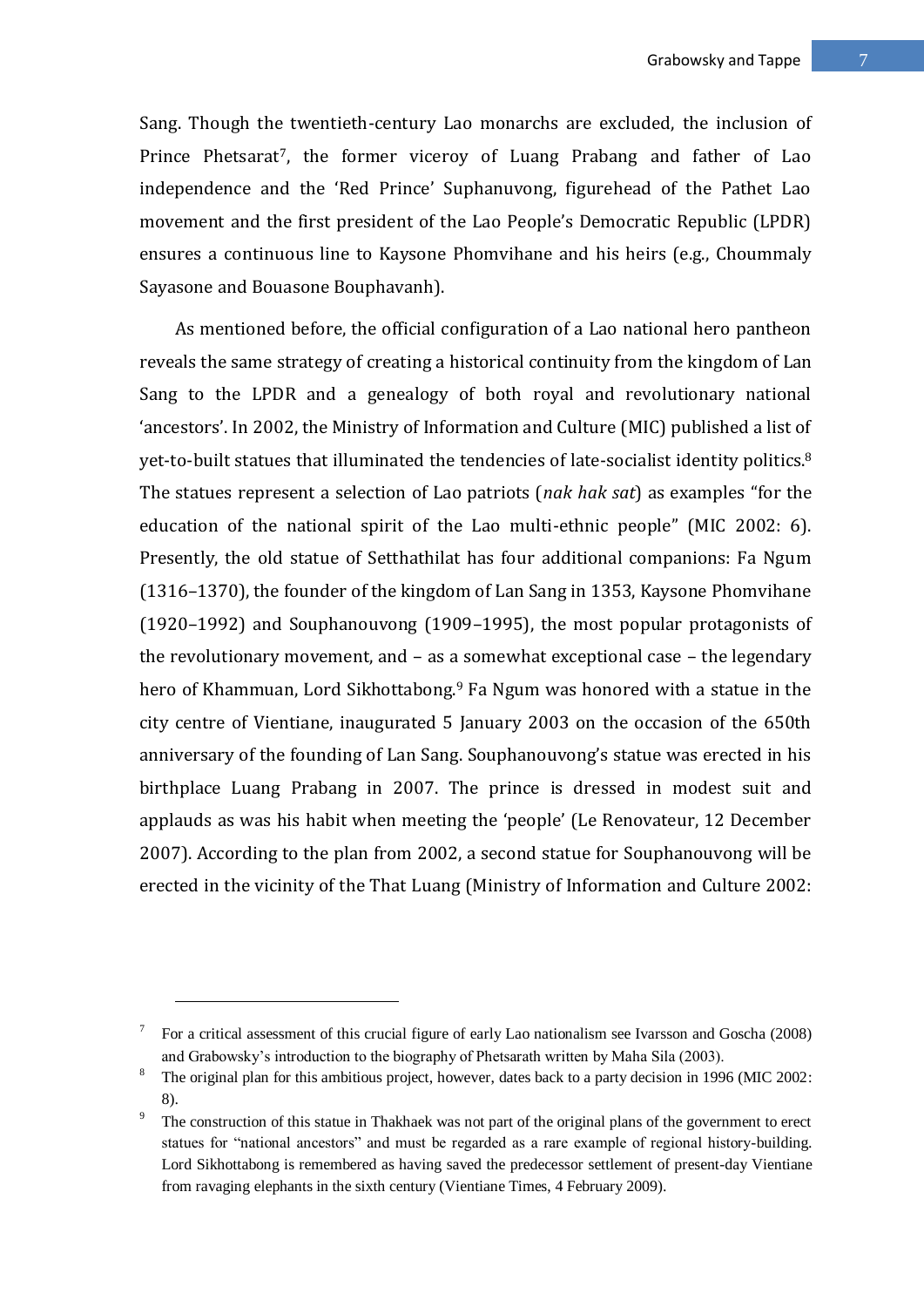11).<sup>10</sup> Kaysone, already honored with a huge statue in front of his museum in Vientiane and at his birthplace Savannakhet, will receive another one in Viengxay (Houaphan province) where he and his comrades sought shelter insides caves during the nine years of constant American bombing.<sup>11</sup>

Cao Sulinyavongsa and Cao Anuvong are, besides Fa Ngum, two monarchs also to be honoured through this state cult of national heroes. The reign of the former (r. 1647–1694) is collectively remembered as the "golden age" (*nyuk thòng*) of Lan Sang, a period of peace and prosperity, though we possess little contemporaneous historical evidence (e.g. inscriptions) from this period. Soon after Cao Sulinyavongsa's death, Lan Sang disintegrated into three separated kingdoms: Luang Prabang, Vientiane, and Champasak. As mentioned before, Cao Anuvong launched an ill-fated uprising in 1826/27 against the Siamese who had forced the three Lao kingdoms under their suzerainty half a century earlier. The fact that his statue is prioritized over the one for Sulinyavongsa suggests that Anuvong's reign fits better into the official historical narrative of the Lao "liberation struggle" than the peaceful and less eventful era of Sulinyavongsa.

Further memorial sites are envisaged for three members of the first postrevolutionary politburo, Phoumi Vongvichit, Phoun Siphaseut and Sisomphon Lovansay, and for the military leaders Sithon Kommadam, Faydang Lobliayao and Thao Tou.<sup>12</sup> The latter three revolutionary heroes represent the ethnic minorities' support for the national "liberation" and will be honored with statues in their respective home provinces: The Hmong military leaders Faydang and Tou – father of

<u>.</u>

In 2006, a museum was opened in Souphanouvong's former residence and office rooms close to the Ministry of Defense in Phonkheng village. Less pompous than the Kaysone Phomvihane Memorial, the museum contains photos and various objects that document the revolutionary career of the prince.

<sup>&</sup>lt;sup>11</sup> For a recent assessment of the present regime's strategies of self-legitimization that link the Buddhist cultural heritage with the revolutionary legacy, see Tappe (forthcoming).

<sup>&</sup>lt;sup>12</sup> It can be expected that the recently deceased Nouhak Phoumsavan (1910–2008) will also be honored with a memorial in the near future since he is considered as one of the LRPR's central figures and Kaysone's right hand during the revolutionary struggle (Vientiane Times, 15 September 2008). Although only a few of these commemorative sites have been realized already, the Vientiane Times (22 May 2010) recently announced additional plans for statues of protagonists of ethnic uprisings during the French colonial period (Pho Kaduat, Ong Kaeo, Ong Kommadam, Cao Fa Pachai). Vietnamese intentions to donate a statue of Ho Chi Minh to be placed in the city center of Vientiane currently provoke protests among Lao exiles.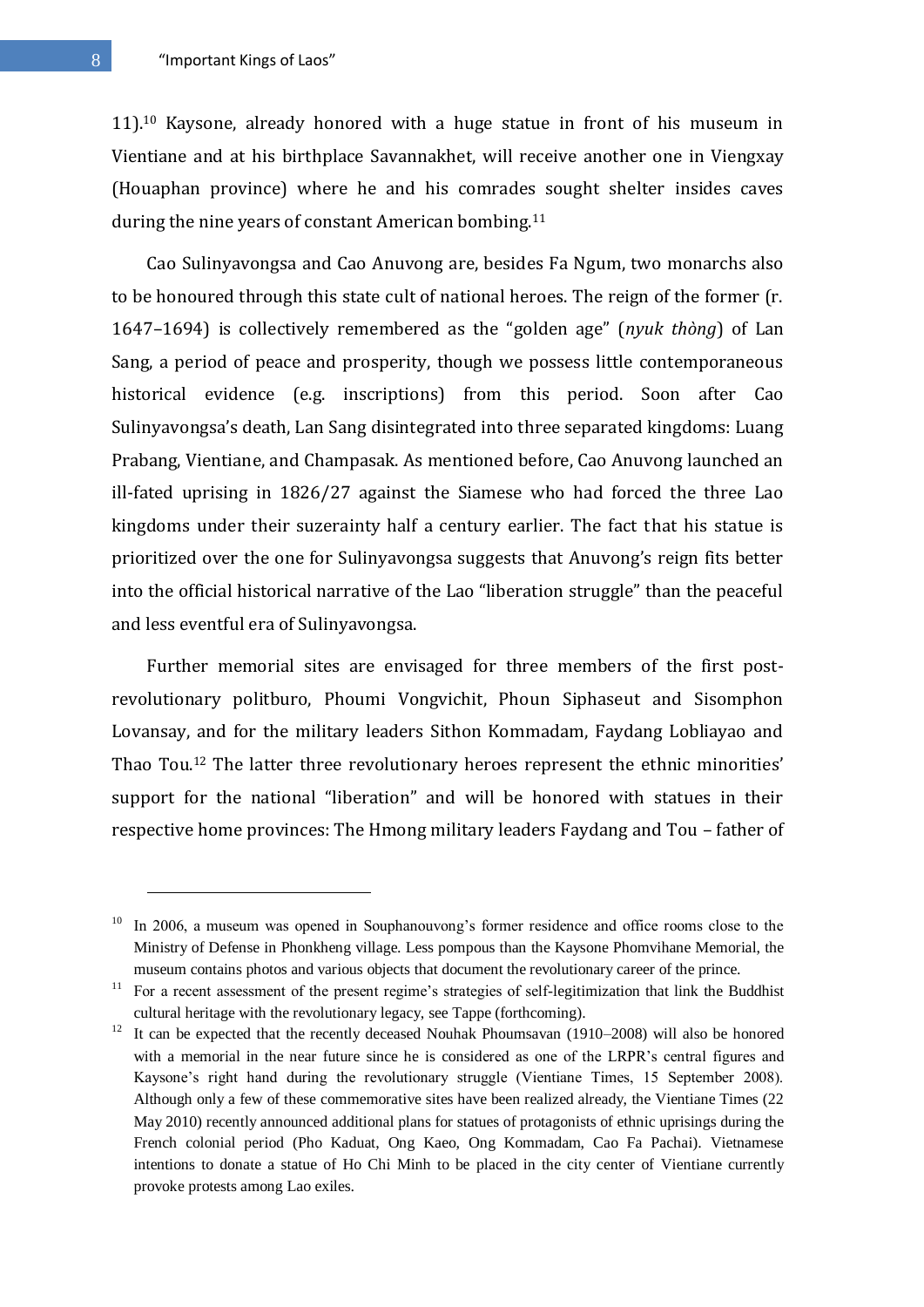politburo member Phani Yathotou – in Xieng Khouang (Siang Khuang), Sithon as the leader of the southern Mon-Khmer-speaking groups in Salavan province. Phoumi, Phoun and Sisomphon were members of the first politburo after 1975 and belonged to the leadership of the LRPR from its beginnings in the 1950s. Moreover, Phoumi Vongvichit is regarded as the chief ideologist of the LPRP.<sup>13</sup> These six prominent figures stand for the 'anti-imperialist struggle' against French and American domination and represent the LRPR as the leading core of the so-called 'Lao multiethnic people' (*pasason lao banda phao*, the leitmotif of present-day historiography).

Before analyzing the RLG's selection of national heroes in the cartoon "Important Kings of Laos", we would like to take a short glance at the representation of the four most popular historical kings in the *Pavatsat Lao* ("History of Laos"), the comprehensive history book authorized by the LRPR (MIC 2000; see Lockhart 2006). Despite its clear dedication to historical materialism and Marxist-Leninist vocabulary, the chapters on the history of Lan Sang reveal the ongoing influence of Maha Sila's *Phongsavadan*. Fa Ngum, Setthathilat and Anuvong are characterized as great military leaders who managed to unite the 'Lao nation' to ward off external aggression or to guarantee cultural and economic prosperity. They appear as protorevolutionary fighters on behalf of the 'Lao multi-ethnic people' threatened by 'feudalists' and 'imperialists' – a somewhat anachronistical transfer of revolutionary jargon into the pre-colonial past. Since Soulinyavongsa is lacking spectacular military activities, his reign is represented as a period of highly developed statebuilding (cf. Tappe 2008). Some of the more ambivalent aspects of these kings, such as Anuvong's spectacular defeat at the hands of the Siamese, will be further discussed in the analysis of the cartoon.

All four kings that are now considered as 'patriotic' leaders of the 'people' in pre-colonial times belong to the pantheon described in "Important Kings of Laos". As we will show with the following translation and analysis, there are parallels and differences to the narratives found in the *Pavatsat Lao*, partly explicable by the historical circumstances of the 2<sup>nd</sup> Indochina War. For an adequate assessment of the incorporation of monarchic aspects in contemporary Lao historiography as a

<sup>&</sup>lt;sup>13</sup> Already during the civil war, Phoumi (1968) published an official history of the 'liberation struggle': *Le Laos et la lutte victorieuse du peuple lao contre le neo-colonialisme americaine*.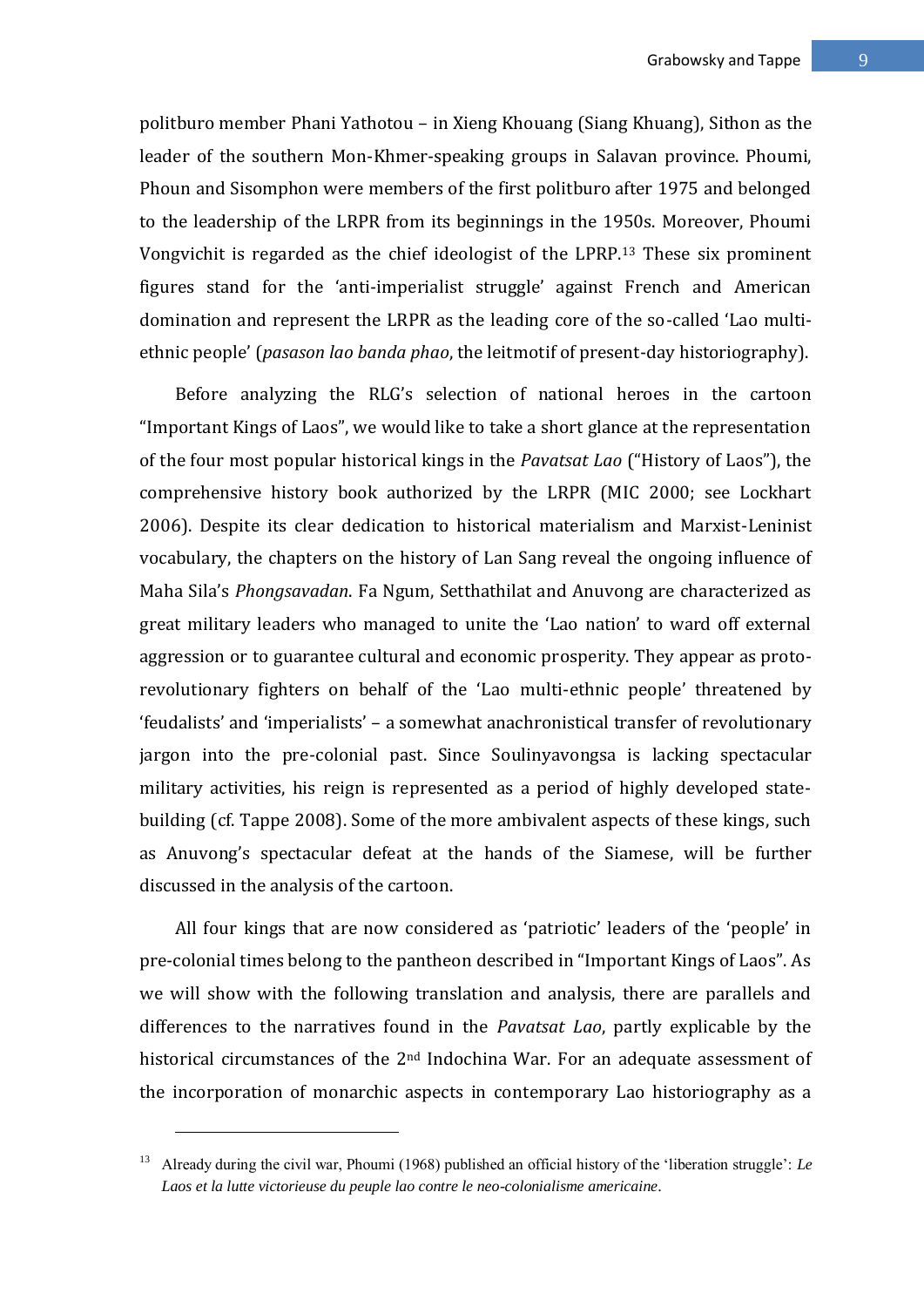legitimatory device, it thus appears to be useful to examine how the *ancien régime* regarded its historical traditions. It will turn out that a kind of Buddhist mainstream culture – represented by 'heroic kings' (*vilakasat*) of the Lao past – is postulated as the basis of Lao society and culture. Moreover, "Important Kings of Laos" provides information about an interpretation of Lao history serving to legitimise the ruling regime in times of national crisis. In many respects it might contribute to a better understanding of the present Lao policy of collective remembrance and of politics of self-legitimization.

# *Translation of "Important Kings of Laos"<sup>14</sup>*

Foreword by His Majesty Suvanna Phuma, Prime Minister

Dear fellow citizens,

1

I feel the greatest joy at having seen the coloured historical book "Important Kings of Laos" which you are now holding in your hand.

While our fatherland is exposed to the danger of foreign attacks, we should remember the valour of our ancestors and their courage in sacrificing [themselves], as well as the heroic kings of Lan Sang. Thanks to the courage of these rulers in sacrificing [themselves], until today the Lao soil [still] belongs to us. Therefore it is the obligation of all of us to protect and defend the entire territory of the Lao kingdom so that it will not disappear from the map.

In my capacity as the leader of the government of His Majesty, the King, and as a nationalist (*nak satninyom*) <sup>15</sup>, I appeal to all my fellow countrymen to read this book carefully and then pass it on to [others] for reading.

The nation (*sat*) remains the nation and Laos remains Laos only if every Lao untiringly shares the burden [of national responsibility] and is willing to make

<sup>&</sup>lt;sup>14</sup> Since we aimed at remaining close to the original in our translation, some sentences might appear odd to English native speakers.

<sup>&</sup>lt;sup>15</sup> Contemporary Lao historiography prefers the concept "patriotism" (*khuam hak sat*; literally: love to the nation) as one of the key values within official Lao national discourse (see MIC 2002: 6). The front organisation of the Communist Party was until 1975 named "Lao Patriotic Front" (*naeo lao hak sat*).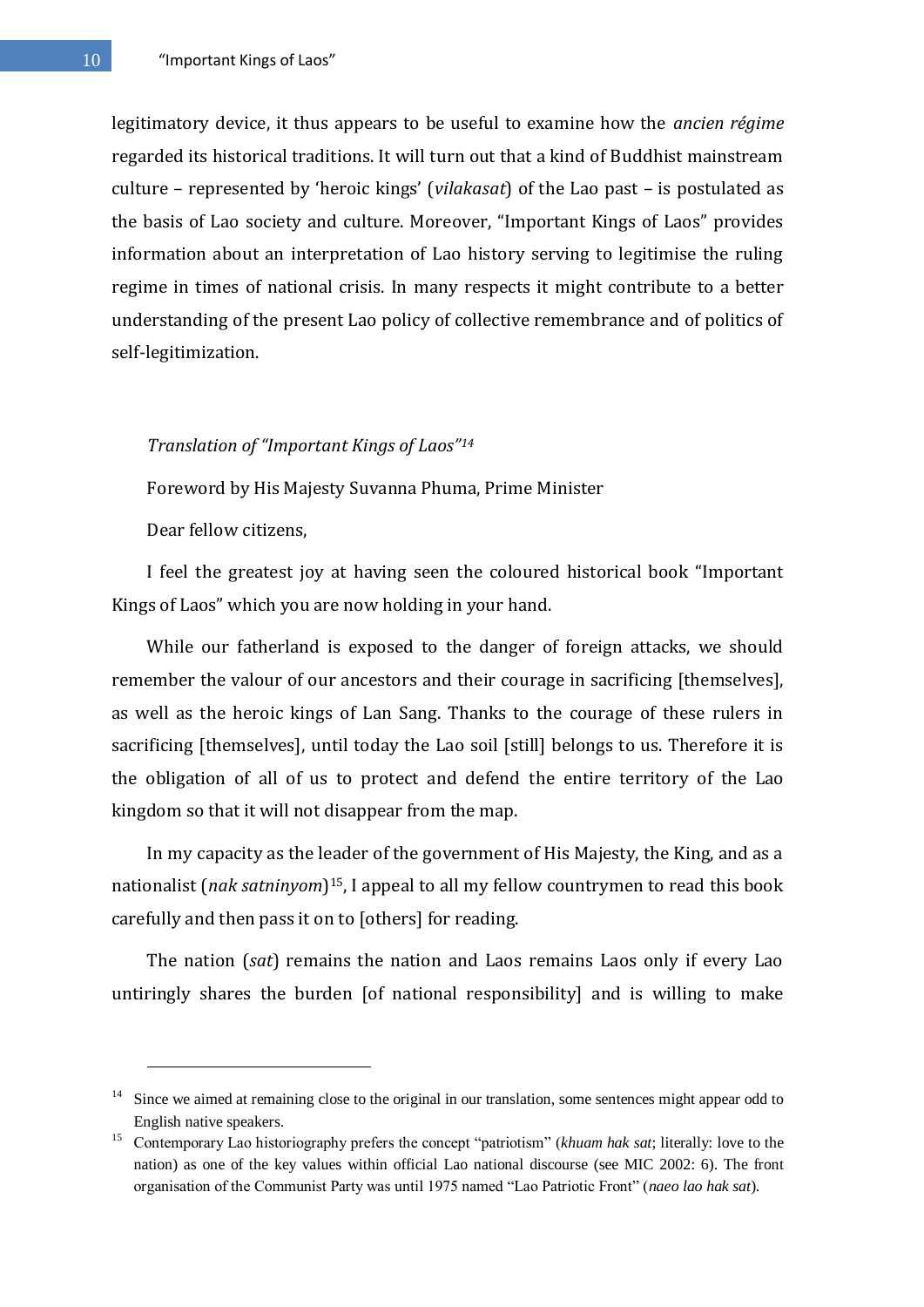sacrifices like our ancestors once did. We descendants should unfailingly keep in mind their glorious deeds.

> Vientiane, 1 January 1970 (Signature) Cao Suvanna Phuma (Cao Kommana)<sup>16</sup>

Phacao Fa Ngum: Father of the Lao nation (B.E. 1859–1917, A.D. 1316–1374) Although many countries exist in this world, there are not many states that are as old as the kingdom of Laos. We know too well that the founder of this kingdom was Phacao Fa Ngum.

Phacao Fa Ngum was born in the year 1859<sup>17</sup> (A.D. 1316/17) of the Buddhist era in Müang Sua, the present day Luang Prabang. At that time a Lao kingdom was non-existent, but there were various polities (*müang*), which were kingdoms of smaller domains struggling with one another for supremacy. Müang Sua belonged to one of these polities.

The king of Müang Sua came into a conflict with his son over a concubine. So he ordered the son and grandson to leave, and so Cao Fa Ngum deserted the *müang*.

Cao Fa Ngum and his father boarded a boat and fled by water down the Mekong. After many weeks [they] reached Angkor Vat in the land of the Khmer.

Cao Fa Ngum was brought up by Pha Maha Pasaman and he learned from him the knowledge of all kinds of arts and sciences. He studied diligently and every day he studied seriously for many hours.

Cao Fa Ngum was endowed with diligence and ingenuity; thus [finally] the ruler of the Khmer kingdom gave Princess Nang Kaeo to him to be his wife.

Cao Fa Ngum cherished the hope of returning to Müang Sua in order to unite the small rival principalities (*anacak*). Together with his father, [Cao Fa Ngum] requested an army of 10,000 men from the ruler of the Khmer.

<sup>16</sup> This is an honorific title, formerly the title of the department (*kom*) of agriculture.

 $17$  The original says B.E. 1959, obviously a typing error.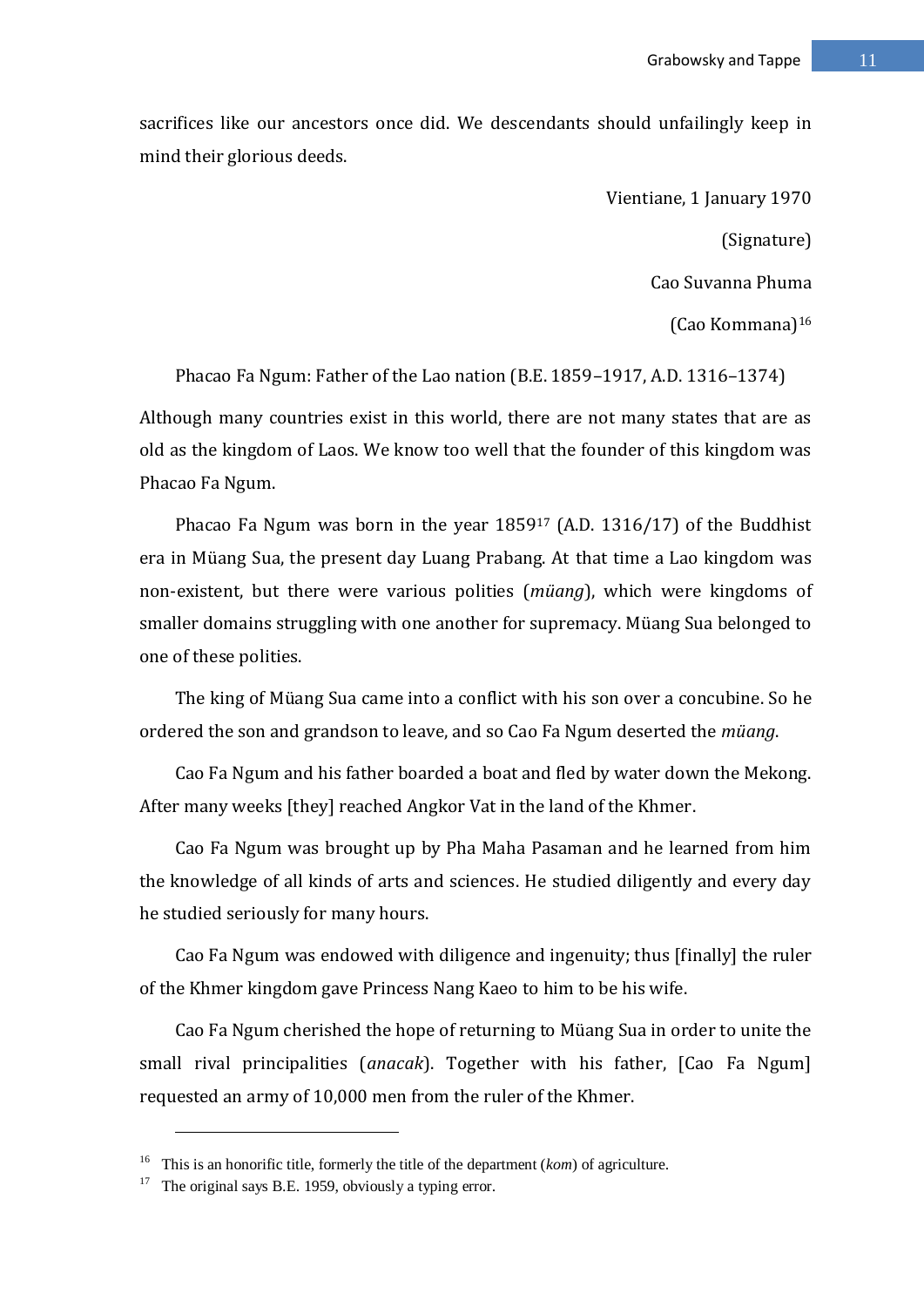Together with his father, the prince led an army into the territory of the present day kingdom of Laos. When the people learned that the prince was coming to unite the Lao and to stop the fighting, they gave him an overwhelming welcome.

The map shows the routes from [the land of the] Khmer that Cao Fa Ngum's army had taken to invade and unite Laos.

Cao Fa Ngum's father passed away during the campaign and Cao Fa Ngum succeeded in capturing Müang Sua.

Phacao Fa Ngum ascended the throne as king of Lan Sang and [thereby] he established the first kingdom of Laos in the year 1896 of the Buddhist era (A.D. 1353).

The rulers of the various *müang*, which were located within the kingdom of Laos, except Phanya Phao, the ruler of Müang Phai Nam18, which is present-day capital Vientiane, submitted to Phacao Fa Ngum [and regarded him] as the great king (overlord) of the kingdom of Laos.

Phacao Fa Ngum hoped to unite the various *müang* into a united kingdom of Laos. So he mobilised [his] army to attack Müang Phai Nam, but he could not capture [it] because the city was surrounded by a thick bamboo palisade.

The prince employed a trick to capture the city. He ordered [his troops] to cast gold and silver arrow-heads and to shoot them into the rows of bamboos.

The soldiers of Müang Phai Nam saw that the gold and silver arrow-heads were more valuable than the rows of bamboos, which acted as a rampart to protect the city, so they cleared the bamboos together to recover the arrows.

Then Phacao Fa Ngum led his troops [into the city] and captured the *müang* without difficulty. For the first time in the history all *müang* could be united in a single kingdom, namely the kingdom of Lan Sang. The king moved his army further southwards, captured Müang Khorat and incorporated it into the territory under the kingdom of Lan Sang.

 $18$  Literally, "City of the thorny bamboo".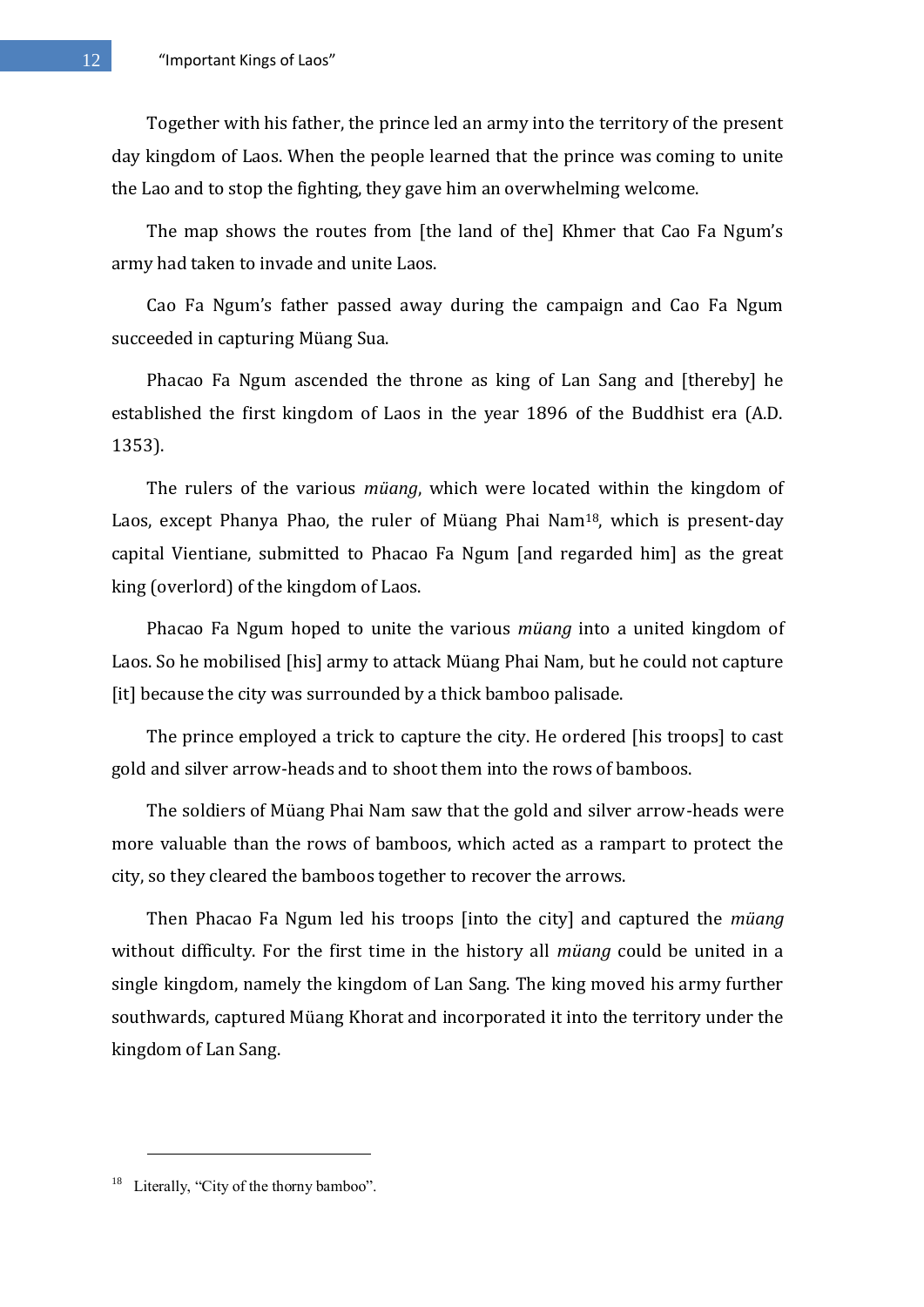As for Müang Phai Nam (the present day city of Vientiane), [the people] gave Phacao Fa Ngum big triumphal celebrations at the place where the present technical school of Vientiane is located.

Fa Ngum's soldiers gave him a blessing [and said]: "Your Majesty has led us and made us brave warriors who could gain victory over other *müang* in a proud way. We invite you to ascend the throne of Lan Sang again."

Phacao Fa Ngum warned the people to beware of the danger of an invasion by the enemy and [told them] that everyone who learned about the movements of [troops] from the enemy side should inform the country (*ban-müang*). He ordered: "As soon as you hear of a foreign enemy planning an attack on our kingdom, you should deliver the message and make a report; do not simply conceal this bad news!"

We should bear in mind the orders of Phacao Fa Ngum because at present North-Vietnam is giving pressure and threatening our kingdom.

Phacao Fa Ngum invited his former teacher Pha Maha Pasaman from the kingdom of the Khmer to come here to teach the Buddhist religion (*pha phuttha satsana*) in Laos so that the people would cease the worship of spirits (*phi*).

Pha Maha Pasaman, accompanied by monks and scholars, brought with them the statue of the Pha Bang, which was 1,000 years old, as well as Buddhist scriptures (*khamphi pha taipidok*) and a seedling of the Bodhi tree.

Many decades later Müang Sua, the capital during the reign of Phacao Fa Ngum, was renamed Nakhon Luang Prabang, after the name of this sacred (*saksit*) Buddha statue.

Although Phacao Fa Ngum passed away in the year 1917 of the Buddhist era (A.D. 1374), and almost 600 years have passed since then, his fame and deeds remain in the memories of all the Lao people, because he was the founder of our beloved kingdom of Laos.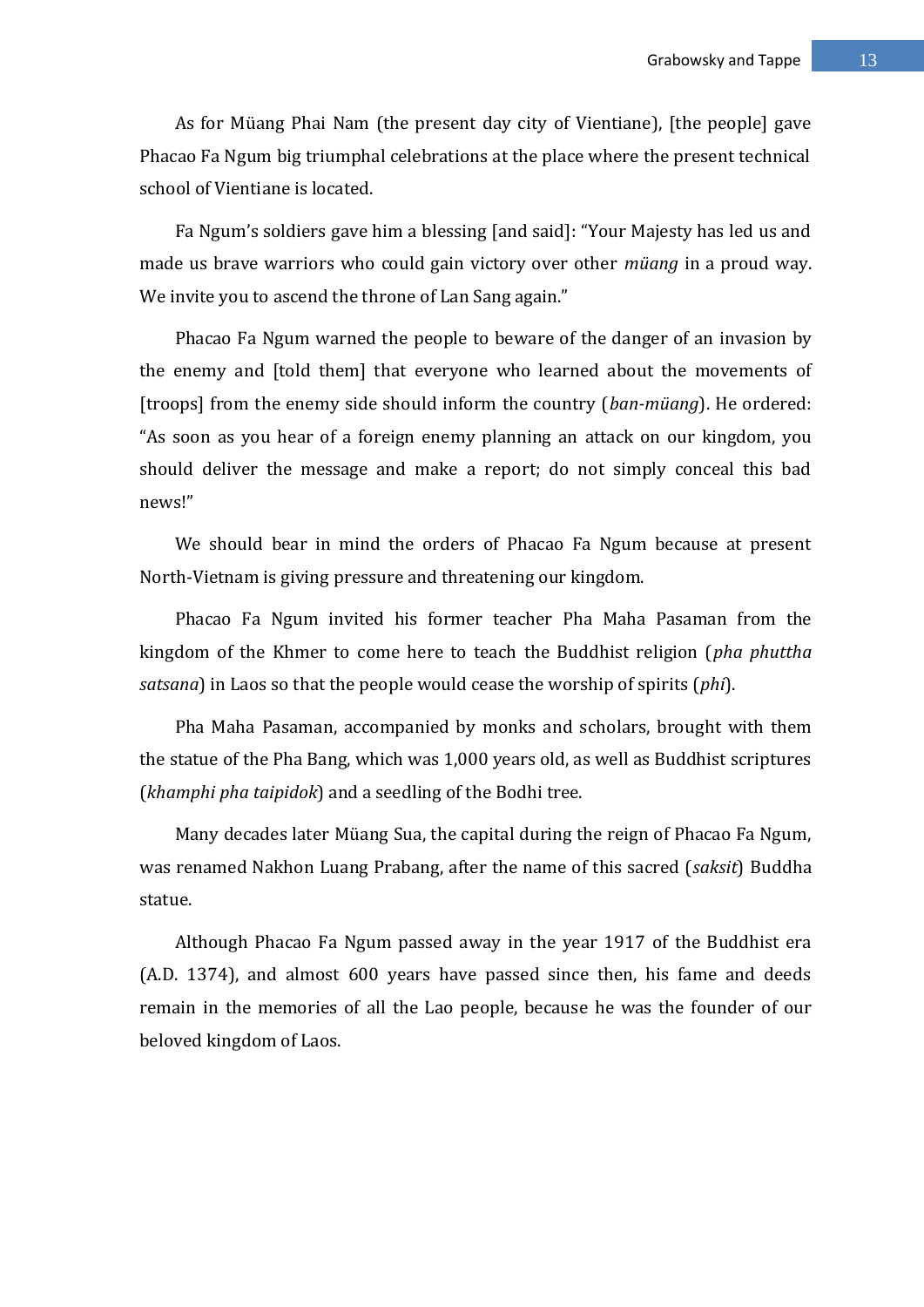14 **The "Important Kings of Laos"** 

Phacao Sam Saen Thai: the king who created the Lao nation (1899–1958 B.E., 1356–1415 A.D.)

Phacao Sam Saen Thai was Cao Fa Ngum's son and he ascended the throne at the age of 18 years in the year 1917 of the Buddhist era (A.D. 1374/75).

Three years later he ordered that a register of able-bodied men for military service be compiled. It showed that there were a total of 300,000 Lao men in the census rolls. For this reason the ministers (*sena-monti*) gave him the name "Phanya Sam Saen Thai"19.

Phacao Sam Saen Thai, who succeeded Phacao Fa Ngum to the throne, realised that the territory of the kingdom of Lan Sang was very extensive. Unless he organised a powerful army he would not be free from danger. Hence he founded a strong military regime, which depended on all the people of the land being united in the kingdom.

The troops which protected Phacao Sam Saen Thai's kingdom of Lan Sang were divided into various units, and these were elephant-units, cavalry, infantry, and guards for internal peace, as well as village militia.

Phacao Sam Saen Thai's troops took care for the people and helped them in a noble way. The people praised and loved [their ruler]. The news of his valour and courage in battle spread to the neighbouring countries. Eventually no country (*pathet*) dared to attack [Laos].

Phacao Sam Saen Thai saw the importance of the administrative system of the state. So he promoted education, transportation and the military.

The king told his people to support the nation-state through being prepared to work and willing to pay taxes; the price of what they got from their homeland (*banmüang*) was prosperity and peace.

At the present moment the organisation and the defence of the homeland ought to be given further attention. If Phacao Sam Saen Thai were able to return to look at the present kingdom of Laos, he would be proud of our soldiers and government.

 $19$  "Lord of 300.000 T(h)ai/ commoners".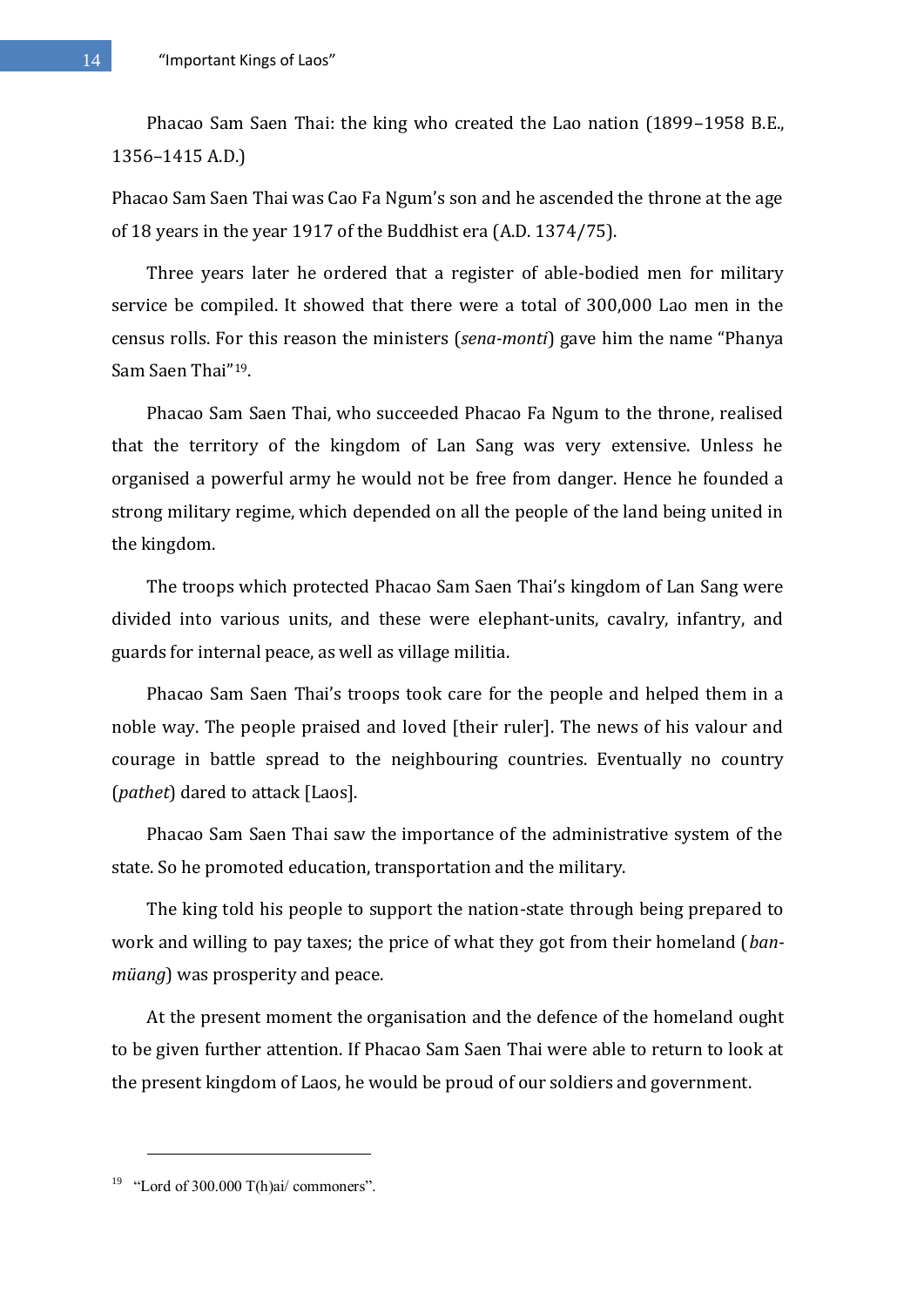Phacao Suvanna Banlang ("Golden Throne"): Conqueror of the Vietnamese (2021–2033 B.E., 1478–1490 A.D.)

In the year 2022 of the Buddhist era (A.D. 1479/80), the ruler who had the authority (*amnat*) over the Vietnamese kingdom made preparations to march his army to attack Laos because he was discontented about a [certain] matter.

Phacao Sainya Cakkapat Paenpaeo had received a white elephant which was a gift given by the governor (*cao müang*) of Müang Kaen Thao. When the king of Vietnam learned of the news, he entrusted an envoy to ask for the hair and toenails of the elephant.

So the king ordered that the hair and toenails of the elephant be cut, and he put them in a golden casket and sent them to the Vietnamese ruler.

However, the viceroy (*maha upahat*) disagreed with the delivery of the hair and toenails to the Vietnamese king; instead of it he took elephant manure and put it into the casket.

The Vietnamese ruler opened the box and as he saw that it was elephant manure he was furious.

For this reason the ruler of Vietnam led an armed force of 550,000 men across the border to attack Laos.

The Vietnamese army crossed the mountains and advanced southward to the city of Luang Prabang. Indeed the Vietnamese army was able to capture various *müang* along the route because of its military supremacy.

On the roads of the city (*müang*), the sound of crying and wailing people were heard and the monks chanted prayers (*sutmon*) that the land could be spared from devastation.

As the strength of the Vietnamese army was immense, the Lao army lost the battle and the king fled the city of Luang Prabang.

That Cao Thaen Kham, the son of the king, disagreed that Laos became a vassal (*müang khün*) of Vietnam was a lucky coincidence (*bun*) for Laos.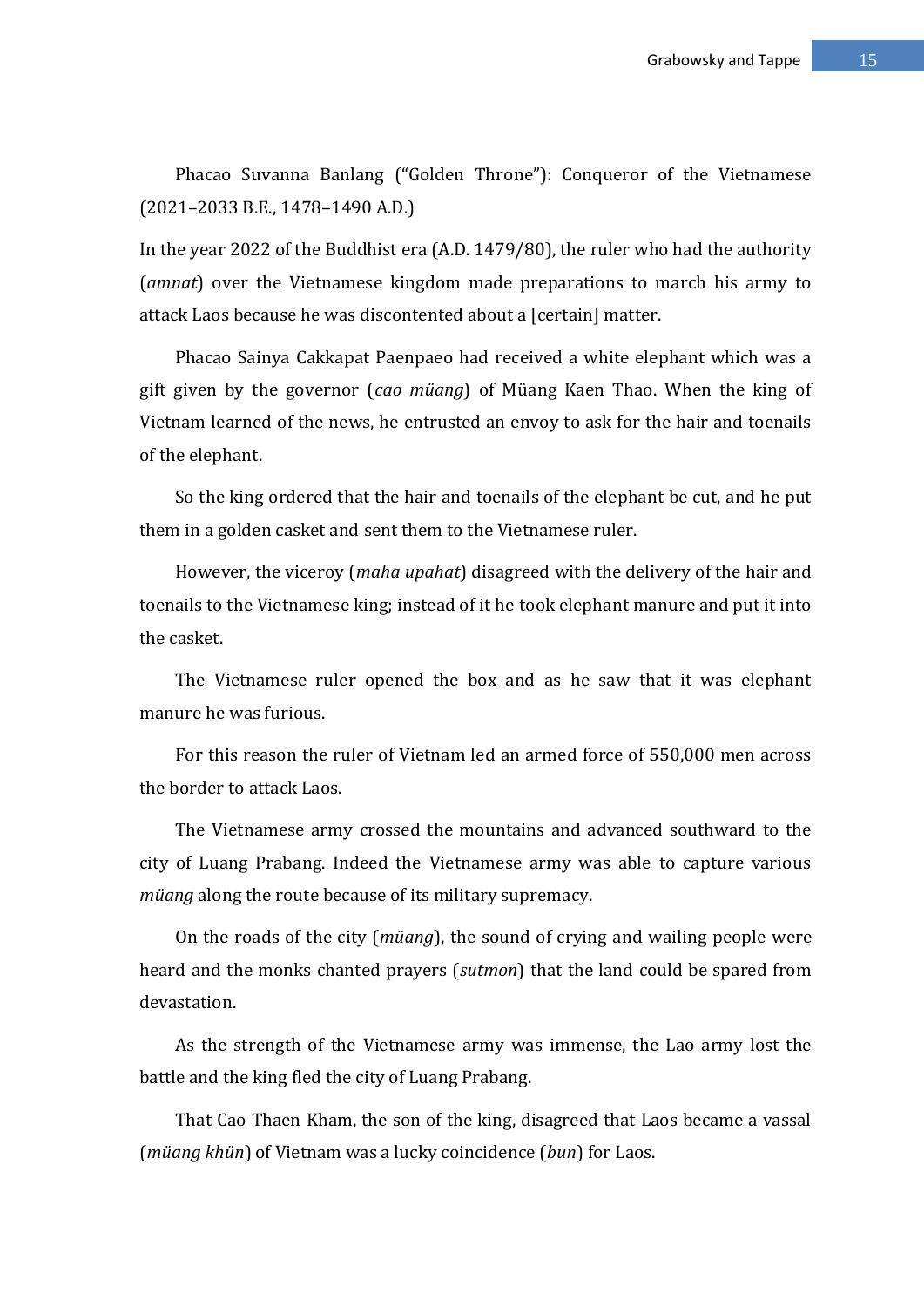Although some disagreed and considered that there was no successful way to repulse the Vietnamese, nevertheless Cao Thaen Kham recruited soldiers and commanded the troops he led to charge at Luang Prabang.

Due to the courage and determination of Cao Thaen Kham, the morale of the Lao soldiers was remarkably high. Hence, they could defeat the Vietnamese army that occupied Luang Prabang. Of the 4,000 Vietnamese army officers (*nai thahan*) only 600 men returned [to their country].

So the ministers crowned Cao Thaen Kham as the liberator of the nation. He ascended the throne of Laos under the name Phacao Suvanna Banlang.

Now the North Vietnamese are the ones who have invaded and threatened our country. They know perfectly well that the Lao people do not want to harm the North Vietnamese and that they desire to live in peace.

The North Vietnamese should know very well that they will be defeated and repulsed, as Cao Thaen Kham fought [against them] once in the past, and North Vietnam should be able to remember this lesson[, if they continue to molest Laos].

Phacao Phothisalalat Cao: "Solidarity is the source of strength" (1501–1550 A.D.)

After the king had ascended the throne at the age of 19 in the year 1520, he went to a monastery as a devoted Buddhist for a period [of time].<sup>20</sup>

Phacao Phothisalalat was a powerful monarch because his kingdom was united. The Vietnamese king feared and respected him because the rulers of [both] kingdoms were powerful and harmoniously allied with each other. Thus the Vietnamese king sent official gifts (*lasa-bannakan*) to the [Lao] ruler.

When the leader of the province (*khwaeng*) of Siang Khwang rose in revolt, Phacao Phothisalalat defeated the rebel so as to restore order and maintain the stability of the kingdom.

<sup>&</sup>lt;sup>20</sup> *Upasombot* describes the ceremony of ordination, or taking the vows of the Buddhist brotherhood.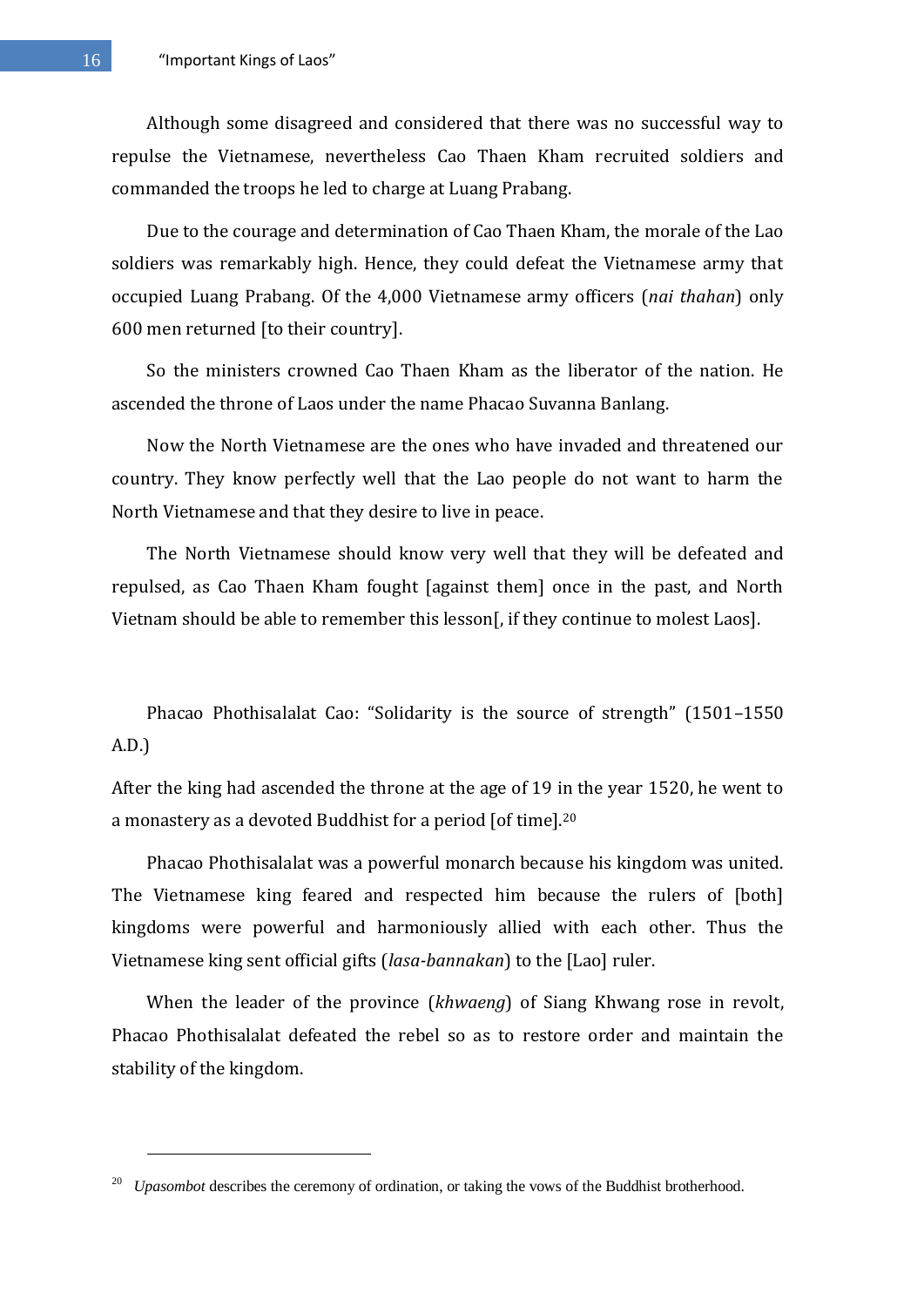In the year 1540 the king of Ayutthaya attacked Vientiane. Phacao Phothisalalat ordered King Saen Luang of Thakaek<sup>21</sup> to send soldiers for support. King Saen Luang, who was a loyal man, sent his troops to Vientiane immediately to protect Laos, even though his kingdom had not been molested. The soldiers of both sides helped each other to fight the Ayutthayan troops [until the latter] fled in disorder.

The ministers of the city (*nakhòn*) of Chiang Mai were aware of the strength and unity of the Lao kingdom. Thus they asked Phacao Phothisalalat to send [his son] Cao Setthawangso to become the [new] ruler of Chiang Mai. After the prince had been crowned the king of Chiang Mai, Phacao Phothisalalat brought the *pha kaeo mòlakot* (Emerald Buddha) to Vientiane.

In 1550 Phacao Phothisalalat invited envoys of fifteen different countries to come to witness how he caught wild elephants with a lasso. Phacao Phothisalalat was very experienced in riding decoy-elephants to catch wild elephants; however, that elephant was very angry and the ruler was thrown from the back [of the decoyelephant]. He was stomped by the elephant and passed away seven days later [because of his injuries].

Phacao Sai Setthathilat: the king who erected temples and conquered the Burmese

The Lao people often remember Phacao Sai Setthathilat as the great king who founded Vat Phra Kaeo and the That Luang in the city of Vientiane.

Now we have erected a statue of this king in front of the That Luang. Another heroic deed of the king that the Lao will never forget is the victory over the Burmese invaders.

At the moment (i.e. now), Burma is our good friend. During the time of Phacao Sai Setthathilat, however, King Bayin-naung invaded Laos.

The strength of the Burmese army was mighty. Therefore, Phacao Sai Setthathilat had to withdraw his army twice. The first time he retreated from the city

<sup>21</sup> Maha Sila (2001: 64) calls this ruler *Cao müang nakhòn* without reference to Thakaek.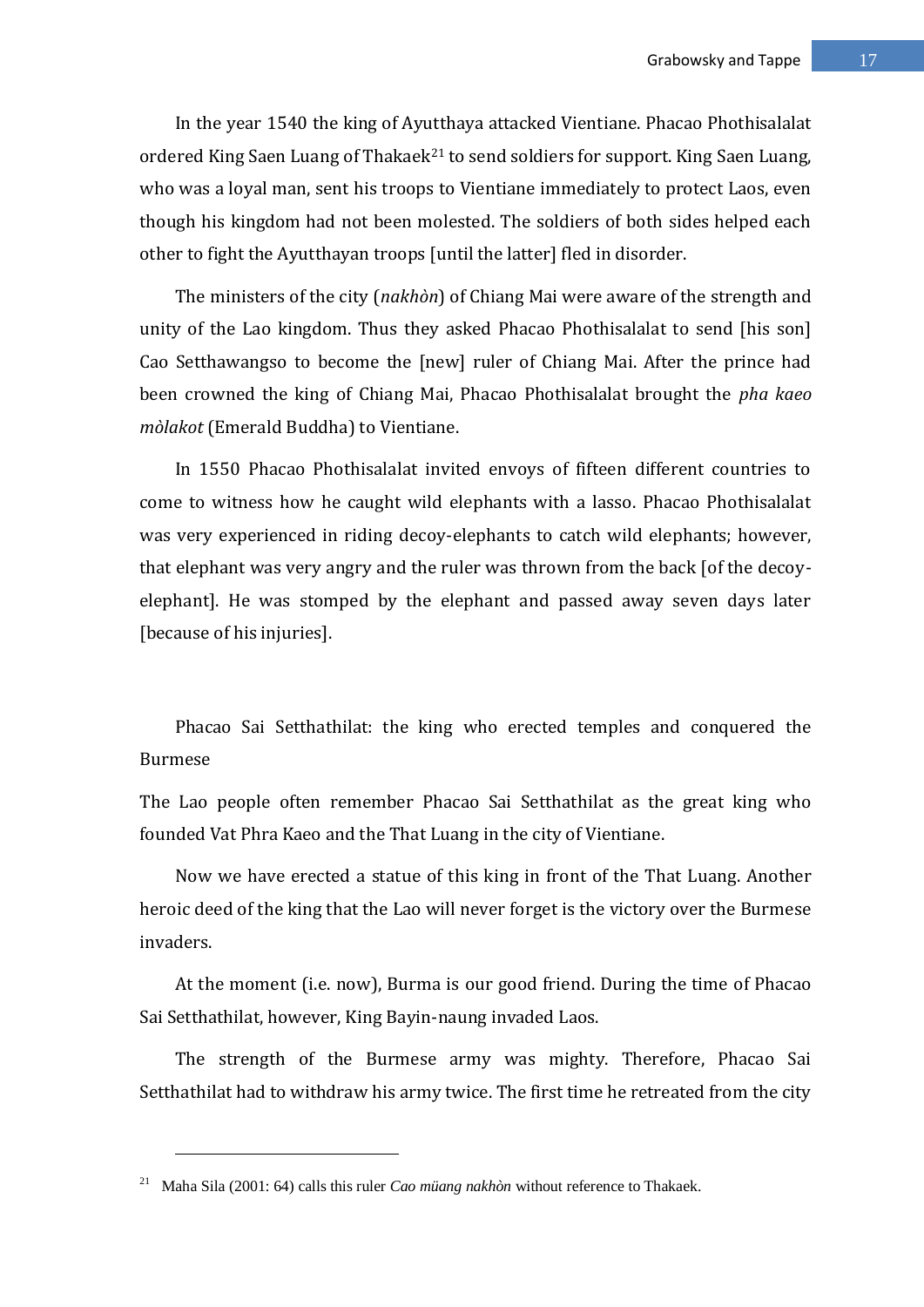of Luang Prabang [and] the second time from the city of Vientiane down to the mouth of the Nam Ngüm.<sup>22</sup>

But all the people in the country still devoted their loyalty to Phacao Sai Setthathilat. They did not submit to the Burmese without resisting.

The able-bodied men of Laos thus established guerrilla troops and lay in ambush to attack the Burmese.

The women agreed to neither provide food nor render the Burmese any help. Moreover, they spied on the movements of the Burmese troops and smuggled the news to Phacao Setthathilat.

The Burmese troops were weakened and discouraged, not only because of lack of food but also because of lack of support by the population of the surrounding land.

When Phacao Sai Setthathilat learned that the Burmese troops were demoralised, he ordered his soldiers to attack. As a result the Burmese army was defeated, many Burmese were taken prisoners of war and countless elephants were captured.

Phacao Sai Setthathilat led the Lao people to stage a rebellion against the Burmese until a victory was eventually gained. This is a lesson to teach us that when we are attacked by an enemy, even if his forces are superior, we can still destroy him as long as the Lao people show love and respect to their great king, support the army and do not collaborate with the enemy (*satu*). We must now remember this important lesson because we are threatened by an external enemy, and it is the invaders from North Vietnam.

Phacao Sulinyavongsa: the last great king of Laos in the ancient time (2180– 2237 B.E., 1637–1694 A.D.)

After the death of Phacao Sai Setthathilat, Laos began to decline. Its power (*amnat*) dwindled and [the land] disintegrated not long after. The country was

<sup>&</sup>lt;sup>22</sup> Situated approx. 50 km east of Vientiane.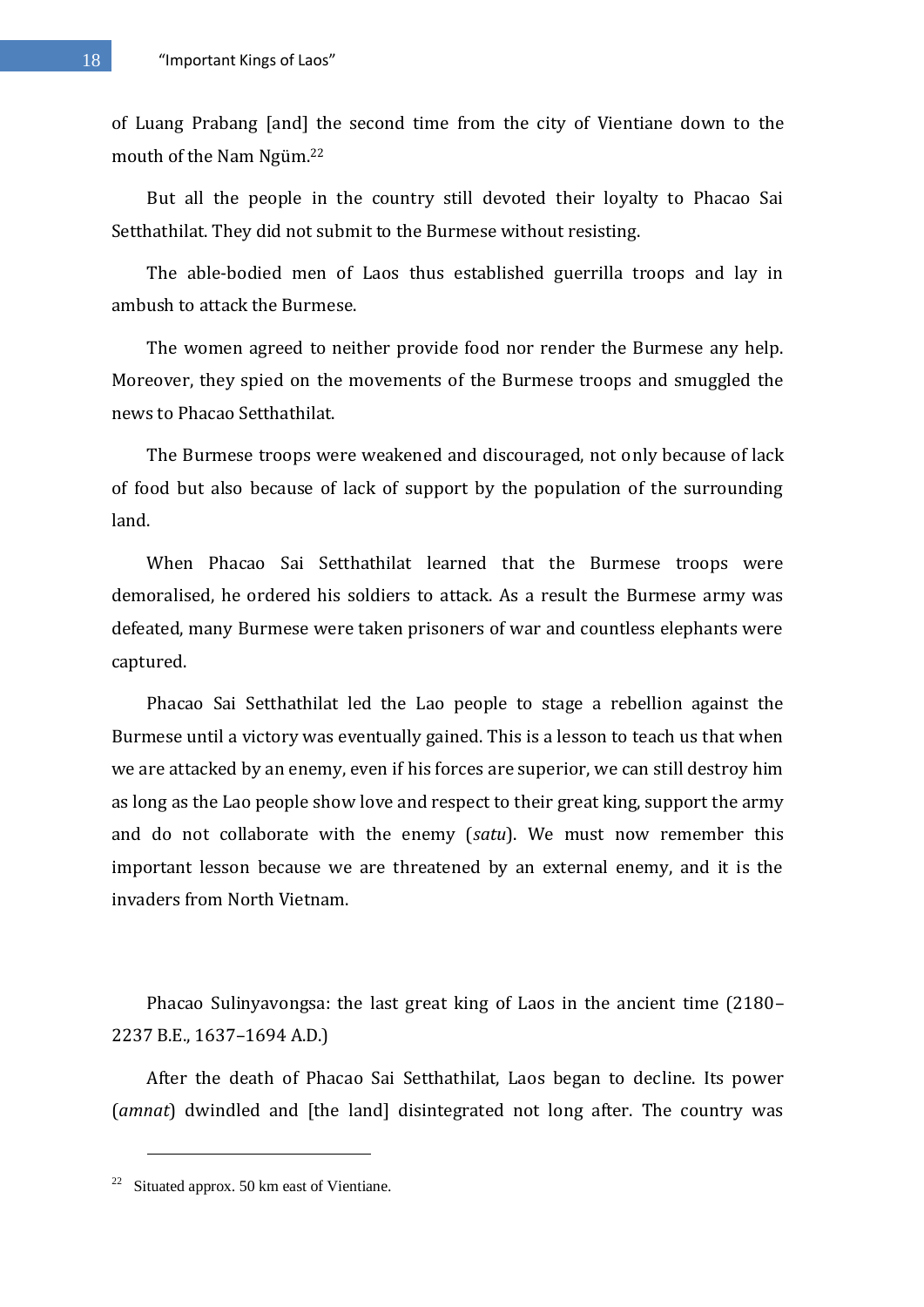reunited in the era of Phacao Sulinyavongsa and the army was restored to its former strength.

When the Lao army had regained its [former] strength and the unity of the nation was attained, Phacao Sulinyavongsa negotiated treaties of friendship with Thailand (Siam) and Vietnam; both countries respected the treaty that they had concluded.

In the treaty signed between Laos and Vietnam, they agreed that houses built on piles and with verandahs belonged to Lao territory and that houses built on ground level belonged to Vietnamese territory.

The Vietnamese accepted the treaty because Phacao Sulinyavongsa had established a military unit that guarded the paths along the mountains against intrusions into Lao territory.

During the reign of Phacao Sulinyavongsa three Europeans travelled to Laos. One of them was the Dutch tradesman Gerrit van Wuysthoff; the other two were [Father] Leria, a Catholic priest of Italian origin, and the Portuguese [priest] de Marini. Together the three men are regarded as the first group of Europeans who visited Laos.

In view of the affluence and splendours that Wuysthoff, Leria, and de Marini often encountered, they were very touched. The books they wrote provide evidence that the kingdom of Laos was once a great nation and had a high civilisation a long time before it became a colony.

When Phacao Sulinyavongsa passed away in the year 1698, the vast [domain of] Laos disintegrated into three kingdoms: 1) the kingdom of Lan Sang Luang Prabang, 2) the kingdom of Lan Sang Vientiane, and 3) the kingdom of Nakhòn Champassak.

Phacao Anu (1804–1828): A fighter for the freedom and unity of the kingdom

Long after Laos had disintegrated into three kingdoms, the kings of the respective lands had neither enough strength nor the ability to maintain their independence (*ekalat*). In the year 1778 all three Lao kingdoms fell under the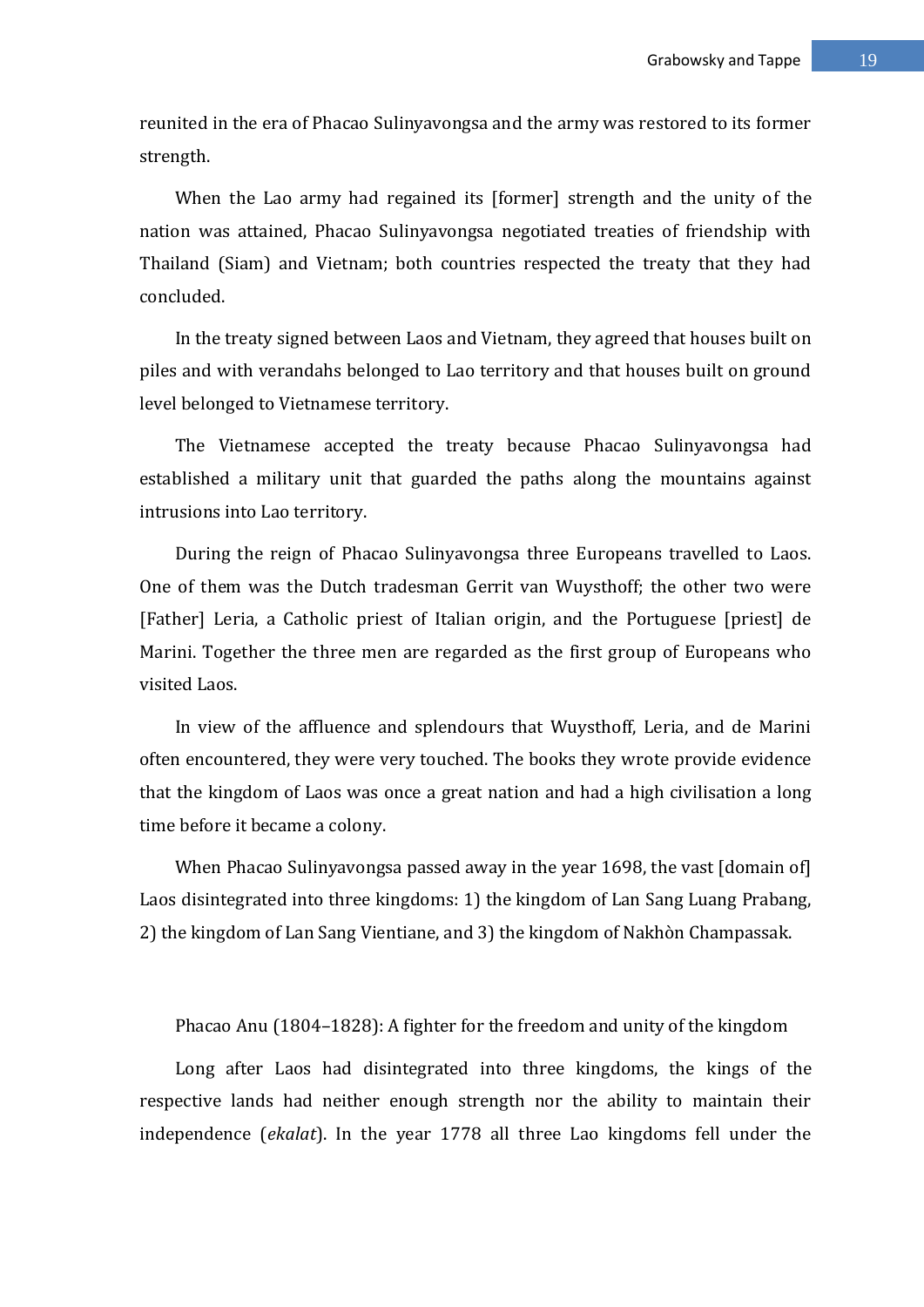authority of the Thai, and parts of the central Lao kingdom (i.e., Vientiane) were under Vietnamese control.

Phacao Anu, the ruler of the kingdom of Vientiane, read about the fame of Laos at the time when Laos was united and free from foreign domination.

Phacao Anu was dissatisfied with the foreign domination. He often thought that such a situation would continue unless the land was reunited. Hence the king decided to unite Laos and fight for independence. He launched a popular movement to battle against the Thai (Siamese).

Phacao Anu often thought that he would not be able to free Laos from the supremacy of the Thai (Siamese) and restore freedom unless he could reunite the three kingdoms. Thus he ordered his son, the ruler of Champassak, to launch the popular movement of the Lao Thoeng (Kha) and to fight against the Thai (Siamese). The king also sent a letter to Cao Manthatulat, the king of Luang Prabang, to persuade him to join the struggle for national liberation.

In 1827, Phacao Anu heard the rumours that England had attacked Bangkok and realised that a very good chance to regain freedom had come. The king led his troops against Bangkok, and his son<sup>23</sup> led the Kha troops of the southern region [of Laos] to attack the Thai (Siamese).

However, Cao Manthatulat of Luang Prabang unfortunately could not send troops to help Cao Anu, because the troops that were protecting his territory on the northern border with Burma had been attacked by Burmese troops.

Moreover, the Thai had also occupied Vientiane and Champassak; they devastated [the city] of Vientiane and had taken away the sacred Pha Kaeo [image] of the Lao. As for Phacao Anu, he fled with his soldiers to Vietnam.

Cao Latsavong (Ngao), son of Cao Anu and military commander of the Lao, fought with Phanya Bodin, the commander of the Thai [troops]. Phanya Bòdin lost his grip and fell from his horse. Cao Latsavong had stabbed him with a short lance and hit his thigh, nailing him to the ground, and was about to strike [him] with a sword. However, the younger brother of Phanya Bòdin hurried to help [him] and

<sup>&</sup>lt;sup>23</sup> Yo, the ruler of Champassak.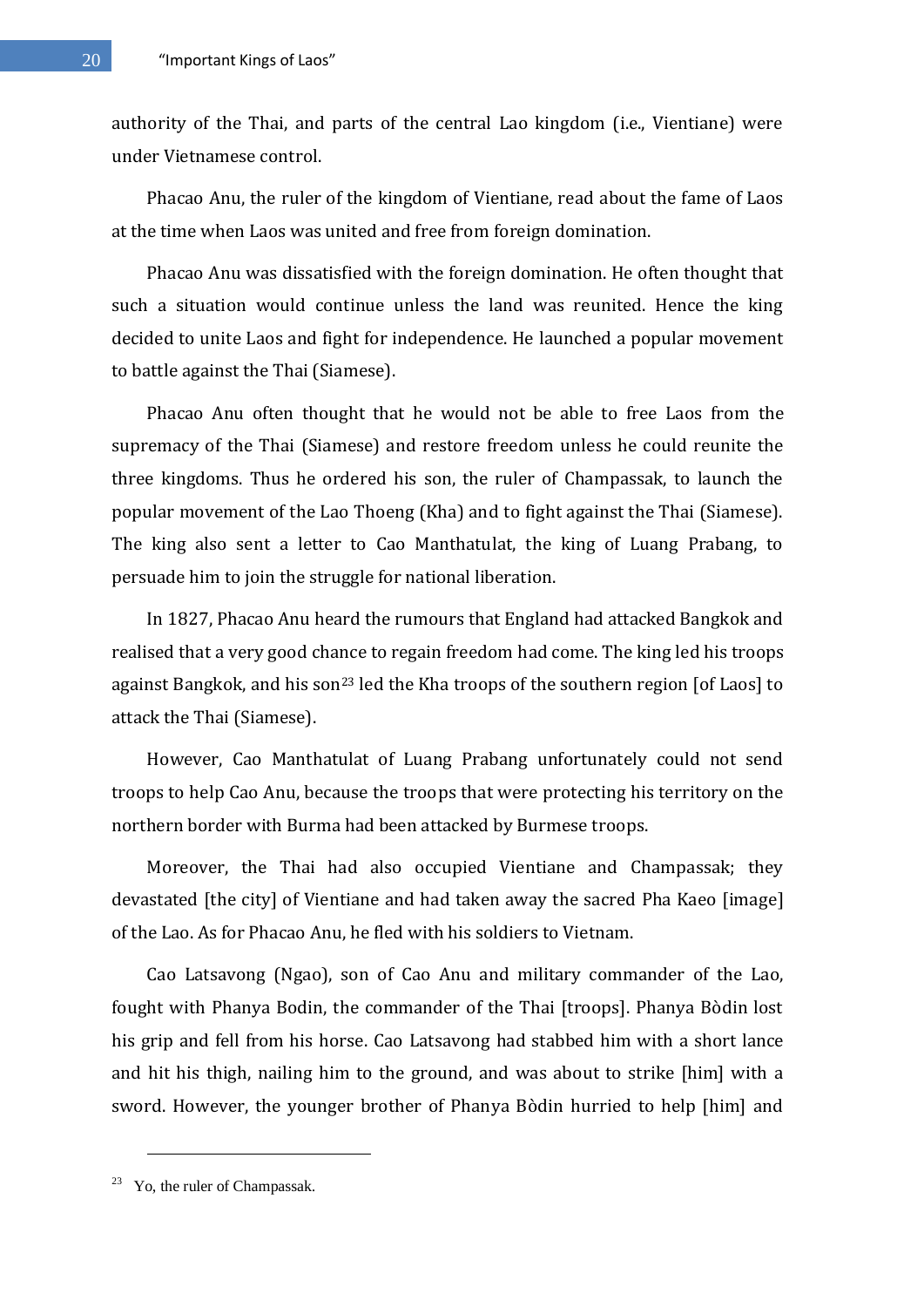was cut into two by Cao Latsavong. Phanya Bòdin seized the chance to free himself and Cao Latsavong was also shot from the back of the horse. The soldiers of both sides rescued their respective commanders and fled.

Phacao Anu realised that the Vietnamese and the Thai were always at war with each other. He thought that Lao neutrality and independence from the Thai and Vietnamese could lead to peace. Therefore he returned from Vietnam to negotiate with the Thai.

He achieved no results, because the Thai (Siamese) did not agree to accept Cao Anu's compromise. As the king saw that the situation was bad, he mobilised the troops for a final battle aimed at ousting the Thai (Siamese). However, he had several dozen troops less [than the Thai], and he lost as a result. He finally saved his skin by fleeing to Siang Khwang.

The Thai (Siamese) troops finally set [the city] on fire and devastated the city of Vientiane, forcing thousands of Lao families to resettle in the northeast of Thailand.<sup>24</sup>

Phacao Anu was taken prisoner in the year 1829 at Müang Phuan in the province Siang Khwang and escorted to Bangkok,<sup>25</sup> where he passed away brokenhearted. The hope to give the kingdom of Laos national reconciliation and freedom had to wait another 100 years before it could be fulfilled.

Later the French came and ruled over Laos for a period of more than 50 years.<sup>26</sup>

But during the whole period of partition and foreign rule all the Lao people remembered the unity and independence of their ancestors' land under the leadership of their great kings in the good old times.

Being conscious (lit. feelings) of the greatness [of our land] in former times inspires us to unite together until independence is regained. Now [these feelings] serve as the impetus [for us] to build our country rapidly and defend it.

<sup>&</sup>lt;sup>24</sup> More than 15 million ethnic Lao, one quarter of the total Thai population, live today in this region.

<sup>&</sup>lt;sup>25</sup> There the Lao king was kept in an iron cage where he died under pain and humilation. See Mayouri and Pheuiphanh 1998.

<sup>&</sup>lt;sup>26</sup> 1893–1953, a period of 60 years.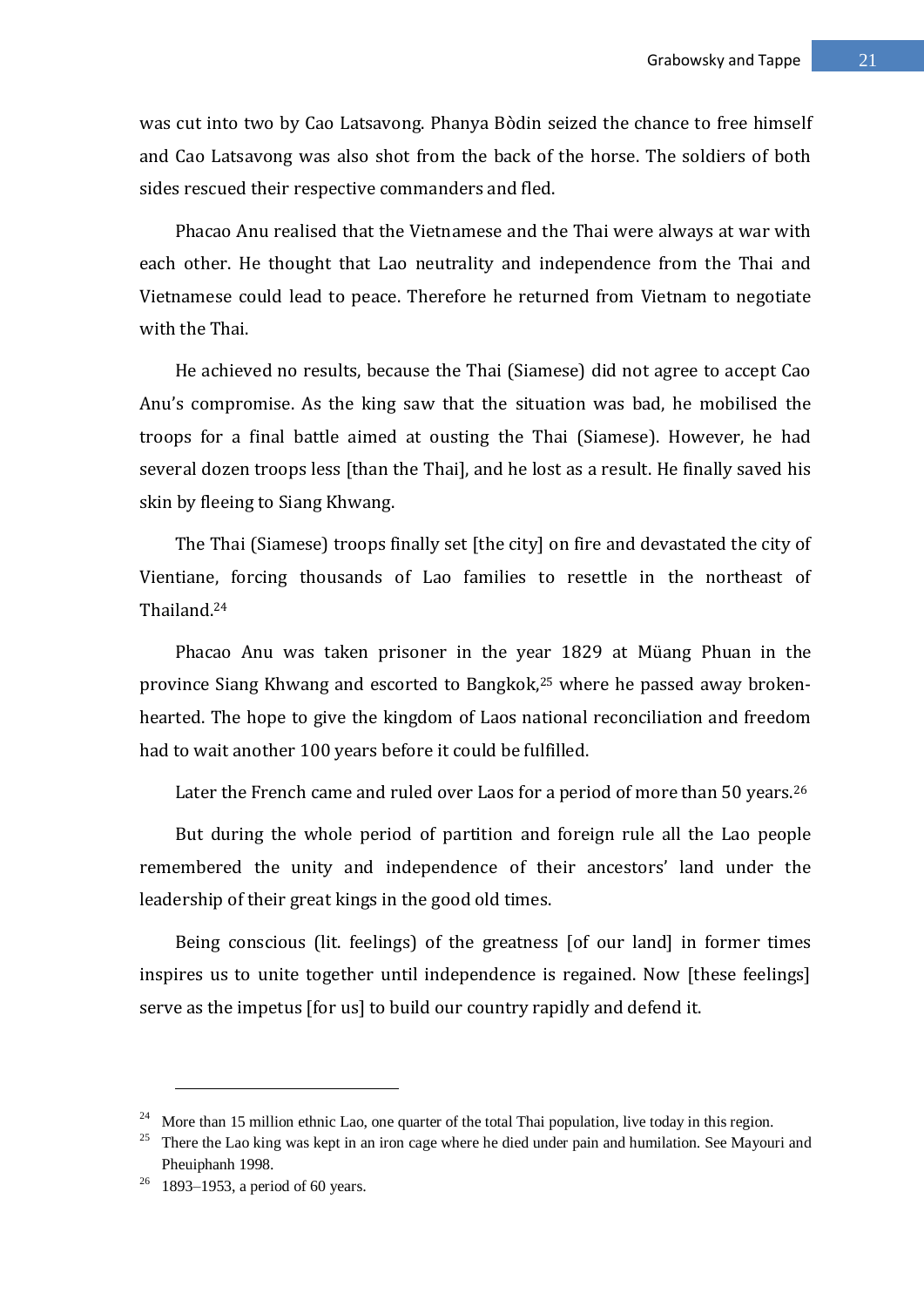#### *Analysis*

1

The publication of the booklet fell in a time when the second Indochina-War (1964–1973/75) had strongly affected the Lao nation-state. Following the Tet Offensive in South Vietnam (1968), North-Vietnamese troops operated more and more on Lao territory to safeguard the supply lines – the so-called "Ho-Chi-Minh-Trail" – to the south. The United States who officially withdrew from active warfare after Richard Nixon had assumed office in 1969<sup>27</sup> intensified their massive areabombing that accounted for 2.1 million tons of ordnance between 1964 and 1973, i.e. one bombing mission every eight minutes for nine years, turning Laos into the most bombed country in history (see Khamvongsa & Russell 2009: 282). At the same time Vang Pao's Hmong forces<sup>28</sup> were supported financially and materially by the CIA to ward off the communist Lao People's Army which was aided by Vietnamese 'volunteers'. Meanwhile the neutralists of Suvanna Phuma were extremely polarised, resulting in the outbreak of a grim civil war between the rightist and communist units, especially in the strategically important Plain of Jars. Lao fought against Lao, and within national minority groups like the Hmong, internecine warfare broke out as well.<sup>29</sup> Unity among the Lao people was literally non-existent.

In retrospect, the long-standing Lao Prime Minister Suvanna Phuma, who almost helplessly stood up against the disintegration of the Lao nation during the 1960s, appears as a tragic figure. His decision to authorise American aerial interdiction signified that the Vientiane regime was going politically bankrupt. The regime became paralyzed by corruption and nepotism, while the communists increasingly gained sympathy among the population of the Lao highlands. It was not before the cease fire in 1973 that the communist forces started to gain control in the

<sup>27</sup> This tendency within the US foreign policy was manifest in the so-called Nixon Doctrine (22.1.1970). It stated that the US would reduce its presence and involvement in other states. The main responsibility for defence and development should be in the hands of the respective states, although certain obligations of alliance were to be maintained (Valone 1995: 158–159). For Indochina this meant a retreat of US ground troops parallel with continuing financial support and aerial bombings.

<sup>&</sup>lt;sup>28</sup> Since 1959 the US intelligence recruited highlanders for reconnaissance missions into Communist controlled territories. Vang Pao, the only Hmong officer in the Royal Lao Army at that time, became the leading figure in the Hmong forces trained and supported by the CIA (Evans 2002b: 140).

<sup>&</sup>lt;sup>29</sup> Long-standing internal clan rivalries among the Hmong led to division into pro-communist and rightist factions (Evans 2002b: 136–139).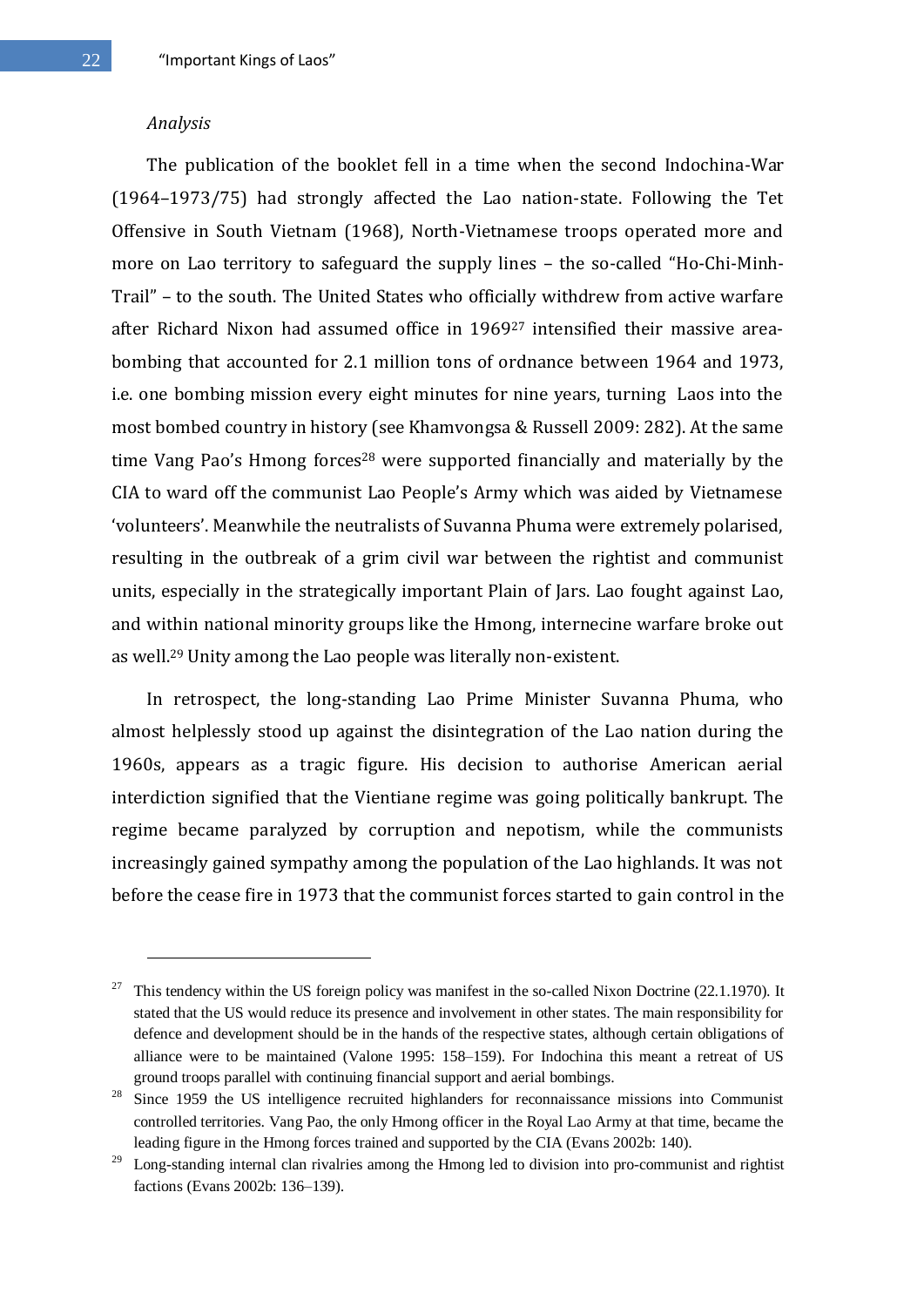cities along the Mekong, during the establishment of the short-lived third coalition government (Stuart-Fox 1997: 157).

Thus, the text published on 1 January 1970 by the royal "Ministry of Information, Propaganda, and Tourism" must be read in the context of civil war and propagandistic competition. The circumstances of its publication and its wide circulation indicate that it had the authorisation of the highest governmental circles. 100,000 copies were printed, an unusually high circulation in a country with then hardly more than three million inhabitants.<sup>30</sup> Some passages are similar to Maha Sila's *Phongsawadan Lao*, so it could be assumed that the Lao chief historian personally authorised or even edited the booklet. On the other hand, one could claim the opposite because the text includes thorough falsifications of history with which Maha Sila should have disagreed. The introduction to *Important Kings of Laos*, written by Prime Minister Suvanna Phuma himself, clearly shows its pedagogical intent. It states: "The nation remains the nation and Laos remains Laos only if every Lao untiringly shares the burden [of national responsibility] and is willing to make sacrifices like our ancestors once did. We descendants should unfailingly keep in mind their glorious deeds."

An interesting aspect of the text is the inconsistent use of 'royal language' (*lasasap*). In pre-socialist Laos this special vocabulary was used for the king and members of the high aristocracy. The use of this semantically elaborated vocabulary is worth examining, as is the use of the administrative key words that attained significance in the political arguments of the 1960s and 1970s. Moreover, we would like to demonstrate how the protagonists of the "Lao struggle for freedom" (from the perspective of the royalists) are represented and which political message is transfered to the reader, especially to the Lao youth. Finally the characterisation of each ruler will be analysed – in both its historiographic as well as in its iconographic dimensions.

<sup>&</sup>lt;sup>30</sup> Nowadays, most books published in Laos, with a population of six millions, have a circulation of not more than a few thousand copies. Yet, even these smaller circulations often state exaggerated numbers and thus suggest that the claim for 100,000 copies of the cartoon should be taken with a pinch of salt.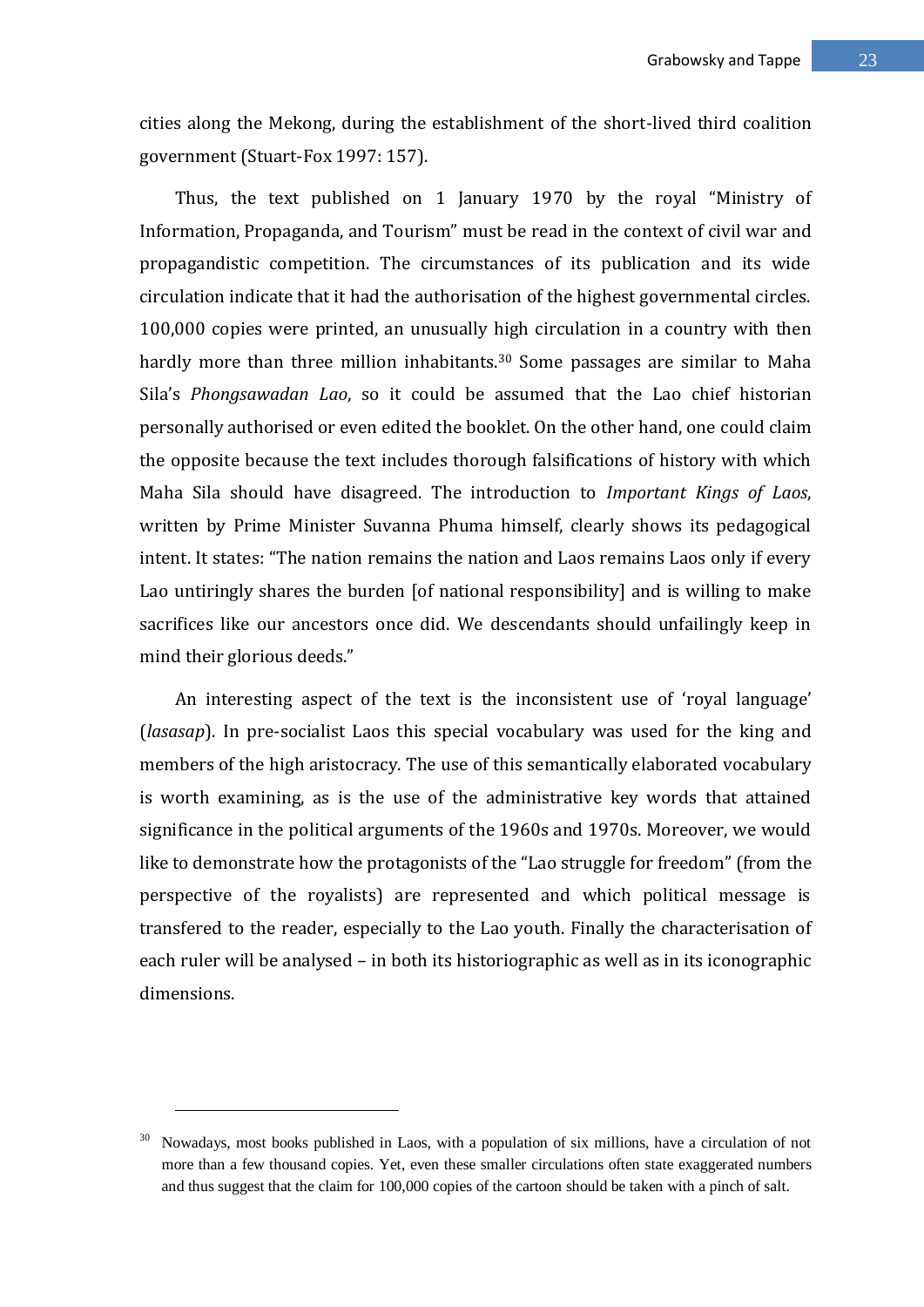#### Language

Compared to the Thai "royal language" (*rachasap*. Skt.: rāja + śapta), the Lao equivalent (*lasasap*) is less elaborated. The Lao language shows a less frequent and consistent use of royal vocabulary. Although the author of the text takes some effort, this language is not consistently employed. In the constitution of predicates, the use of "royal language" is reduced to the prefix *song* (also *thong*; Khmer: *tròng*, "shape, form") in front of usually genuine Lao verbs. This is also the case when there is a Khmer, Sanskrit or Pali loan-word or a corresponding Lao "royal word" available. In this way the use of genuine "royal language" regarding verbs is reduced to a minimum in the present text. Among the few exceptions are:

- *savoei lasa-sombat*: *savoei* = "to eat, consume" (Khmer); rāja + saṃpati = "royal property" (Pali) = to rule; the genuine Lao form would be *kin müang* = "consume the polity".
- *ansoen* (Khmer: añjoeñ) = "to ask, request" (Lao: *soen*). *Ansoen* is used for members of the royal palace and for monks and Buddha statues.
- *pasut* (Pali: pra + sūti) = "to be born, to bear" (Lao: *koet*).
- *sulakhot* (Pali: sura + gata) = "gone [to] the gods", a euphemism of "to die" (Lao: *tai*).

In the case of the nouns, the spectrum of words classified as "royal language" is much wider. Examples:

- *lasa-olot* (Pali: rāja + urasa) = royal son (Lao: *luk/luksai*).
- *lasa-natda* (Pali: rāja + nattar; Skt. naptṛ) = royal grand-son or nephew (Lao: *lan*).
- *pha bida* (Pali: braḥ + pitar) = royal father (Lao: *phò*).
- *lasa-banlang* (Pali: rāja + pallaṅka) = royal throne (Lao: *thaen*).
- *lasa-bannakan* (Skt./Pali: rāja + varṇakāra/vaṇṇakāra) = tributes and official gifts to the king (Lao: *suai*).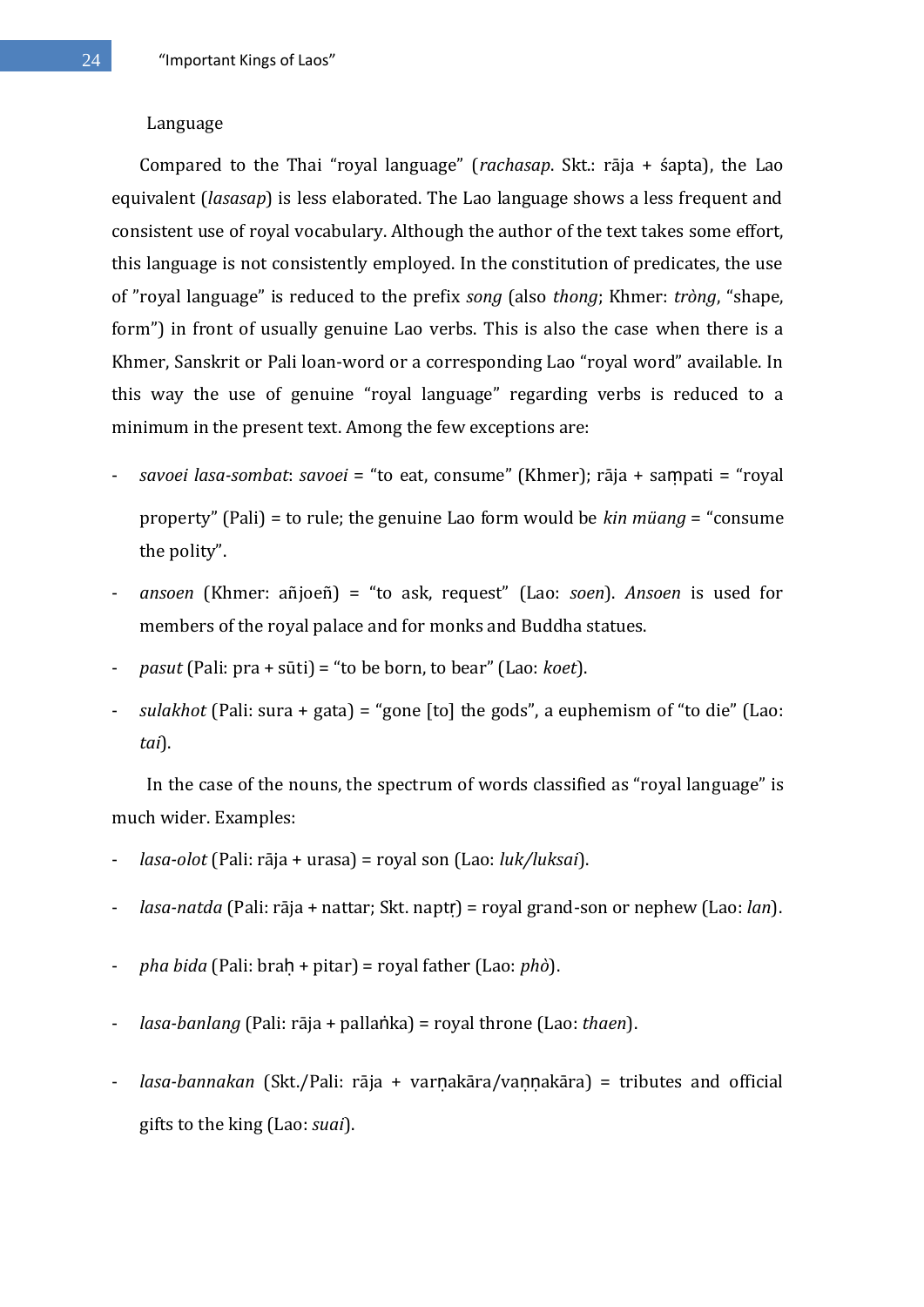It should be stressed again that compared to traditional historic texts the use of royal vocabulary is restricted. An excessive use of such words could be considered an obstacle for the less-educated to understand the text, and thus would have unfavourable effects on mass propaganda.

The most frequently used keywords in the administrative field are *müang*, *pathet*, *anacak* and *kasat*.

- a.) The term *müang* reflects the central concept for polities of the Lao and other Tai people and is used here in its entire semantic width. It denotes a city (e.g. Müang Sua, the former name of Luang Prabang) as well as the whole kingdom of the Lao (Müang Lao). Often the composite *ban-müang* ("village" + "city/domain") occurs in the meaning of "homeland".<sup>31</sup>
- b.) The term *pathet* (Pali: pra + desa) means "land" or "country" but is rather seldom used with the ethnonym "Lao" here. So we find as designations for "Laos" the expressions *müang lao* and (*lasa*-)*anacak lao* more frequently than *pathet lao*. It should be mentioned that the modern expression *pathet lao* ("Land of the Lao") also represents the pro-communist organisation under the leadership of the "red prince" Suphanuwong, the half-brother of the prime minister Suvanna Phuma. *Pathet* is used predominantly as "land" without reference to the Lao nation. So the last sentence of the text says: "The consciousness of former historic grandeur [...] is the impetus to rapidly build and defend our country (*pathet*)." Referring to the glory of King Sam Saen Thai it is said that it spread down to the neighbouring countries (*pathet khang-khiang*).
- c.) The term *anacak* (Pali: āṇā, "command, authority" + cakka, "wheel") is synonymous with "kingdom". *Anacak* means the range of intervention of a ruler and thus has connotations similar to the Sanskrit term mandala ("circle", Lao: *monthon*). Usually the term *anacak* is part of the composite *lasa-anacak*, "kingdom". However, it is also used once for the different Lao principalities (*anacak nòi nòi*) before Fa Ngum founded Lan Sang.

<sup>31</sup> As to a detailled discussion of the term *müang* see Grabowsky 2004: 4–9.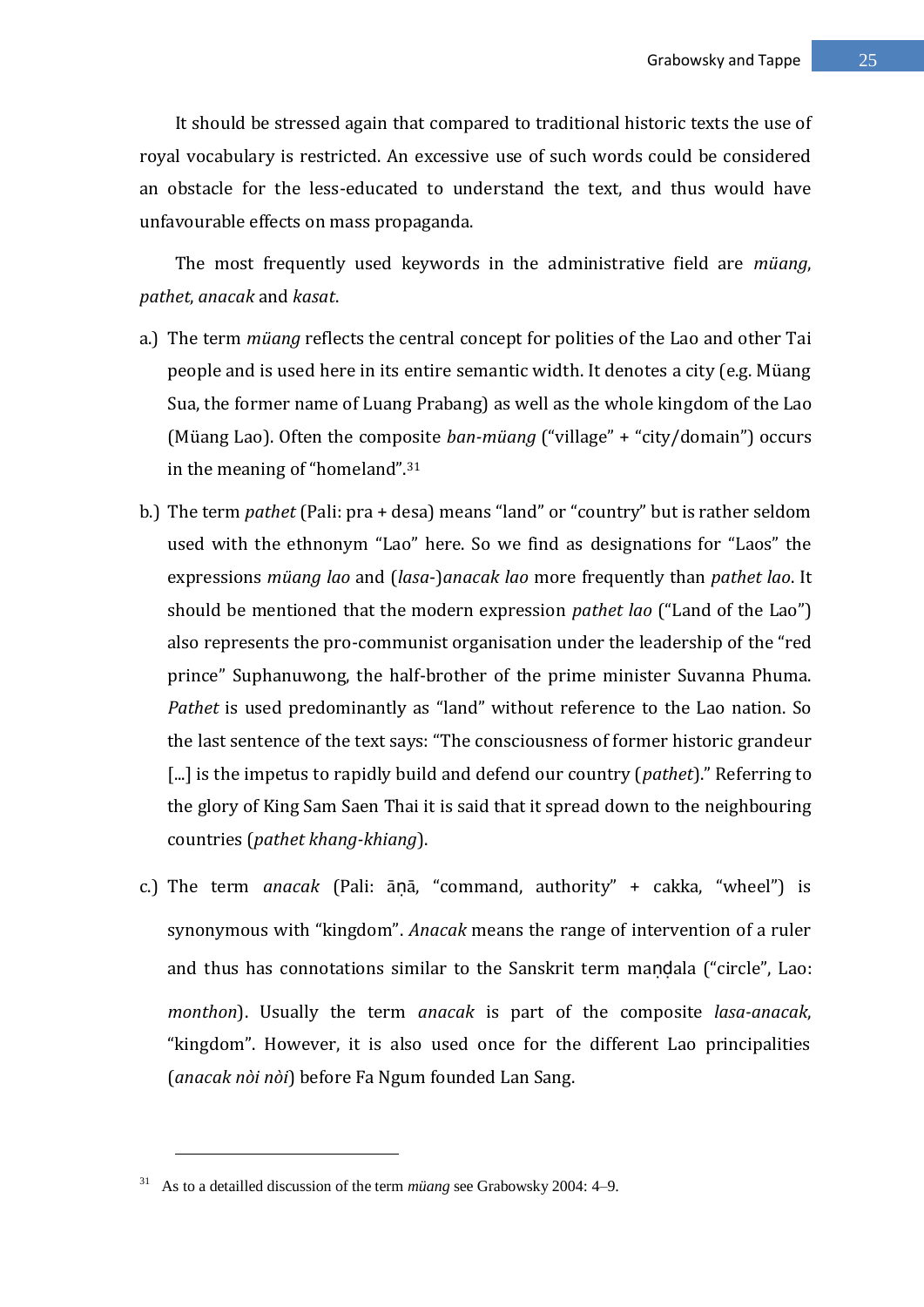d.) For "ruler" and "king" there are some quite different terms. The most important are *Phacao/Cao* (in combination with the ruler's name like Phacao Anu) and *kasat* (Skt.: ksatriya, "ruler, lord, member of the caste of the warriors"). The usual designation for Lao kings, *Cao maha sivit* ("lord over the great life"), contrary to what one might expect, never occurs. This is quite unusual and needs explanation. Possibly this traditional royal designation was regarded as too "feudal" and remote for the people. The characterisation of the kings as "kings of the people" was indeed very important within the ideological dispute with the communists.

Protagonists of the Lao struggle for freedom

The Lao army (*kòngthap lao*) is the active organ of the Lao struggle for freedom. According to the cartoon, it will be able to gain victory over powerful enemies (Vietnamese and Burmese) as long as they have the support of all people. The reader has been repeatedly admonished toward this effect, for example in the last sentence of the chapter on King Setthathilat. His armed resistance and success in fighting back the superior military of the Burmese invaders would have shown that it is possible to defend one's independence, "as long as the Lao people show love and respect to their great king and support the army and do not collaborate with the enemy." (p. 18). The unity of the king, the army and the Lao people (*pasason lao*) is repeatedly affirmed. Although the Lao term *pasason* for "the people" is politically and not ethnically based, the question of the historical role of the non-Lao population should be examined.

*Important Kings of Laos* almost fails to mention the so-called "Kha",<sup>32</sup> a generic term used to signify the autochthonous Mon-Khmer speaking population of Laos (c. 25–30 % of the total population) and other minorities such as the Hmong. According to the Lao chronicles, the census initiated by King Sam Saen Thai at the end of the

This pejorative term – often translated as "slave" – is only mentioned shortly in the chapter about Cao Anu where "Kha" troops are led by Cao Anu's son.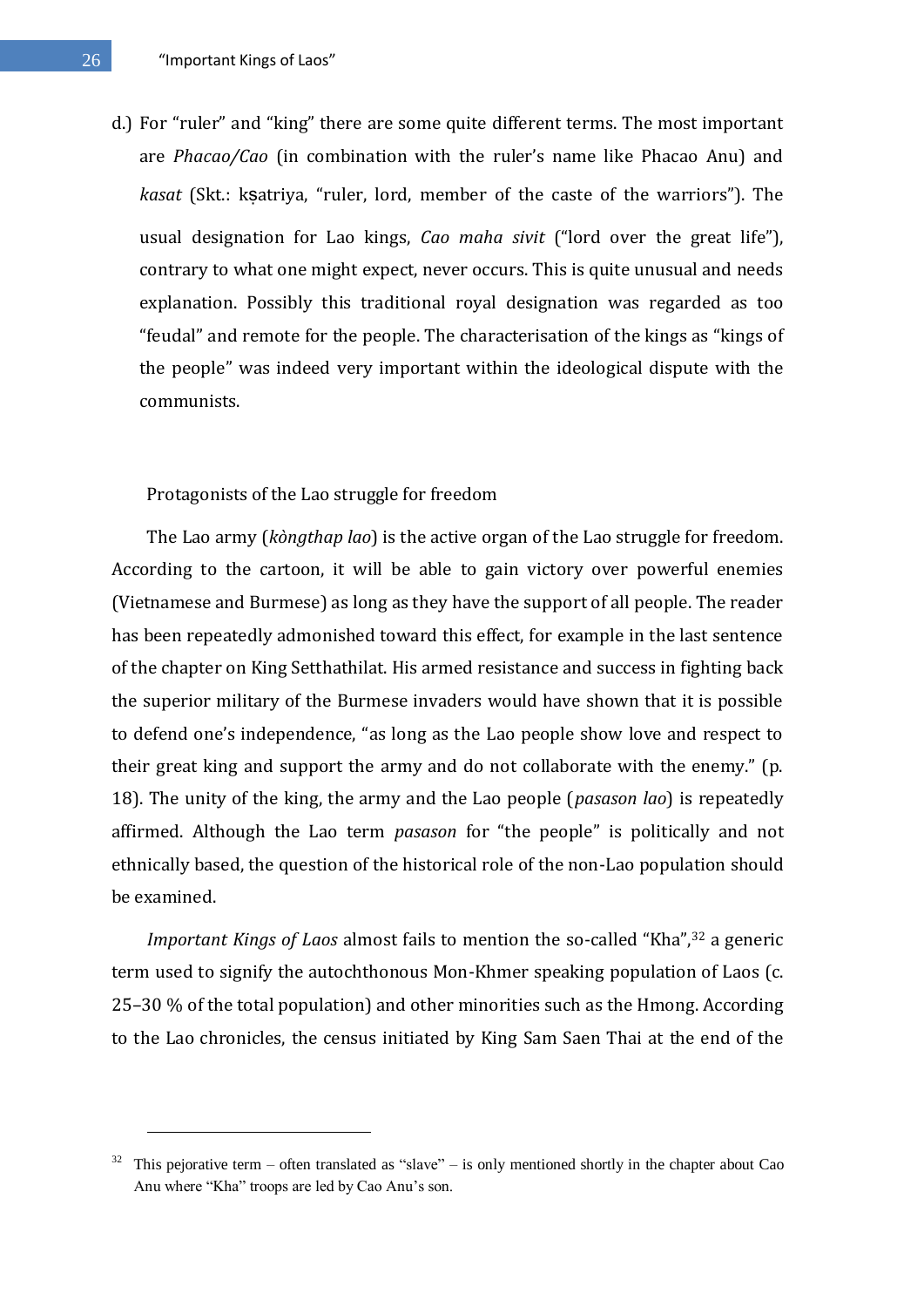fourteenth century showed 300,000 Tai (or Thai) and 400,000 "Kha".<sup>33</sup> However, the latter are pushed aside in *Important Kings of Laos* which singles out the Buddhist culture of the lowland Lao as the only culture relevant for the genesis of the Lao nation-state. Religious and other cultural concepts of ethnic minorities are ignored, although the cartoons frequently illustrate persons who wear the typical dress of the "Kha" and the Hmong: The lower picture on the first page of the chapter on Cao Anu shows several Hmong women. This is really an anachronism as at the beginning of the 19th century the Hmong had just started to settle on present-day Lao territory and were thus not yet part of Lao society. The lower picture on the last page of the booklet shows two Hmong (husband and wife?) but only one male Khmu wearing a slouch hat. Do these iconographic representations – perhaps unconciously – reflect strong considerations of the Royal Lao Government for the Hmong. Though only making up ten per cent of the population, the majority of the Hmong, led by General Vang Pao, gave crucial support to the anti-communist struggle of the Vientiane government.

The ethnic diversity of the Lao people remains a thorny subject for any serious effort to construct a Lao national identity. The present-day Lao government recognises that ethnic Lao constitute only slightly more than one half of the total population. Even if other so-called 'tribal' Tai groups, such as the Tai Lü, the Phuthai and the Tai Yuan, are included, less than 65 per cent of the population belong to the dominant Tai-Lao-Buddhist mainstream. Recent iconographic representations of the Lao people – above all the icon of the three women dressed in traditional clothes – underline that the current regime is well aware of the ethnic balance (cf. Vatthana 2006, Rehbein 2007). Yet, the revival of Buddhism (and the culture of the ethnic Lao) could marginalise the non-Buddhist ethnic groups that constitute one third of the entire population of Laos and have been the back-bone of revolutionary forces in many regions before 1975.<sup>34</sup> The plans to build memorial sites for Sithon

<u>.</u>

See Souneth 1996: 209, fn. 462.

<sup>&</sup>lt;sup>34</sup> Conflicts between the central Lao government and the ethnic minorities became manifest in milleniarian uprisings during the early years of the French colonial period. Later the Lao communists in their highland bases took advantage of these traditional resentments and gained popular support in outlying regions through programs of land reform and improvement of education and public health. This strategy was accompanied by the – until today only inadequately fulfilled – promise of promoting national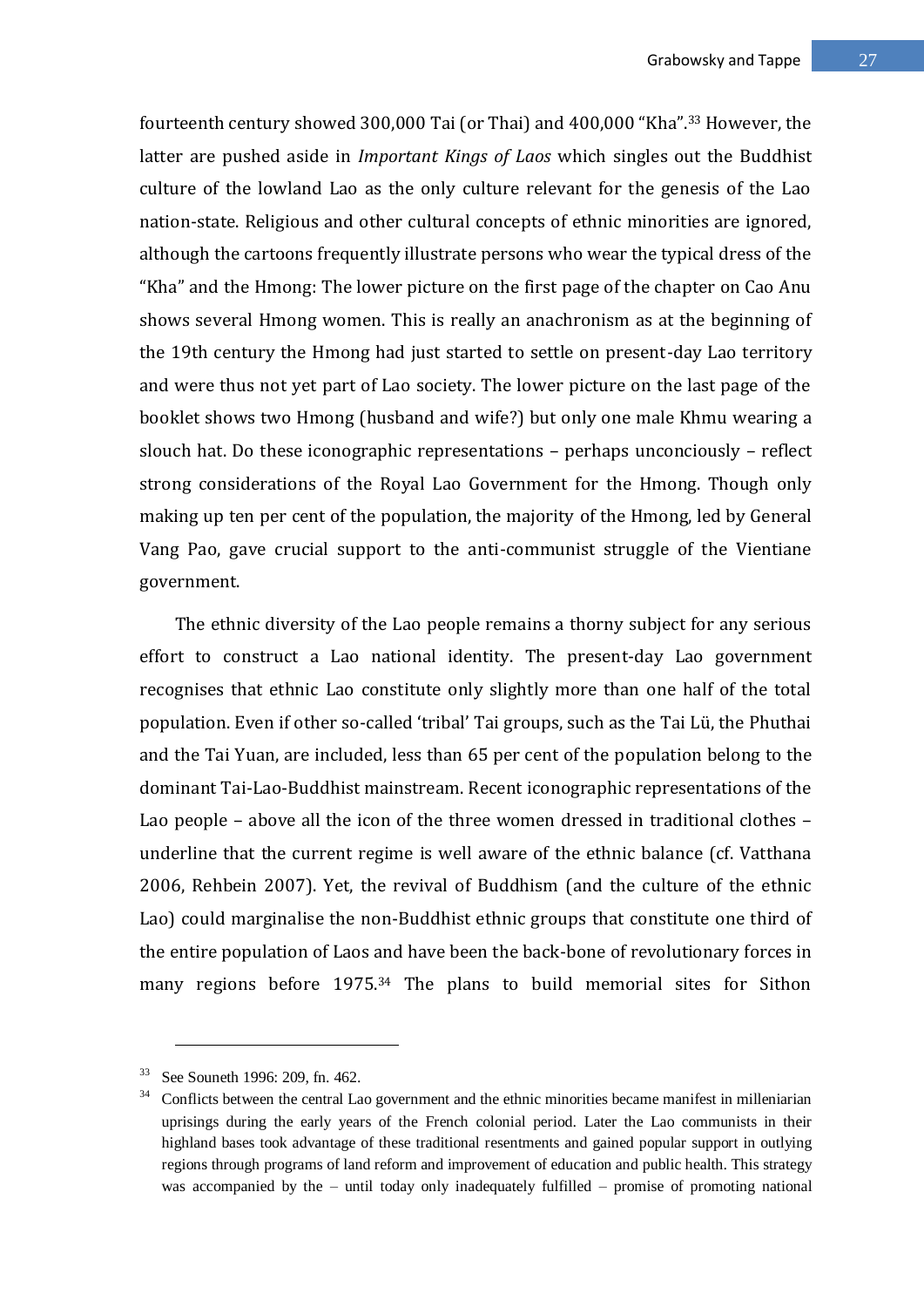Kommadam, Faydang Lobliayao and Thao Tou might be only a superficial recognition of the historical inter-ethnic solidarity.

The description of Laos' neighbours

- *Burma*: Burma is the great adversary of Sai Setthathilat (r. 1548–1571). The Burmese are shown as brutal hordes attacking Lan Sang. The official, Marxistinspired Lao historiography calls them "Burmese feudalists" (*sakdina phama*) (cf. Ministry of Information and Culture 2000) whereas in our booklet they are described as rude and uncivilised – quite in contrast to the cunning Lao monarch and his brave people. However, since the end of the sixteenth century relations with the Burmese neighbour saw little conflict. The royal government after 1953 as well as the following socialist regime cultivated good relations between the neighbours.
- *Vietnam*: Contrary to the Burmese antagonists of the sixteenth century who are clearly separated from the modern Burma, the Vietnamese are mentioned repeatedly as the present enemy of Laos even in the context of former conflicts. A connection is made between former Vietnamese attacks on the Lao sovereignty and the military operations of the North Vietnamese in 1970. Moreover, the chapters with other enemies than the Vietnamese also refer to the North Vietnamese enemy and postulate bravery, courage, and unshakable loyalty to the king.
- *Siam/Thailand*: Relations with the big neighbour have always been characterised by strong rivalries, which in 1828 culminated in the devastation of Vientiane and the deportation of the population after the revolt of Cao Anu against the domination of Bangkok. Although this story dwells painfully in the collective memory of the Lao, including the royal government and the historian Maha Sila,

<u>.</u>

solidarity and creating an multi-ethnic society with equal rights for all nationalities (cf. Ireson and Ireson 1991). The national census of 2000 distinguished 49 ethnic groups, distributed between the four ethno-linguistic categories Lao-Thai, Mon-Khmer, Hmong-Mien and Sino-Tibetan. However, the toponyms Lao Lum ("Lao of the valley"), Lao Thoeng ("Lao of the mountain slopes") and Lao Sung ("Lao of the mountain tops") – an assimilatoric classification already established in the fifties and officially abandoned today – are still widely used in Laos (cf. Vatthana 2006).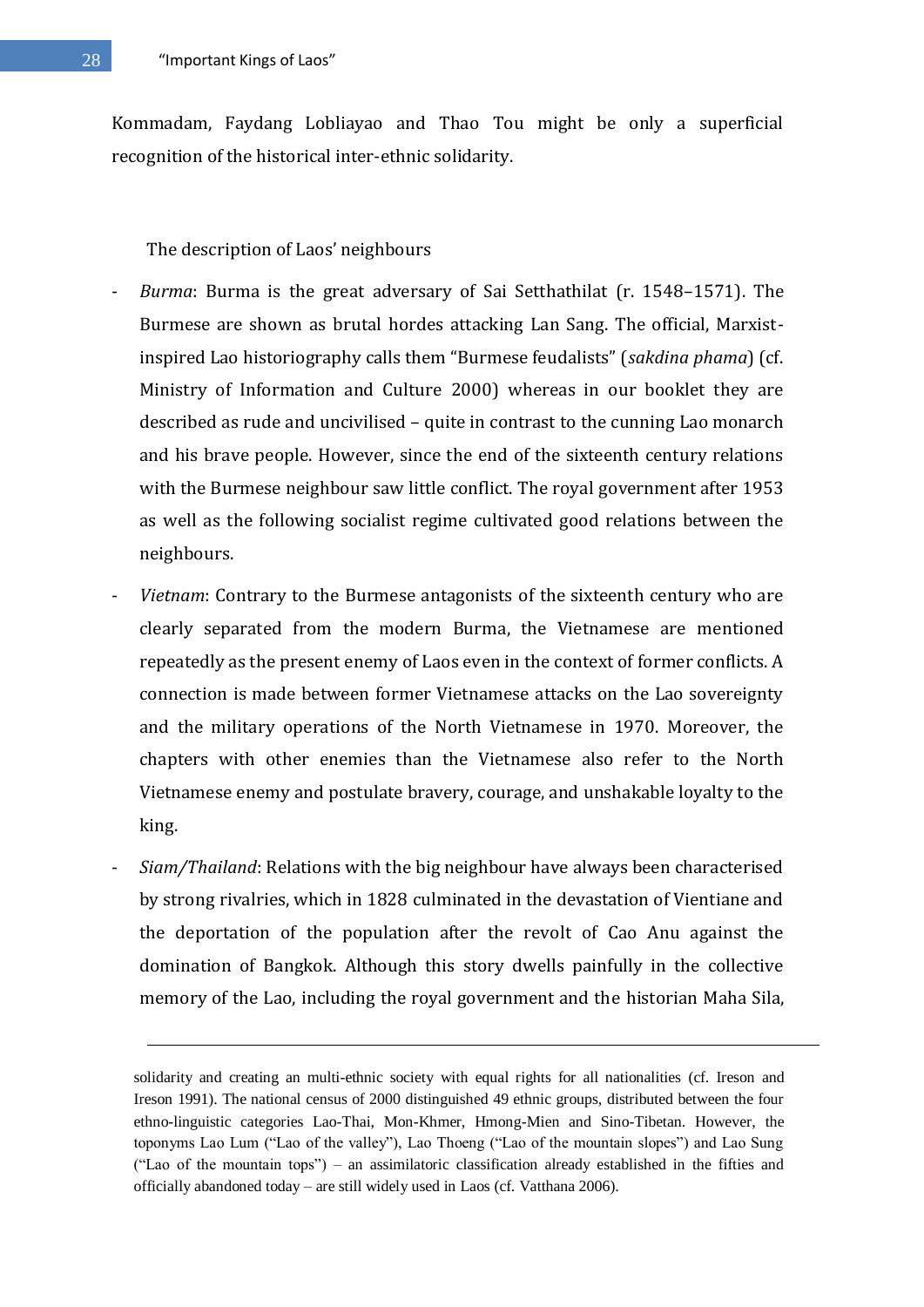the Siamese get off lightly in comparison with the Vietnamese. That is no surprise, since Thailand was the most important military partner of the royal government next to the US when fighting the communists backed by North Vietnam (cf. Evans 2003).

- *Khmer*: The Khmer only play a role in the chapter of Cao Fa Ngum. Fa Ngum brought with him from his exile in Angkor a strong army and the Buddhist culture personified by monks and scholars – the basis of the Lao civilisation. Beyond this cultural affinity there is no hint concerning relations between Lao and Khmer and no mention of the political situation in Cambodia up to the end of 1969.<sup>35</sup>

The description of the different rulers

The choice of seven "important" Lao kings was the result of deliberation. The share of pages of each chapter may reflect the importance of the different kings in the text:

- a) Fa Ngum (1316–1374): 7 pages
- b) Sam Saen Thai (1356–1415): >2 pages
- c) Suvanna Banlang (r. 1478–1490): 4 pages
- d) Phothisalalat (r. 1501–1550): 3 pages
- e) Sai Setthathilat (no years of reign given)<sup>36</sup>: 3 pages
- f) Sulinyavongsa (r. 1637–1694): 2 pages
- g) Phacao Anu (r. 1804–1828): 4 pages
- h) French rule: 1 page

<sup>&</sup>lt;sup>35</sup> When the brochure was published (1 January 1970) Cambodia was not yet directly involved in the second Indochina war. In spite of secret American bombings in the sparsely populated provinces in the Cambodian Northeast to disturb the North Vietnamese "Ho-Chi-Minh Trail," the kingdom of Cambodia kept its neutrality. This did not change until Norodom Sihanouk was overthrown by the pro-U.S. military in March 1970.

<sup>&</sup>lt;sup>36</sup> According to most historical sources Sai Setthathilat's reign is dated from 1548 until 1571. See Stuart-Fox 198: 148.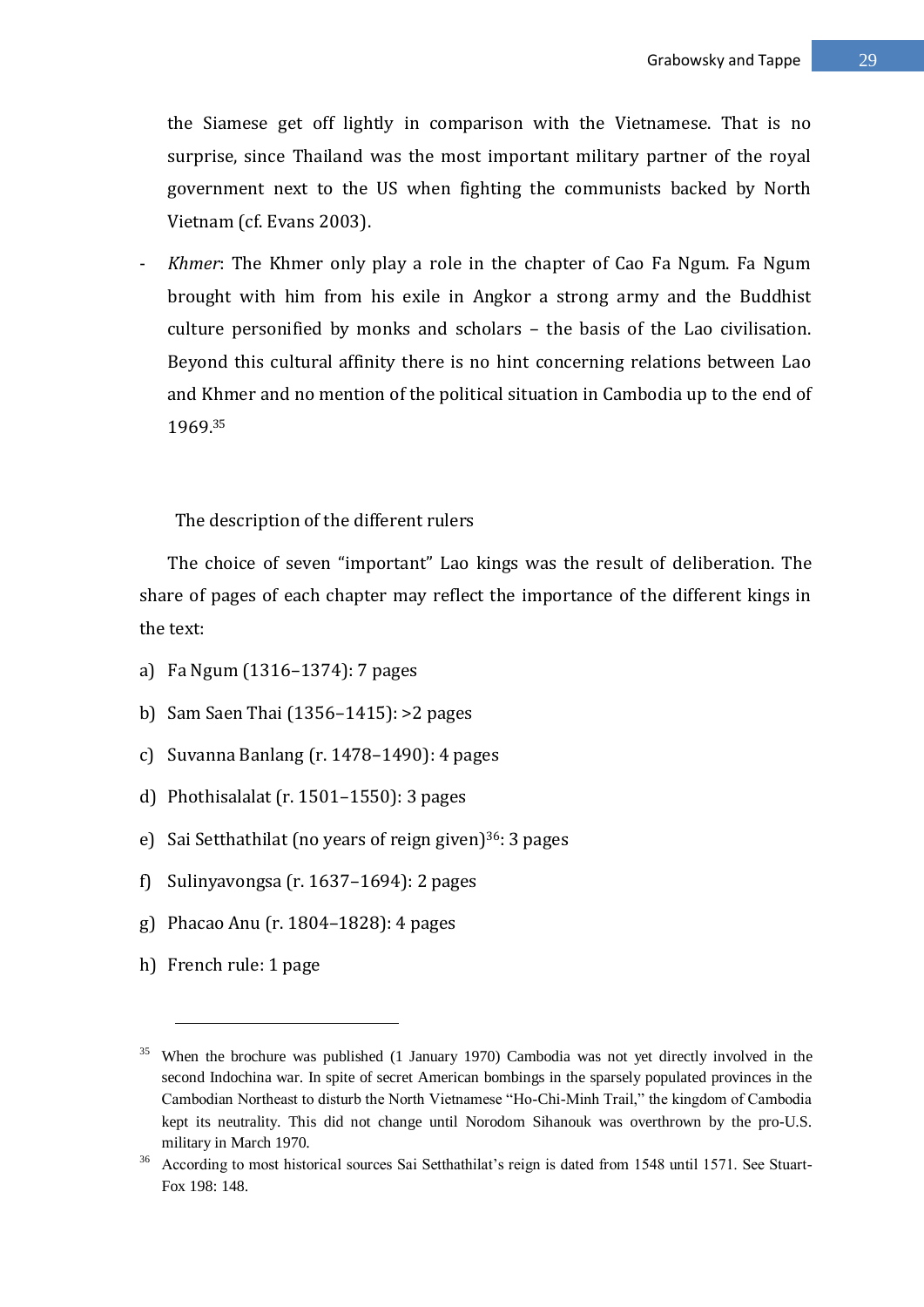Remark: Some of the dates refer to the life span of the rulers, some to the time of reign (Lao: *latchakan*, Skt. rāja-kāla). Both Buddhist (a, b, c, f) and Christian (d, g) eras are used. There is no recognisable logic behind it. Certain carelessness by the revising editors may be assumed.

By which criteria was this choice made from many more Lao kings (cf. the list of Lao rulers in Stuart-Fox 1998)? Why these seven "great and important" kings and not others? The following analysis of each characterisation of the rulers will give some explanation:

a) Phacao Fa Ngum: Father of the Lao nation.

This is by far the longest chapter. Here, the founder of Lan Sang is celebrated as the unifier of the obviously fragmented and warring Lao *müang*. Fa Ngum appears as a strong ruler with intelligence and far-sightedness which are reflected by his success in battle. The main point here is the military enterprises of Fa Ngum, though the introduction of Theravada Buddhism (via Cambodia) is also mentioned.<sup>37</sup>

In the cartoon, Fa Ngum is not described as greedy for power but as filled with the noble desire to unite Laos.<sup>38</sup> Thus he appears as a forerunner of Suvanna Phuma in his aspiration for Lao unity. Moreover, Fa Ngum's route to victory appears quite linear, as the map on page 2 suggests (from south to north): Starting point Angkor Thom, Pak Kop (Champassak), Müang Viang (Vientiane), Pha Nam Hung, Siang Thòng (Luang Prabang). The borders of the kingdom (from Stung Treng in Cambodia to Sipsòng Panna in China, from Dalat in the south of Vietnam to Khorat and Chiang Mai in Thailand) are not drawn on the map – unlike maps in today's Lao National Museum.<sup>39</sup>

<u>.</u>

<sup>&</sup>lt;sup>37</sup> The Khmer origin of Lao Buddhism is a myth as Theravada Buddhism did not get its roots deep into Lao society prior to the mid-fifteenth century, when Buddhist monks from Lan Na came to Laos to spread the new religion (Grabowsky 2007).

<sup>&</sup>lt;sup>38</sup> Fa Ngum's image as the charismatic founder of the first united Lao kingdom is still progagated by the official Lao historiography in present-day Laos (see Ministry of Information and Culture 2002).

<sup>&</sup>lt;sup>39</sup> This map and another one, showing the political situation in the early eighteenth century after the disintegration of Lan Sang, are obviously based on a Thai map showing the borders of the administrative circles (*monthon*) of the central Mekong basin. See the "historical" maps reproduced in Phuthòng 2000: 13, 33, and 56.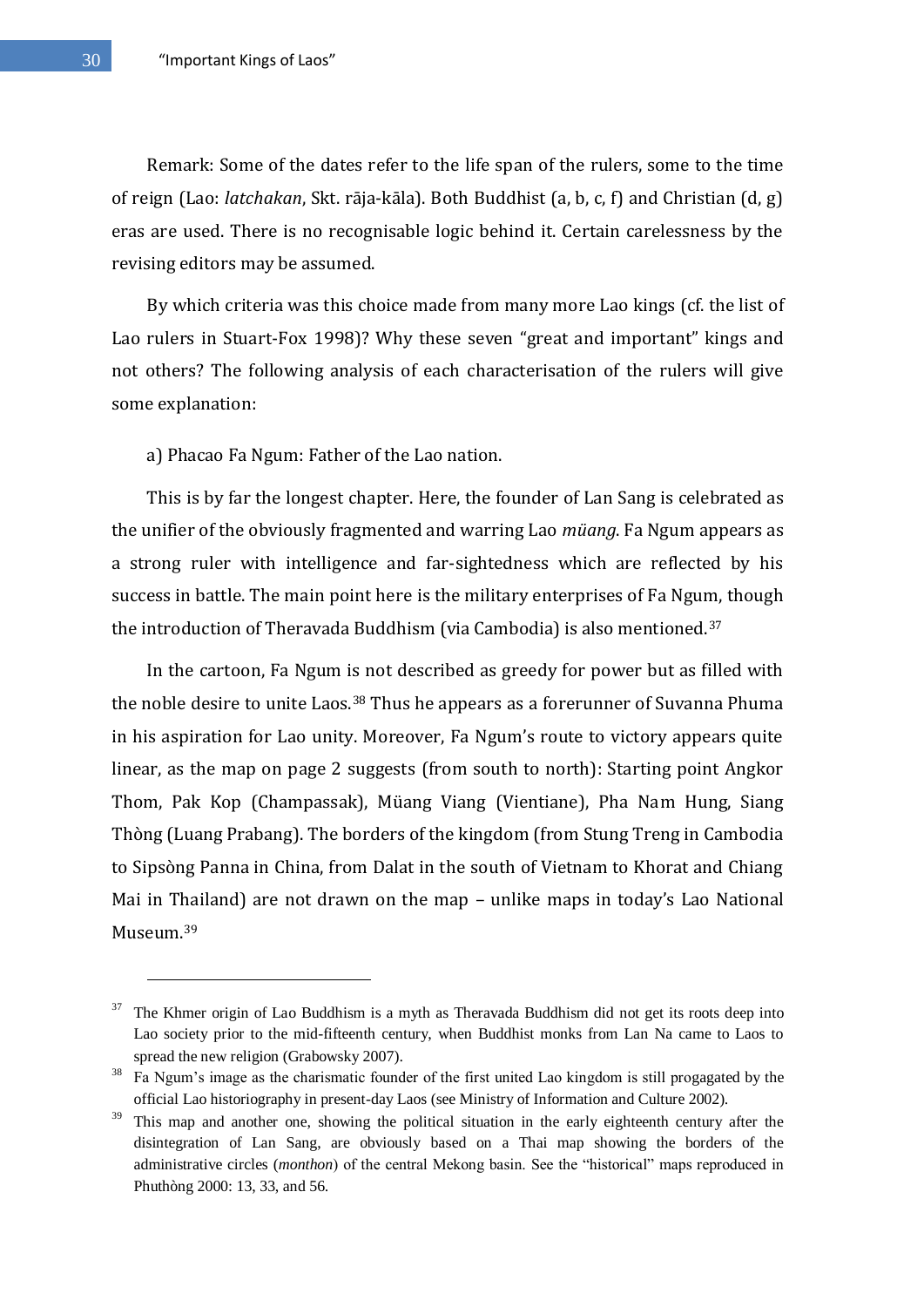The conquest of Vientiane is presented with more complexity by Maha Sila, who mentions two cities. According to his account, Phanya Pao did not entrench himself in Vientiane but in the sister town of Viang Kham. Obviously the cartoon tries to suggest that the conquest of Vientiane was the result of extraordinary military tactics, so that its establishment can indirectly be traced back to Fa Ngum. There is no reference to the fact that already in the middle of the fourteenth century, the Lao had settled on both banks of the Mekong (e.g. in the region of Nòng Khai and Udònthani). This could have been done out of consideration for their Thai allies, and thus indicates that the Lao Royal Government accepted the borders with her western neighbour.

In the cartoon, Fa Ngum's inglorious end – his deposal by the aristocracy and the subsequent banishment as a result of the king's increasingly autocratic rule (Maha Sila 2001: 48) – is not examined in detail, as mention of Fa Ngum's downfall surely would have tainted his image as founder of the Lan Sang kingdom.

Finally, we would like to refer to some political guidelines Fa Ngum is said to have taught his subjects. The cartoon says how the king warns of enemy attacks and advises the people to bring him all relevant information. In the *Phongsawadan Lao*, Fa Ngum also stresses the importance of the common defence of the realm (Maha Sila 2001: 44–45). However, the appeal to collective spying is missing. Presumably the editors of the cartoon modified Fa Ngum's principles with regard to North Vietnamese activities in Lao territory in order to make the population more sensitive to the perceived external threat.

b) Phacao Sam Saen Thai: the king who created the Lao nation.

This section deals with King Sam Saen Thai's administrative reforms to consolidate an overexpanded kingdom (due to Fa Ngum's conquests). The first Lao census (*sam saen thai*: 300,000 Tai/commoners) is credited to this king. The pamphlet introduces here the modern term "nation" (*sat*, Skt.: jāti) and interprets the kingdom of Lan Sang as a nation-state embodied in a powerful military, and tax and public education systems. One is reminded of Benedict Anderson's (1988) and Thongchai Winichakul's (1994) observation that taking a census was in many cases a prerequisite for any viable nation-state. Significantly, Sam Saen Thai is depicted in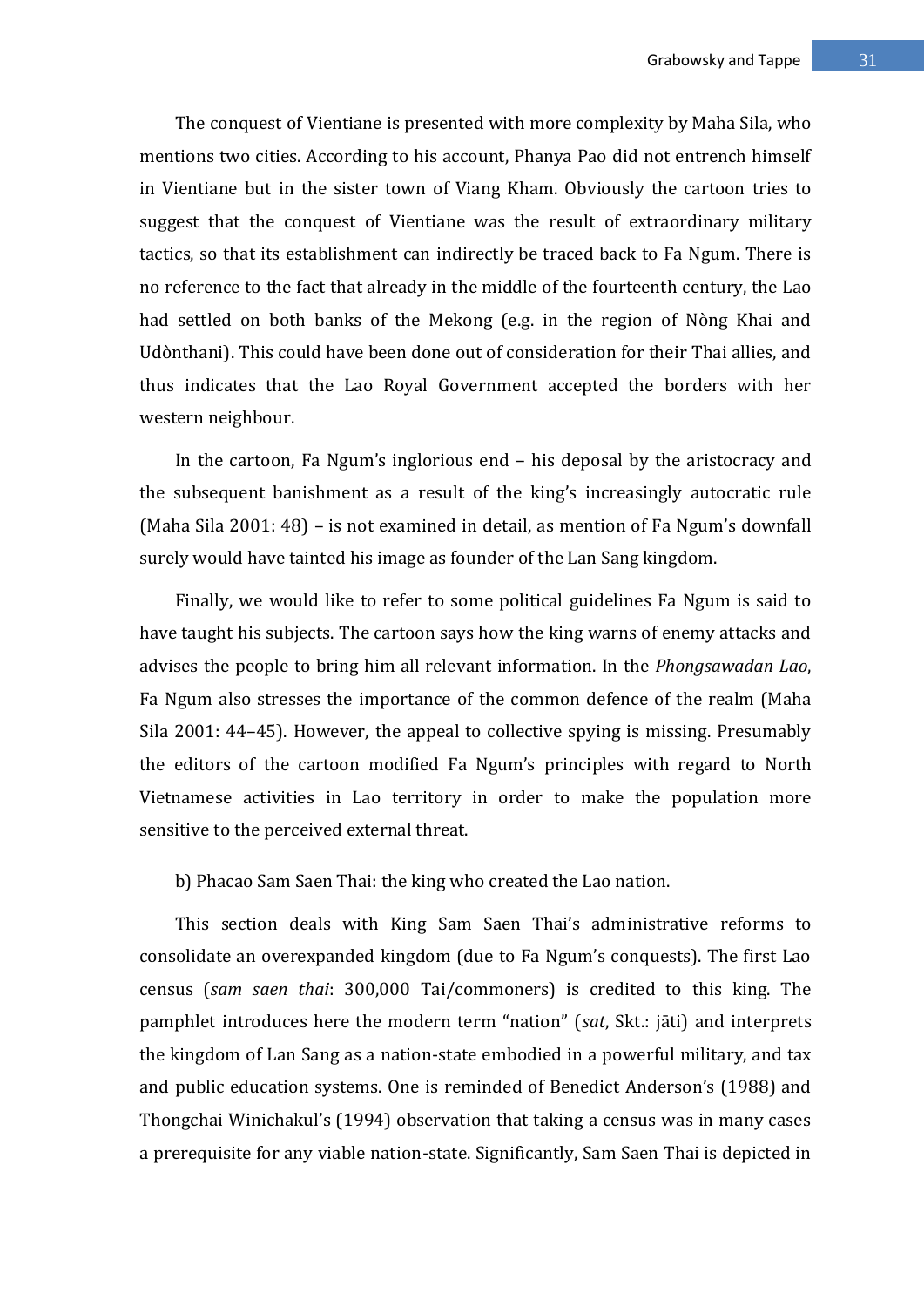front of the Lao national flag before 1975.<sup>40</sup> Maha Sila only reports the census: the national interpretation of the Lao *müang* of Lan Sang is doubtless a product of nationalist discourse in Laos with its focus on the historical rooting of the present Lao nation-state.

Above all, the description of the military organisation is more detailed in the cartoon than in Maha Sila's presentation. The glorification of the Lao military power pervades the whole text like a red thread. The army is socially and ideologically valorised – something that is understandable in times of war.

c) Suvanna Banlang: Conqueror of the Vietnamese.

Sam Saen Thai's reign was followed by a time of internal disturbances which did not end before the middle of the fifteenth century. In 1479, the invasion by the Vietnamese (the pejorative term *kaeo* is used throughout the text) presented a great challenge for Lan Sang. This attack, also mentioned in contemporary Chinese sources (*Ming Shilu*),<sup>41</sup> almost put an end to the existence of the Lao *müang*. In accordance with traditional Lao historiography (cf. Maha Sila 2001), victory over the hated Vietnamese is credited to the bravery of a young Lao prince who was able to reorganise Lan Sang as the "ruler of the golden throne".<sup>42</sup>

The escalation of the conflict had its origin in an argument about a white elephant that had been given to the Lao king Cakkaphat by one of his vassals. In the cartoon, the Vietnamese king claims this symbol of sovereignty and power but is opposed by the Lao *upahat*. The *upahat* provokes him by sending him a box with elephant dung, so the Vietnamese mobilise their troops and attack Laos. This story is largely similar to the *Phongsawadan Lao*. Maha Sila, though, writes that the Vietnamese ruler just planned to show the elephant to his people for a limited time (Maha Sila 2001: 56–58). It is obvious that the editors of the booklet wanted to describe the Vietnamese king as an arrogant aggressor. The devastation of Luang

<u>.</u>

<sup>&</sup>lt;sup>40</sup> The flag shows the emblem of the Lao monarchy: a white three-headed elephant under a nine-tired parasol.

<sup>&</sup>lt;sup>41</sup> For *Ming Shilu* (The Veritable Records of the Ming Dynasty) as an invaluable source of Southeast Asian history see Wade (2000).

This was an important precondition for the later rise of Lan Sang at the beginning of the sixteenth century.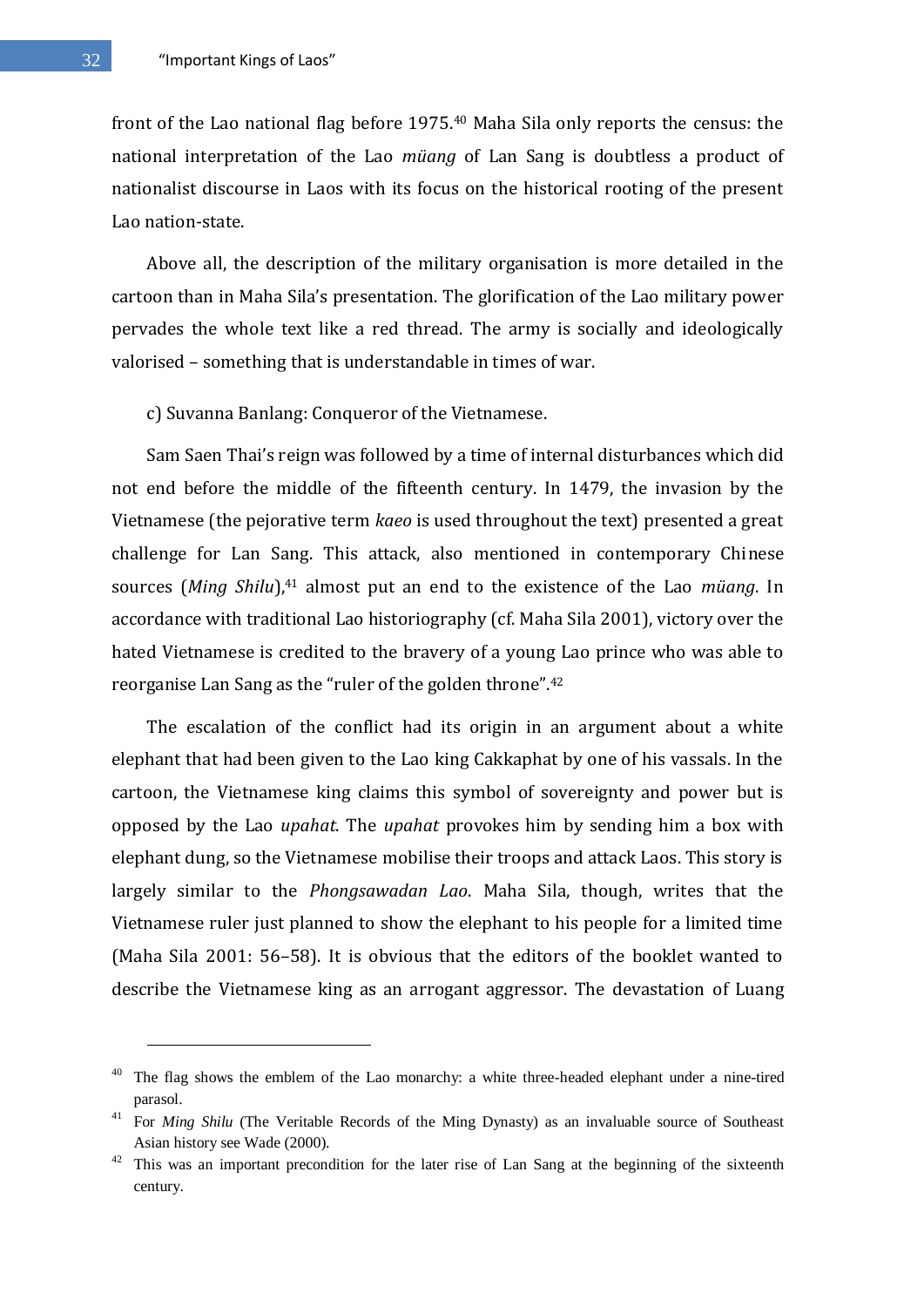Prabang by the Vietnamese and the counterstrike by the Lao prince is presented spectacularly. Moreover, the contribution of Lan Na to the "anti-Viet liberation struggle" is not mentioned.

The Vietnamese enemy of the royal Lao government is highlighted in this chapter. This may explain why the chapter on King Suvanna Banlang runs over four pages. The position of the Vietnamese kings is now occupied by communist North Vietnam. The cartoon even illustrates Vietnamese soldiers shooting at (Lao) women and children. Note that a recently published popular illustrated history of important Lao kings and revolutionary personalities deals with Suvanna Banlang's reign in just three lines, without even mentioning the Vietnamese invasion.<sup>43</sup>

d) Phacao Photihsalalat Cao: "Solidarity is the source of power".

Under this ruler, Lan Sang was consolidated as a Buddhist kingdom<sup>44</sup> and as a regional power on an equal footing with Vietnam and Ayutthaya (Siam) respecting Lao sovereignty. In the cartoon, Vietnam in particular appears as a submissive neighbour sending gifts to the Lao king – the antithesis to the relation of Laos and Vietnam in the year 1970. The influence of Laos then reached to Chiang Mai, and Maha Sila describes Cao Phothisalalat as a self-confident king who even sought confrontation with Ayutthaya.<sup>45</sup> In contrast, the cartoon describes this as mere defence of Laos and deals with the episode only roughly. We suppose that former conflicts with Siam were a critical issue for the RLG allied with Thailand, a situation also reflected in the subsequent chapter on Cao Anu.

A large illustration with a comparatively detailed text is dedicated to Phothisalalat's spectacular death during an elephant hunt.<sup>46</sup> The intention of the

<sup>&</sup>quot;In A.D. 1478, Thao Thaen Kham ascended to the throne before his father's death, because at that time his father (i.e., King Chakkapha Phaen Phaeo) was very ill. After ascension to the throne, the ministers and councillors bestowed upon him the name 'PhaCao Suvanna Banlang'. The king ruled the country *(ban-müang)* only seven years when he died in the year A.D. 1485 at the age of 41<sup>n</sup> (Phuthòng 2000: 21).

<sup>44</sup> Institutionalised Buddhism was promoted and the still widespread *phi*-cults were opposed.

<sup>&</sup>lt;sup>45</sup> In this context the mention of the selfless support of Thakaek should be understood as emphasis on the ideal of the loyalty of Lao vassals.

<sup>&</sup>lt;sup>46</sup> The official Lao historiography (Ministry of Information and Culture 2000: 179) just mentions that the king died because of an unspecified accident.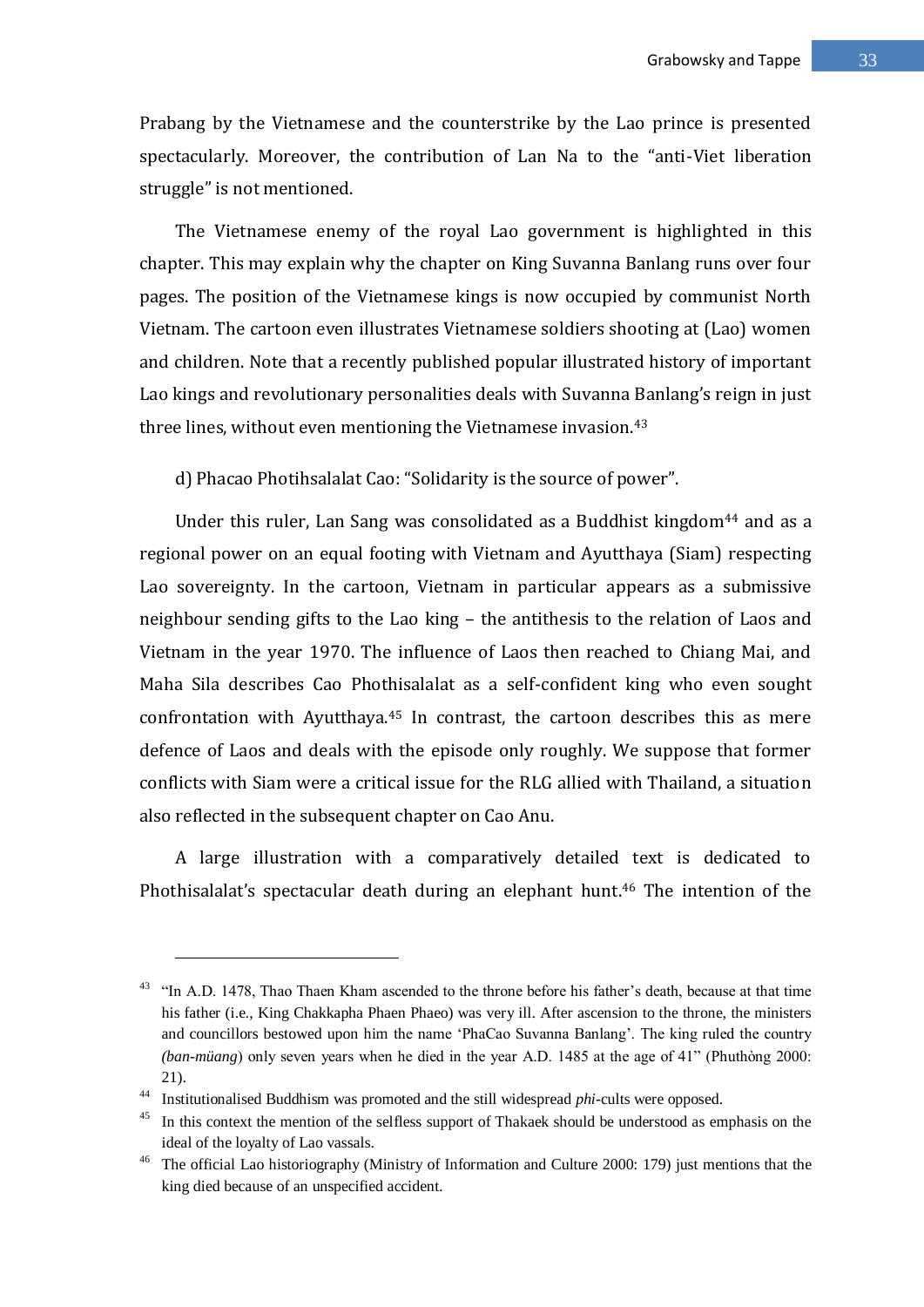editors here is not clear. Perhaps a dramatic scene was required for the cartoon, a scene which could somehow be embellished.

In this chapter the successor of Phothisalalat appears: his son Setthawangso, better known by his royal name Phacao Sai Setthathilat. According to Maha Sila he was called to the throne of Chiang Mai because the ruler there had died without male offspring. The cartoon ignores this detail and explains the reverence towards the prince as resulting from the power of his father's kingdom. The chaotic situation – close to civil war – in Chiang Mai (cf. Wyatt 1984: 81–82) remains unmentioned.

e) Phacao Sai Setthathilat: the king who erected temples and conquered the Burmese.

In the first illustration the statue of Setthathilat, erected in 1957, sits in front of the That Luang. The artist exercises interpretive freedom in placing Hò Pha Kaeo beside it. This building was erected by this popular king to house the Emerald Buddha. Today both buildings embody the capital of Vientiane as the center of the Lao nation.

The theme of this chapter is the defensive fight against the Burmese, who are portrayed as wild hordes. The fact that Burma, unlike Siam, was never able to conquer Lan Sang completely and was finally forced to leave Lao territory is extolled as a great victory. However, one should notice the fact that the three Tai kingdoms of Lan Sang, Lan Na and Ayutthaya were unable to resist the Burmese expansion because of internal disputes. Setthathilat resorted to guerilla tactics, with which he successfully repulsed the Burmese invaders from his kingdom. Perhaps this is a subtle reference to the Hmong "secret army" of Vang Pao – supported by the suspiciously frequent appearance of the characteristic Hmong head dress in the cartoon. Moreover, loyalty to the king in times of crisis is propagated, something which is especially evident in the historically questionable illustration of a Lao group praying and presenting offerings to an image of Setthathilat.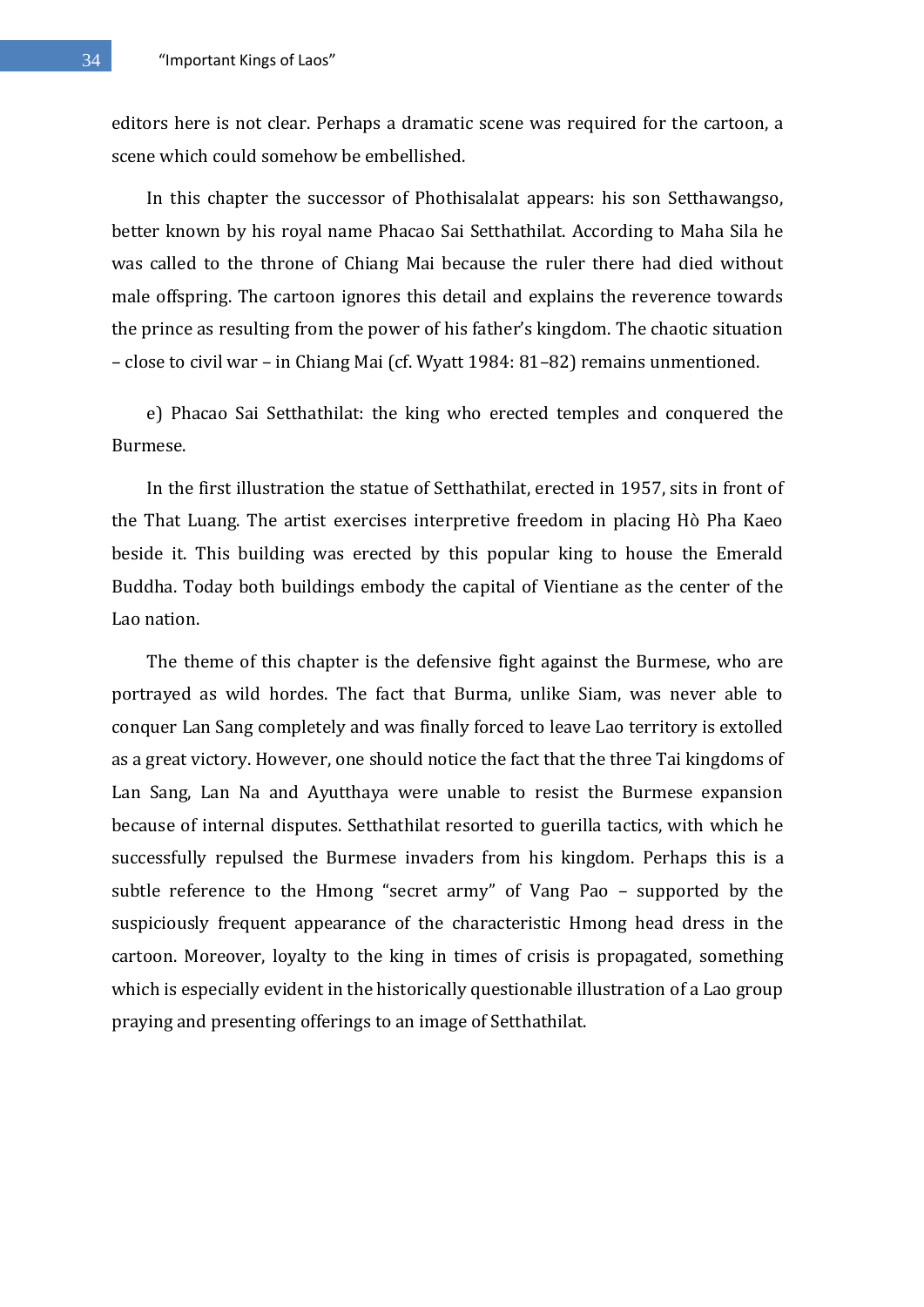As in the case of Fa Ngum, the reader does not learn about the end of Setthathilat. However, to this day it remains obscure how the king found his death.<sup>47</sup> Instead, this chapter concludes with slogans for the continued resistance of the Lao population, which is therewith called to defend the nation according to the example of Setthathilat and to stay loyal to the king. The North Vietnamese are mentioned explicitly as the aggressors against which the people must resist alongside the king and the army.<sup>48</sup>

f) Phacao Sulinyavongsa: the last great king of Laos in ancient times.

As mentioned before, the era of Sulinyavongsa was characterised by a long epoch of peace. In addition, visitors (Marini, van Wuysthoff) from Europe arrived and were impressed by Lao culture and civilisation. The end of this epoch is dealt with quite briefly, though, because it is not very impressive from a military point of view. And it is indeed this military aspect which counts for the editors of the brochure. There is only a reference to the consolidation of the army as the basis of the prosperity of Lan Sang under Sulinyavongsa.

In that time Laos was on an equal footing with Vietnam and Siam – presumably an ideal image also for the Lao rulers of 1970 particularly because Laos was increasingly squeezed between its more powerful neighbours. Another reference to the Indochinese war is the comment about the protection of the border with Vietnam. It implies that in 1970 the royal government identified the intrusion of North Vietnamese soldiers into Lao territory as the main problem of the political situation of the time.

The decisive stain on the glorious image of Sulinyavongsa – his authorisation of the execution of his own son and only successor because of adultery – remains unmentioned, although (or perhaps because) this was the first step of the disintegration of Lan Sang.

<sup>47</sup> Maha Sila (2001: 85) tells of an ambush against Setthathilat at Müang Ongkan. The location of Müang Ongkan is still not discussed. Was it situated on Cambodian territory or should it be identified with Attapü as some scholars suggest (Phuthòng 2000: 36)?

<sup>&</sup>lt;sup>48</sup> For the North-Vietnamese military recruitment and training activities on Lao territory see Goscha (2004) and Vatthana (2008).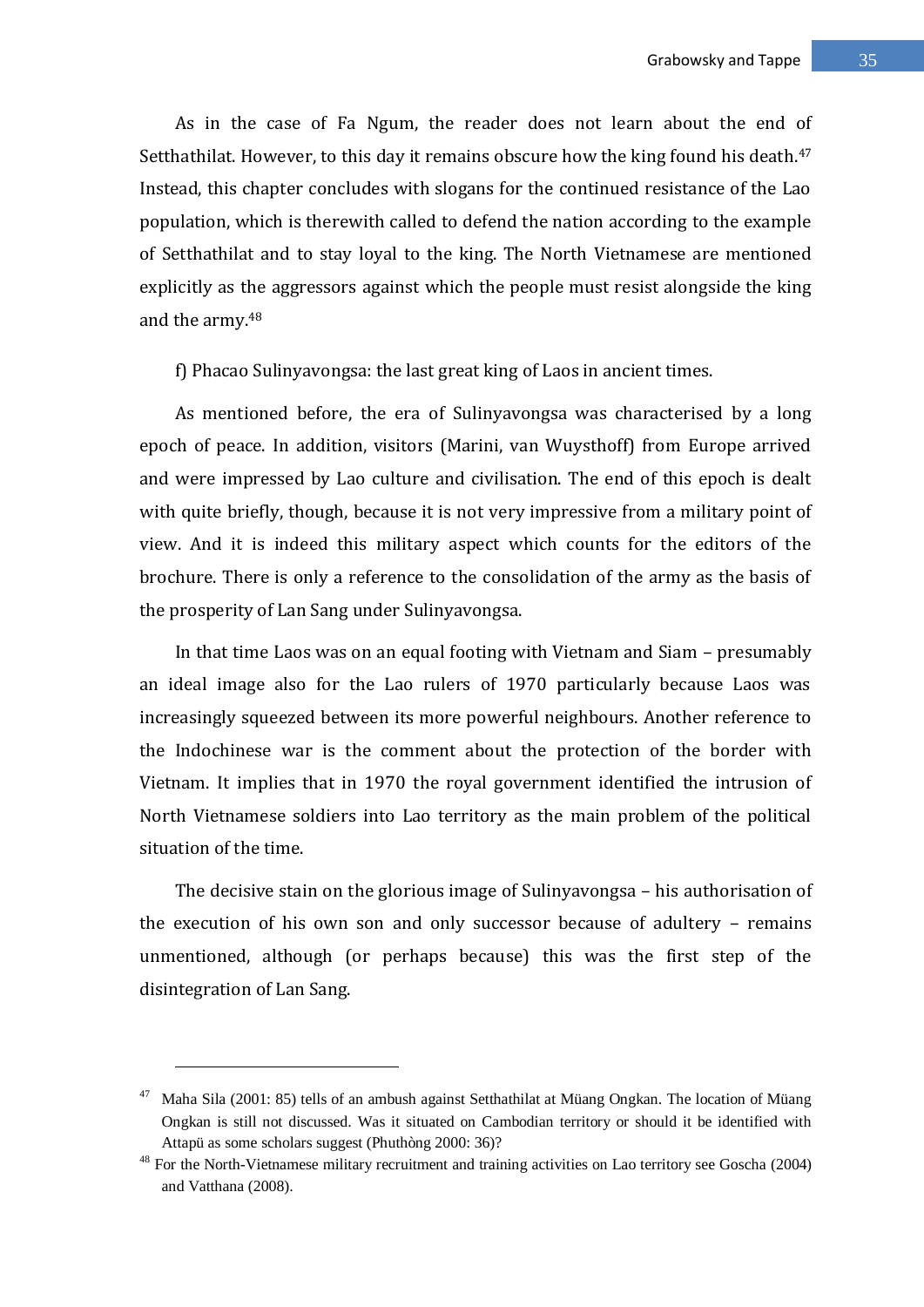g) Phacao Anu: Fighter for regaining the freedom and unity of the kingdom.

Stressed here is the patriotic goal – Lao freedom and independence – of this probably most tragic Lao king.<sup>49</sup> Cao Anu (r. 1804–1828) managed to raise Vientiane to the position of most powerful vassal of Bangkok. However, his attempt to reestablish independence not only of his own principality but of all Lao *müang* failed. The anti-Siamese direction of his policies is not really accentuated in the cartoon, unlike his futile diplomatic negotiations after a successful Siamese counteroffensive. Here Cao Anu appears as a diplomatic strategist characterised by farsightedness and willingness to compromise (cf. Evans 2003: 105). However, such an interpretation reflects wishful thinking rather than historical reality.<sup>50</sup> And it is in stark contrast to present-day Lao historiography, which stresses Cao Anu's image as a fearless and battle-hardened warrior (Souneth 2002, Houmphan 2003). *Important Kings of Laos* considers the use of military means as the last choice after all other options had failed. To highlight Cao Anu's image as a diplomat, his son Latsavong Ngao acts as a warrior. The role of king Manthathulat, the ruler of Luang Prabang, is interesting as well. His neutrality is excused with the indication of the threat to Luang Prabang from Burmese troops. This description is contrary to Maha Sila's (1957) and present-day Lao historiography, where the treacherous "stab" by Manthathulat is stressed.<sup>51</sup> The cartoon depicts a sanitized version of Cao Anu's end.

<u>.</u>

An illustration on page 21 shows him contemplating a map depicting the whole of mainland Southeast Asia with the single inscription "Siam".

<sup>&</sup>lt;sup>50</sup> Mayouri and Pheuiphanh Ngaosyvathn (1998), in their analysis of Cao Anu from Lao perspective, paint a contradicting image of the last king of Vientiane, who on the one hand bravely resisted the Siamese supremacy and on the other hand disciplined his troops harshly. Moreover, Maha Sila writes in his first edition of his *Phongsawadan Lao* (1957), which is much more detailed with regards to Cao Anu, how the Vietnamese ruler instead of supporting Cao Anu militarily recommended him a (never accomplished) visit of apology to Bangkok. This diplomatic effort of Vietnam remains unmentioned in the cartoon because they would emphasise Cao Anu's inconsiderate behaviour due to damaged pride.

<sup>&</sup>lt;sup>51</sup> The official history of Laos, authorised by the LPRP (Ministry of Information and Culture 2000), dedicates a large chapter to the reign of Cao Anu and his "righteous struggle for liberation" against the "Siamese feudalists" (pp. 379–460). A propagandistic brochure about the "200 years of the great battle" of the Lao against Siamese supremacy, published during the Lao-Thai border conflicts in the 1980s, shows a map with the main military operations during the years 1827 and 1828. This map not only identifies Northeast-Thailand (Isan) as part of the Lao political and cultural space but also North-Thailand (Chiang Mai). The legend of the map says: "The Lao troops [of] Lan Na, tributary to Siam, were recruited by force to support Siam (*thük bangkhap ken suai sanyam*)". Regarding the position of Luang Prabang the brochure states that a a couple of thousand soldiers were sent to support Siam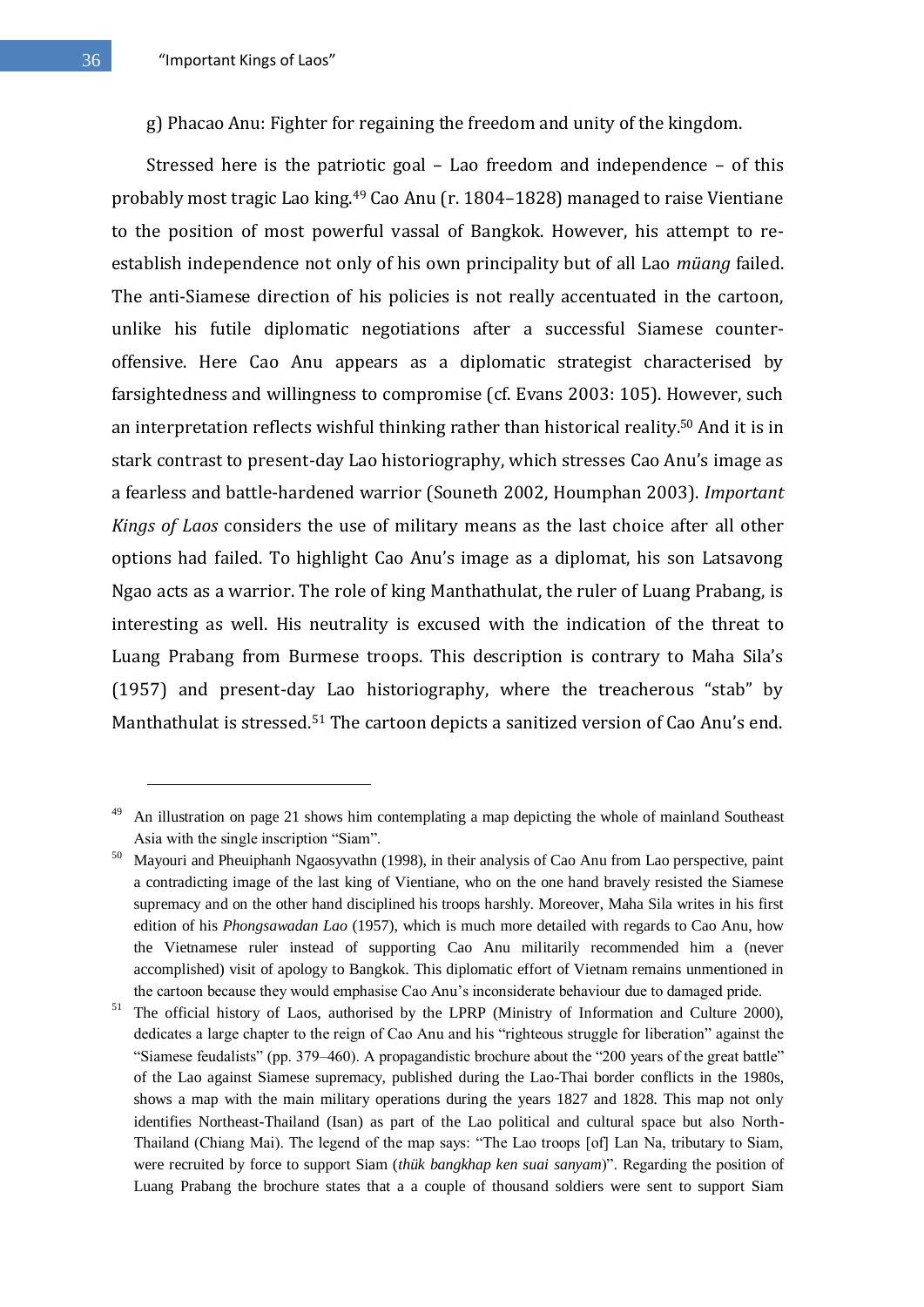Instead of sitting in a cage, humiliated by the Siamese, he appears here guarded by two soldiers with his head proudly raised – without signs of aggression or revanchism.

h) The French colonial period is dealt with very briefly, probably because the anti-colonial movement was not led by any "heroic Lao king". The reader receives almost no information about this time, except the reference to the memory of the merits of the old kings regarding the unity and greatness of Laos – a memory that was essential for the later re-establishment of independence. There are no explanations about colonial politics. Obviously the reader was not to get a chance to make the comparison to the American presence with its military advisors and U.S. aid.

i.) A large number of rulers have been left unrecorded in the genealogy of "heroic kings". Between 1416 and 1442 not less than nine kings are mentioned in the Lao annals but most of them had been on the throne for very short periods of time, notably during the Queen Maha Thewi's "reign of terror" in the 1430s. The last three decades of the sixteenth and first three decades of the seventeenth century had also seen short-lived reigns of nine more kings of whom very little is known from historical records. Since the main purpose of the cartoon was the promotion of national unity and the glorification of resistance against foreign invaders, no Lao ruler of any of the three successor states of the Lan Sang kingdom (Luang Prabang, Vientiane, and Luang Prabang) was considered worth of being depicted as "heroic king", apart from Cao Anu for reasons explained above.

### *Conclusion*

1

The cartoon analysed here describes chosen Lao kings as outstanding protagonists of the Lao struggle for sovereignty, unity and independence. They are characterised as dynamic and daring heroes. Thus we may conclude that they were to serve as models for the Lao youth. The glorification of the kings is attained by different means, for example by the frequent use of words referring to bravery and

<sup>(</sup>Anonymous 1988: 111) – a statement that echoes Maha Sila (2001: 138) but is absent in Mayouri  $\&$ Pheuiphanh Ngaosyvatthn's (1998) more balanced work.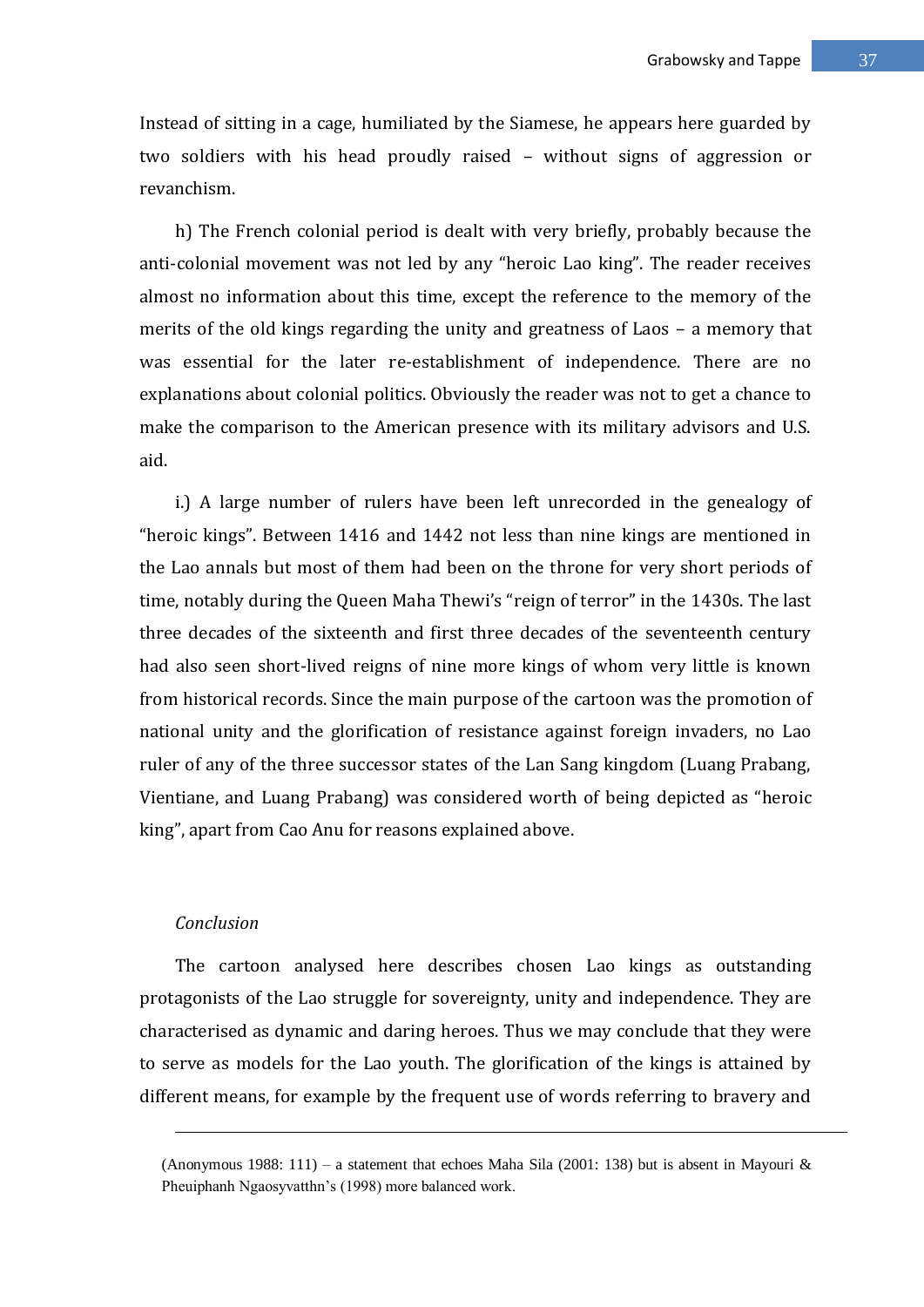self-sacrifice for the people and homeland (*ka-han, ong-at* etc.). The Lao kings personally participate in battle at the risk of their lives. Accordingly, the great victory over the Vietnamese invaders in the fifteenth century was explained with the "resolute bravery" (*khwam ka-han det diao*) of Suvanna Banlang, which strengthened the morale of the troops.

Even where the military aspect for the historical judgment of a ruler is of secondary importance (as for Phothisalalat), the cartoon stresses the audacity of the king. King Phothisalalat was famous for his skills in catching wild elephants. Lacking greater military challenges, finds his death when pursuing this sport. In the case of Soulinyavongsa, however, his peaceful reign is characterized as a time of economic and cultural prosperity. The king appears as an "elder statesman" caring for the well-being of his people.<sup>52</sup>

In addition, the glorification of the kings is realised by iconographic means. The kings are mostly represented at younger age as resolute, sometimes fierce-looking heroic figures with striking features. This is also the case with Cao Anu, who reached the apex of his power only at an advanced age. King Sulinyavongsa is an exception here. His long reign (almost 60 years) was completely peaceful according to the old chronicles, and is dealt with only briefly in the cartoon. His face reminds one more of an intellectual or poet than a warrior. There is a striking physical resemblance to images of the Siamese poet king Rama II (r. 1809–1824).

The veneration and loyalty (*khwam conghak phakdi*) of the people is a prominent leitmotif of the text. The people even called Fa Ngum to ascend the throne. And although king Setthathilat had abandoned Vientiane to organise the guerilla war against the Burmese invaders in the middle of the sixteenth century, the population of the city did not accept cooperation with the occupying power, but instead remained loyal to the king. Moreover, the text implies that Laos at present has still the potential to regain its former greatness. The memory of the heroic kings was to stimulate bravery and solidarity – two attributes that in retrospect rather were limited to the revolutionaries in the north of Laos.

 $52$  This narrative is still present in contemporary Lao historiography. Yet, in the newly built Army Museum, King Soulinyavongsa appears on an oil painting as commander of the troops who took advantage of the lack of military confrontation to consolidate and train his army.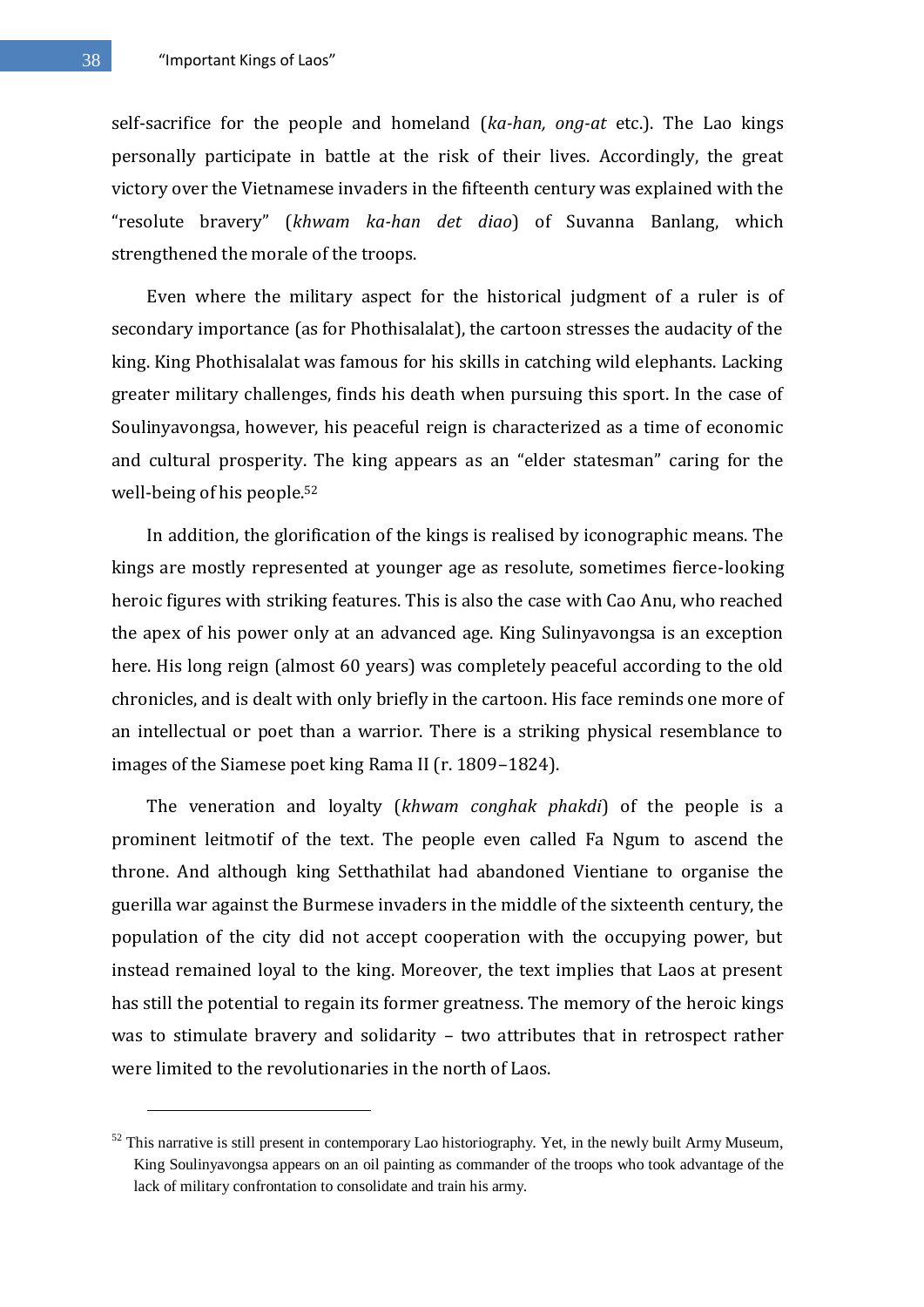The fateful question is posed: Are the Lao people strong, loyal and righteous enough to resist the "enemy"? In the Buddhist context this question appears as a question of the collective karma of an entire people. Like Suvanna Banlang, who, as an emanation of the religious merit (*bun*) of the Lao (cf. p. 11), could successfully fight the Vietnamese, the royal government will be able to protect the country – as long as the Lao people hold to essential virtues like national solidarity and loyalty to the king.

The portrayal of the Vietnamese as the main enemy of Laos both in the past and the present is striking. What is more, while the Burmese appear as uncivilised looters – unlike the cold-blooded Vietnamese expansionists – conflicts with Siam are rather played down. Such a perspective is quite different the official historiography of contemporary Laos depicting the "Siamese feudalists" (*sakdina sanyam*) as the main historical enemy whereas the Vietnamese are praised for being a reliable ally for centuries.<sup>53</sup> Consequently, Suvanna Banlang is disqualified for the official heropantheon of present-day Laos, as his war of resistance against the Vietnamese is in contradiction with the socialist rhetoric of a "special" historical relationship and solidarity between Laos and Vietnam.

*Important Kings of the Lao* gives consideration to neighbouring Thailand, for which reason the text and two maps lack any revanchism. On the first map (p. 2), showing the thrust of Fa Ngum's military campaigns, borders – a sensitive issue in the Thai-Lao-relation even today – are totally missing. The second map (p. 20) is designed to show the division of Lan Sang into three partial kingdoms after the death of Sulinyavongsa. It shows, however, the borders of the modern Lao nationstate, and for this reason the map is anachronistic. The historical borders of Vientiane and Champassak, which reached deep into present Thai and Khmer territory, are not even indicated. It seems that at least during its final years the royalist regime considered the geo-body (cf. Thongchai 1995) of Laos as strictly confined to the borders drawn by the colonial powers. There was no territorial

The Ministry of Information and Culture (2000) identifies the "Dai Viet feudalists" (*sakdina dai viat*) as the antagonist of Suvanna Banlang. It is crucial that this offical history mentions the term "Dai Viet" corresponding to the Vietnam of the fifteenth century. In the Lao Marxist historiography, the expansionism of Vietnamese "feudalists" is not regarded as inherent to the character of the Vietnamese people but interpreted as politics against the friendship of the peoples of both countries.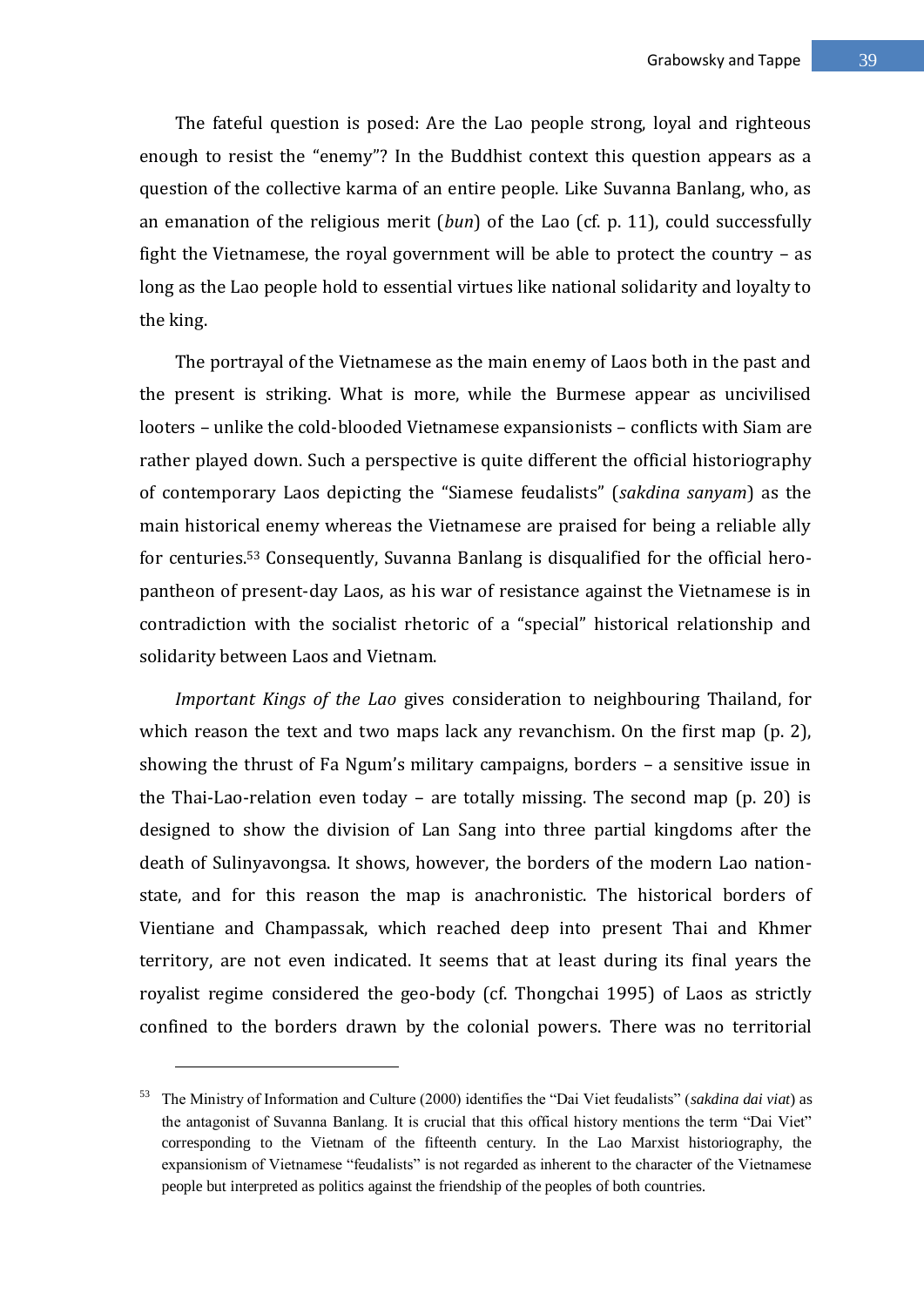40 "Important Kings of Laos"

irredentism discernible towards either Thailand or Vietnam. That is in contrast to what some rightest Lao exile groups seem to advocate. The book entitled "One thousand years of Lao-Vietnamese wars" written in Thai by a Lao scholar in exile, Ngaokaen Kanimkaeo (1999), includes maps showing territorial losses to Vietnam but none concerning the much more substantial losses to Thailand/Siam. One map, reflecting the geo-political situation during the early eighteenth century, recognises the larger part of Tonkin, sections of Annam, and even the Shan state of Chiang Tung (Kengtung) as part of the Lao lands but not a single place in present-day Thailand (Ngaokaen 1999: 29).

On the other hand, in historical maps displayed in book publications or in museums of the LPDR, the large territories lost to Siam are still acknowledged as "Lao". Some of these maps even include the eight provinces in the far north of Thailand as "Lao Lan Na" (Ministry of Information and Culture 2000) on the grounds that they once were united with Lan Sang during the reigns of Phothisalalat and Sai Setthathilat in the sixteenth century (see Phuthong 2000: 13, 33). Of course, there is no reason why a map showing the geopolitical constellations during the fourteenth to eighteenth centuries should not be allowed to indicate the then valid political borders. However, our pamphlet does not dare to indicate any historical borders that might hurt the feelings of political elites in neighbouring countries, on whose military and economic support the Vientiane government very much relied. Such an attitude might even resemble self-denial and, at any rate, demonstrates that Lao nationalism during the royalist regime was largely defensive.

Finally, the text is a plea for solidarity among the Lao *müang* to protect the sovereignty of the entire Lao nation. Disputes must not be tolerated, as the taking of action without compromise against Vientiane (by Fa Ngum) and Müang Phuan (by Phothisalalat) clearly demonstrate. Loyalty is emphasised, personified, *inter alia*, by the ruler of Thakaek, with his support for Phothisalalat against Ayutthaya. The relation to the tragic failure of Suvanna Phuma's efforts for national unity and neutrality becomes especially obvious in this context. The desired national solidarity is represented most clearly by the final image, which depicts Lao soldiers and monks gathered together harmoniously around the national flag with members of ethnic minorities. The flag with the royal emblem (three-headed white elephant below a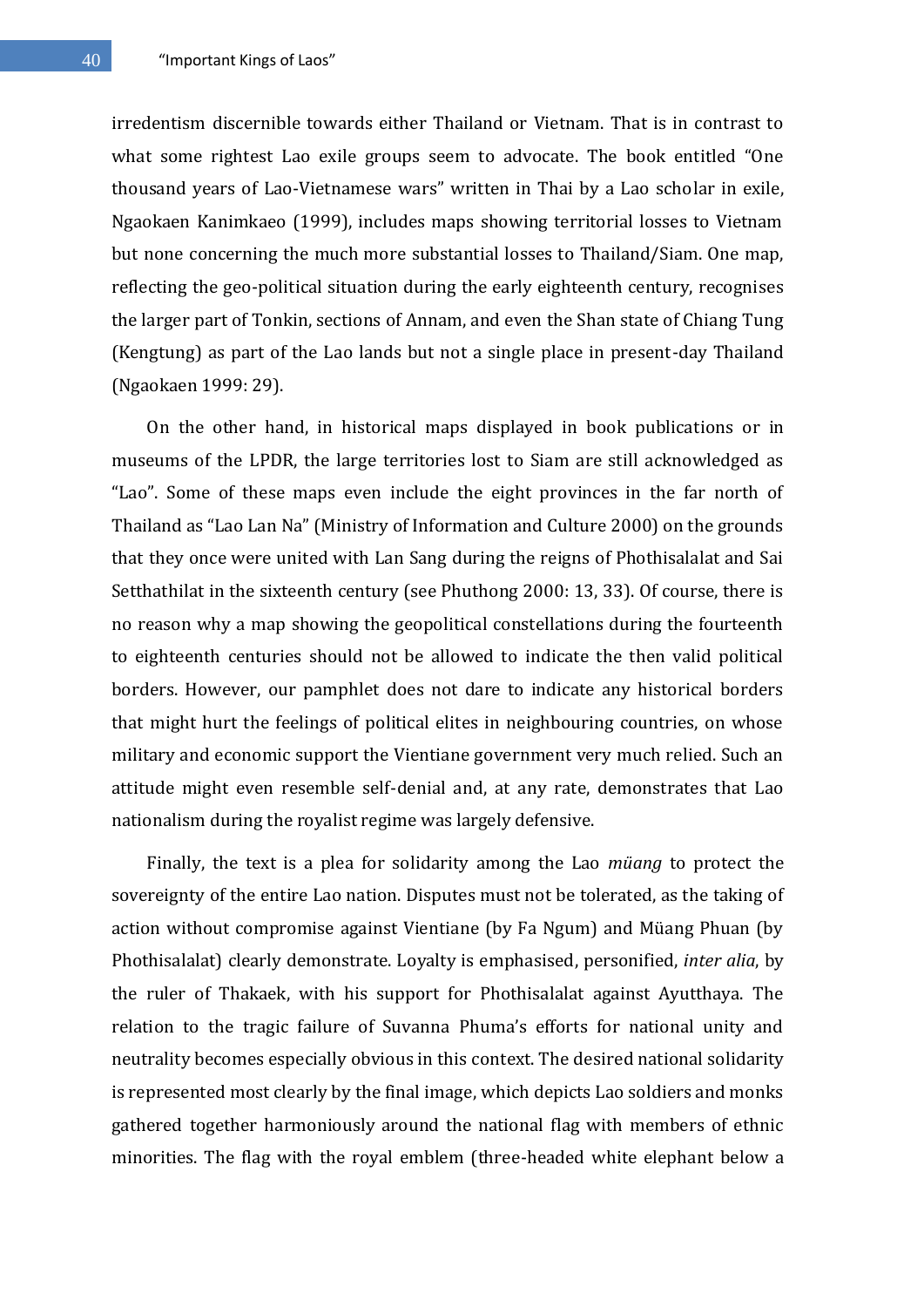nine-tiered parasol) stands for the national unity of Laos under a common king – an ideal for what the kings in the cartoon fought and died.

Parallels in the historical reconstruction of the cartoon are obvious: It was the threat to Lao independence and unity that prompted most of the Lao kings to take the necessary military measures. Moreover, the cartoon-pamphlet attributes the strategies of modern nation-building to ancient kings like Sam Saen Thai. This is a reflection of the difficult situation of searching for national identity and stability in post-colonial Laos, though through the means of strong propagandistic prejudices.

Now and then, the chosen kings of Lan Sang serve as the tools to boost the status of the respective government and to legitimatise its authority as heirs of the great Lao kingdom of Lan Sang. Thus, by erecting monuments of Fa Ngum and other heroic figures of the past, the Lao government today assumes the role of a defender of the Lao nation and traditional Lao culture – at the expense of the ideological construction of a socialist "multi-ethnic Lao people" (*pasason lao banda phao*) and again marginalizing the minorities in the national discourse. Yet, the ideal of the revolutionary struggle still pervades the official historiography of the LRPR. Because revolutionary criteria have priority within the choice of national heroes, only a careful selection of the former kings seems to be acceptable for the government. The Party increasingly appears to be symbolically close to the abolished monarchy, though. It is still hard to predict to what extent this strategy of self-legitimization by an upgrading of the royal past of Laos might undermine the legitimacy of the Lao People's Democratic Republic.

The historiographic and iconographic reconstructions of Lao history and identity that are analysed in this article refer to the search for national heroes in times of social, political, and cultural crisis and change. National heroes may function as outstanding examples for the population, as ancestors of present-day rulers or as representations of central ideas and values of the national identity. In the case of Laos they represent values of traditional Buddhist statecraft (e.g., the ideal of the righteous ruler) as well as modern political and military strategies. This is the core of the relevance of former kings of Lan Sang for the Lao nation-state under the Royal Lao Government and the Lao People's Revolutionary Party respectively.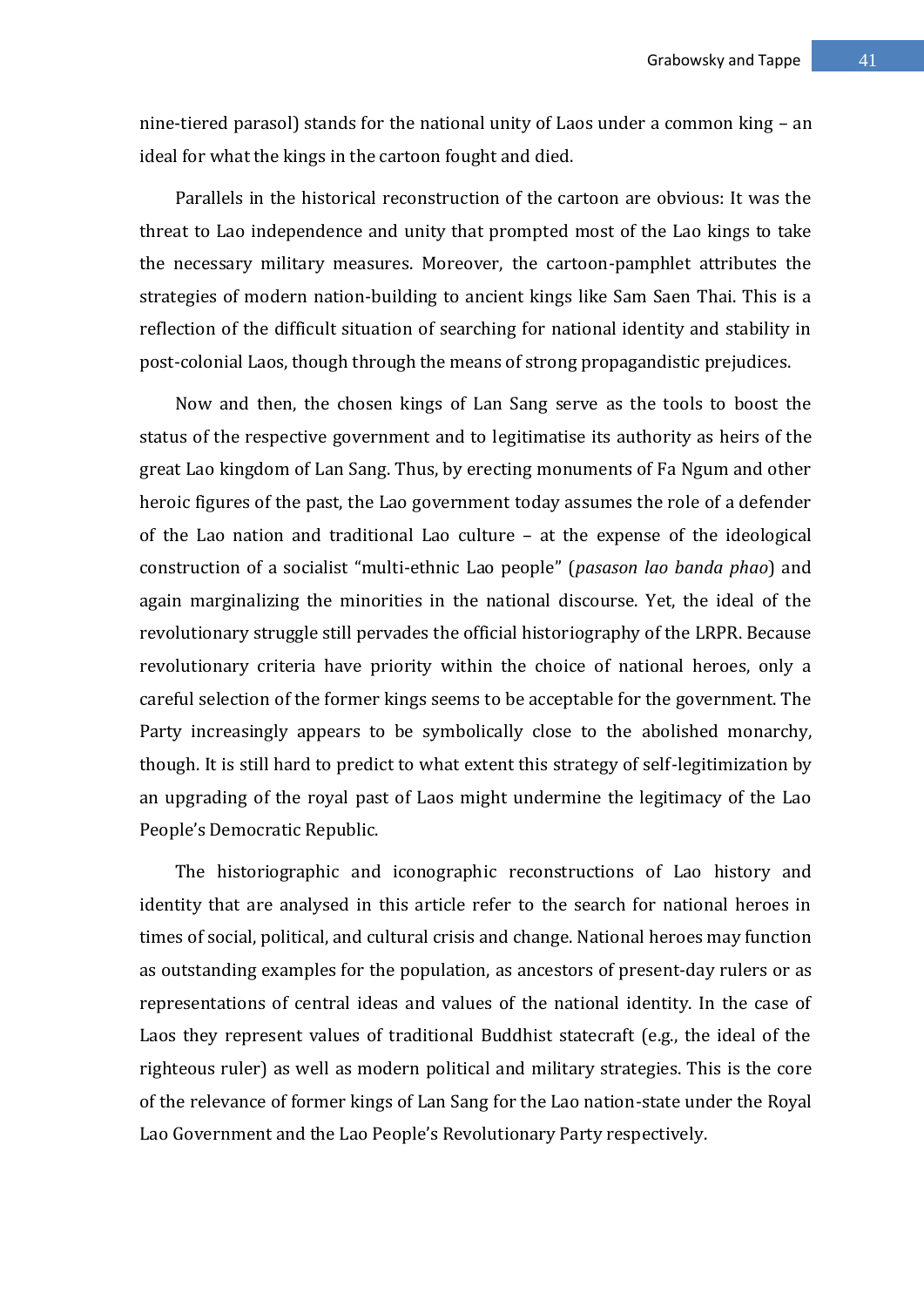## *References*

A. In Lao

- Anonymous 1957. ຣາຊອານາຈັກລາວເປັນກາງເພື່ອຮັກສາ (The Kingdom of Laos is neutral in order to preserve [peace]). Vientiane.
- Anonymous 1988. เสิทใขย่ สอງรัอยปี 1778-1988 พาทเจ้าอะบุ (200 years of great war, 1778–1988, part on Cao Anu). Vientiane.
- Committee of Social Sciences (ຄະນະກຳມະການວິດທະຍາສາດສັງຄົມ) 1989. เจ้ำสพาบอ์ๆผู้บำ ปะตอัดสาด [Prince Suphanuvong: leader of the revolution]. Vientiane.
- Houmphanh Rattanavong (ຫຸຸມພັນ ຣັດຕະນະວົງ) ed. 2003. ວິຣະກັມພຣະເຈົ້າອນຸວົງສ໌ (King Anuvong's heroic deeds). Vientiane.
- Ministry of Information, Propaganda and Tourism (ກະຊວງຖະແຫລງຂ່າວ ໂຄສະຫນາການ ແລະ ທ່ອງທ່າວ) 1970. ພຣະມຫາກະສັດອົງສຳຄັນຂອງລາວ (Important kings of Laos). Vientiane.
- Ministry of Information and Culture (ภะຊວງຖະແຫລງຂ່າວ ແລະ ວັດທະນະທໍາ) 2000. ปะขาวัดสาดลาว (ดึกดำบับ - ปะจุบับ) (Laos history, from ancient times to the present). Vientiane.
- $-$  2002. ພະຍາພ້າງຸ່ມແຫລ່ງຫລ້າທໍລະນີ ຜູ້ນຳພາສະຖາປະນາອານາຈັກລ້ານຊ້າງເອກະພາບ 650 (King Fa Ngum: founder of the united kingdom of Lan Sang 650 years ago). Vientiane.
- Phuthòng Saengakhom 2000. ຊາດລາວ ຄົນລາວ ອາດີດ ແລະ ປະຈຸບັນ (The Lao nation, the Lao people: Past and Present). Vientiane.
- Sila Viravong (มะขา สีลา อีธะอ์)ล์) 1957. ปะขอัดสาดลาอ (Lao history). Vientiane: Erziehungsministerium.
- $-$  2001. ปะขาวัดสาดลาว แต่บูธาบเที่ๆ 1946 (Lao history from the early beginnings until 1946). Vientiane: Toyota Founation.
- Souneth Phothisane (สุเบด โพทิสาบ) 2002. อีระทัมพระเจ้ำอะบุอิาส์ (King Anuvong's heroic battle). Vientiane: Lao National Museum.

B. In Western Languages

- Anderson, Benedict 21991 (1983). *Imagined Communities: Reflections on the Origins and Spread of Nationalism*, rev. ed., London/New York: Verso.
- Chalong Soontravanich 2003. "Sila Viravong's *Phongsawadan Lao*: A Reappraisal." In: Goscha, Christopher E. & Søren Ivarsson (eds.), *Contesting Visions of the Lao Past: Lao Historiography at the Crossroads*, pp. 111–128. Kopenhagen: NIAS Press.
- Evans, Grant 1998. *The Politics of Ritual and Remembrance: Laos since 1975*. Chiang Mai: Silkworm Books.
- —– 2002a. "Revolution and Royal Style: Problems of Post-socialist Legitimacy in Laos." In: Shore, Chris & Stephen Nugent (eds.), *Elite Cultures – Anthropological Perspectives*, pp. 189–206. London: Routledge.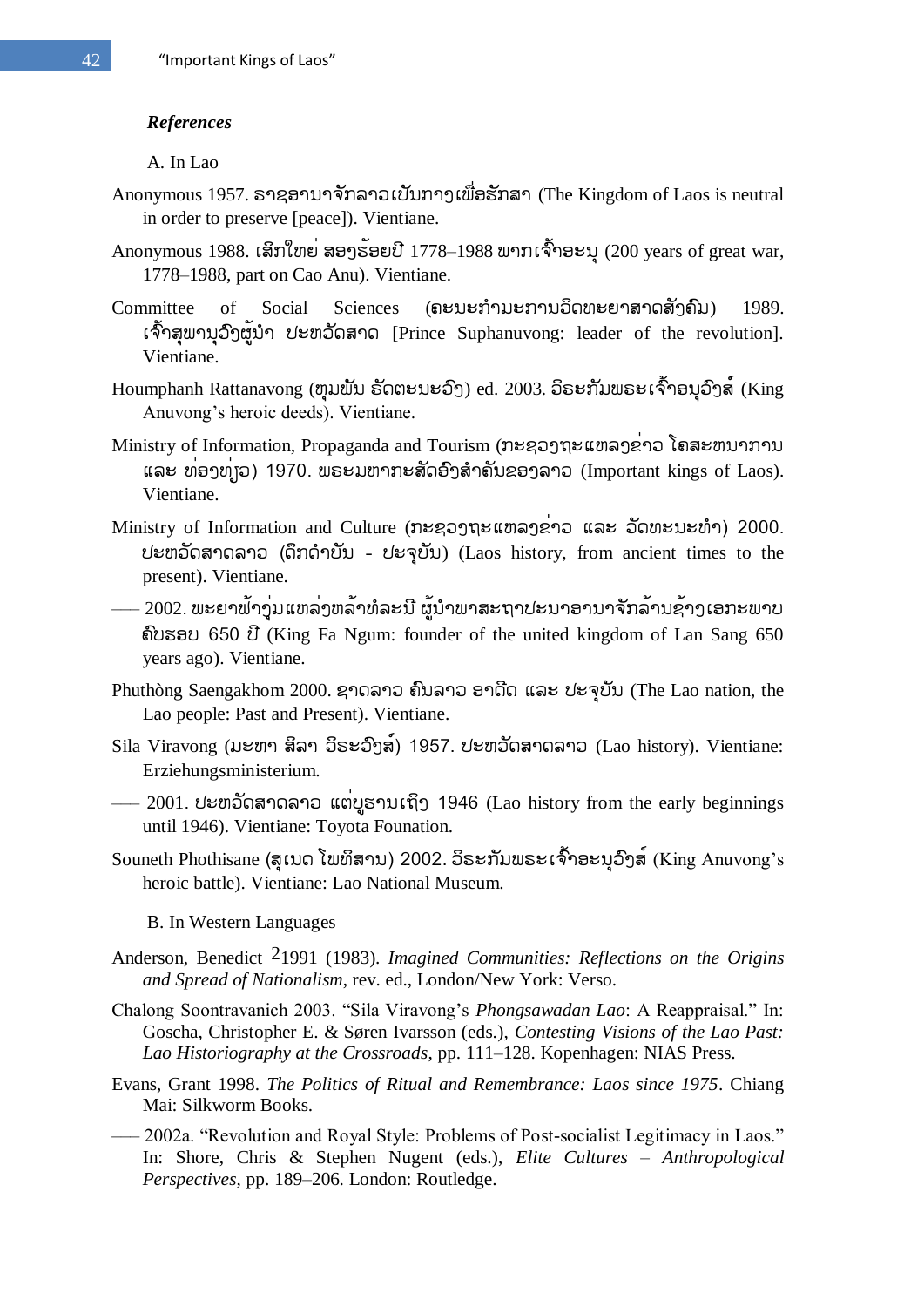- ––– 2002b. *A Short History of Laos*. Chiang Mai: Silkworm.
- ––– 2003. ―Different Paths: Lao Historiography in Historical Perspective.‖ In: Goscha, Christopher E. & Søren Ivarsson (eds.), *Contesting Visions of the Lao Past: Lao Historiography at the Crossroads*, pp. 97–110. Kopenhagen: NIAS Press.
- 2008. "Revival of Buddhist Royal Family Commemorative Ritual in Laos." In: Pine, Frances & João de Pina-Cabral (eds.), *On the Margins of Religion*, pp. 115–134. New York: Berghahn Books.
- Goscha, Christopher E. 2004. "Vietnam and the world outside: The case of Vietnamese communist advisers in Laos (1948–62).‖ *South East Asia Research*, Vol. 12, No. 2, pp. 141–185.
- Grabowsky, Volker 2004. *Bevölkerung und Staat in Lan Na: Ein Beitrag zur Bevölkerungsgeschichte Südostasiens*. Wiesbaden: Harrassowitz Verlag.
- —– 2007. "Buddhism, power and political order in pre-twenthiethcentury Laos." In: Harris, Ian (ed.), *Buddhism, Power and Political Order*, pp. 121–142. London: Routledge.
- —– forthcoming. "Recent historiographic discussions in the Lao Democratic People's Republic.‖ In: Grabowsky, Volker (ed.), *Breaking the Bonds: Unravelling the Myths of Southeast Asian Historiography*. Bangkok: River Books.
- Khamvongsa, Channapha & Elaine Russell (2009): Legacies of War. *Critical Asian Studies*, Vol. 41, No. 2, pp. 281-306.
- Ireson, Carol J. and W. Randall Ireson 1991. "Ethnicity and development in Laos." Asian *Survey*, Vol. 31, No. 10, pp. 920–937.
- Ivarsson, Søren 2008. *Creating Laos. The Making of a Lao Space between Indochina and Siam, 1860–1945*. Copenhagen: NIAS Press.
- Ivarsson, Søren and Christopher E. Goscha 2007. "Prince Phetsarath (1890–1959): Nationalism and Royalty in the Making of Modern Laos.‖ *Journal of Southeast Asian Studies*, Vol. 38, No. 1, pp. 55–81.
- Lockhart, Bruce 2006. "Pavatsat Lao: constructing a national history." South East Asia *Research*, Vol. 14, No. 3, pp. 361–386.
- Mayoury & Pheuiphanh Ngaosyvathn 1998. *Paths to Conflagration: Fifty Years of Diplomacy and Warfare in Laos, Thailand, and Vietnam, 1778–1828*. Ithaca, N.Y.: Southeast Asia Program Publications, Cornell University.
- Phoumi Vongvichit 1968. *Le Laos et la lutte victorieuse du peuple Lao contre le neocolonialisme Americaine*. Hanoi: Editions du Neo Lao Haksat.
- Rehbein, Boike 2007. *Globalization, Culture and Society in Laos*. London: Routledge.
- Sila Viravong, Maha 2003. *Prinz Phetsarat: Ein Leben für Laos* (translated and edited by Volker Grabowsky. Münster: Lit.
- Smith, Anthony D. 1999. *Myths and Memories of the Nation*. Oxford: Oxford University Press.
- Souneth Phothisane 1996. "The Nidan Khun Borom: Annotated Translation and Analysis", Ph.D. diss., University of Queensland.